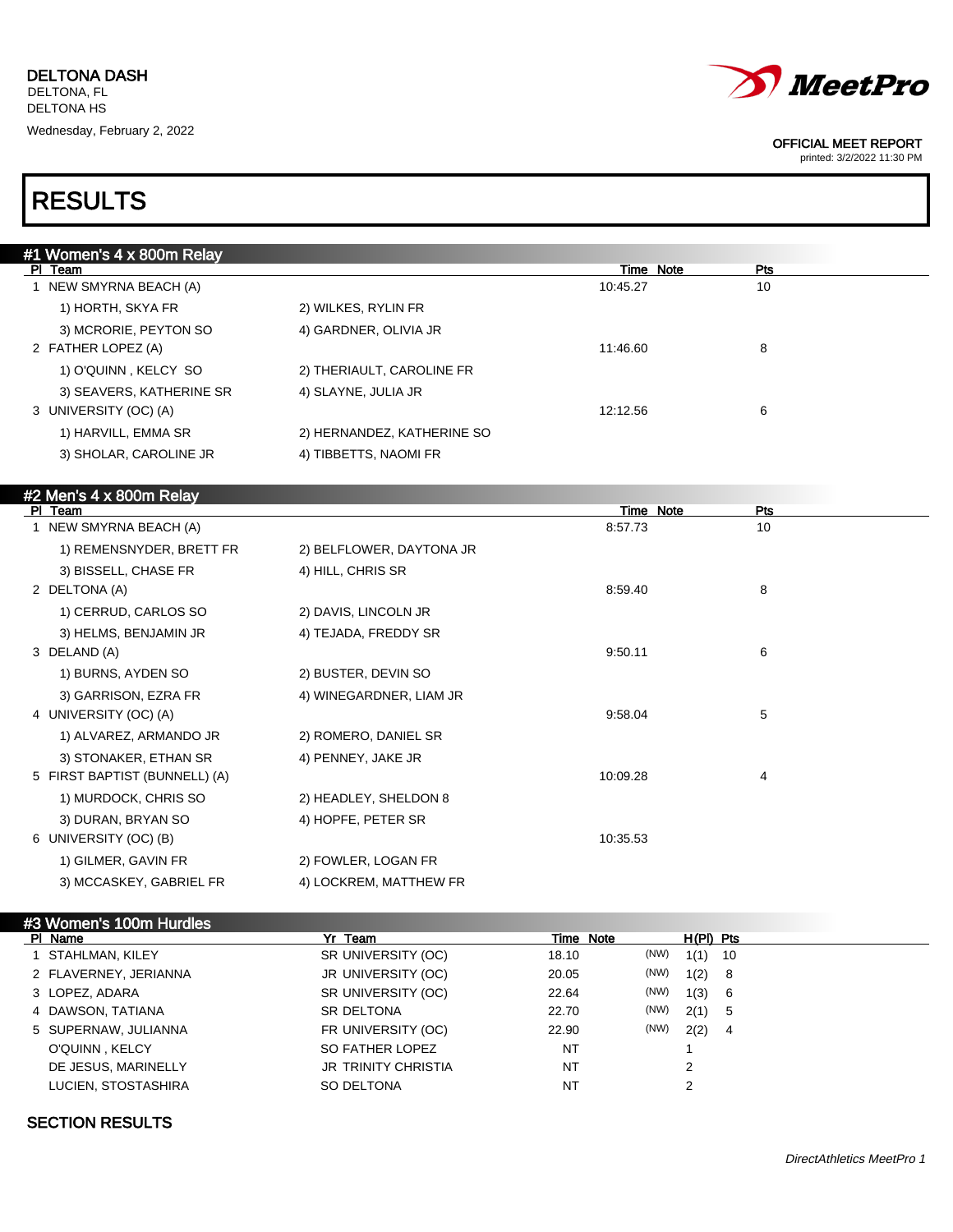

printed: 3/2/2022 11:30 PM

| #3 Women's 100m Hurdles (cont'd) |                            |            |            |           |      |             |                |
|----------------------------------|----------------------------|------------|------------|-----------|------|-------------|----------------|
| PI Name                          | Yr Team                    |            |            | Time Note |      |             |                |
| Section 1 of 2                   |                            |            | Wind: (NW) |           |      |             |                |
| 1 STAHLMAN, KILEY                | SR UNIVERSITY (OC)         |            |            | 18.10     |      |             |                |
| 2 FLAVERNEY, JERIANNA            | JR UNIVERSITY (OC)         |            |            | 20.05     |      |             |                |
| 3 LOPEZ, ADARA                   | SR UNIVERSITY (OC)         |            |            | 22.64     |      |             |                |
| O'QUINN, KELCY                   | SO FATHER LOPEZ            |            |            | <b>NT</b> |      |             |                |
| Section 2 of 2                   |                            | Wind: (NW) |            |           |      |             |                |
| 1 DAWSON, TATIANA                | SR DELTONA                 |            |            | 22.70     |      |             |                |
| 2 SUPERNAW, JULIANNA             | FR UNIVERSITY (OC)         |            |            | 22.90     |      |             |                |
| DE JESUS, MARINELLY              | <b>JR TRINITY CHRISTIA</b> |            |            | <b>NT</b> |      |             |                |
| LUCIEN, STOSTASHIRA              | SO DELTONA                 |            |            | <b>NT</b> |      |             |                |
| #4 Men's 110m Hurdles            |                            |            |            |           |      |             |                |
| PI Name                          | Yr Team                    |            |            | Time Note |      | $H(PI)$ Pts |                |
| 1 ROSAMILIA, PAYTON              | SO UNIVERSITY (OC)         |            |            | 18.57     | (NW) | 1(1)        | 10             |
| 2 WHEELER, JONAS                 | FR DELTONA                 |            |            | 18.62     | (NW) | 2(1)        | 8              |
| 3 FASKING, DAVID                 | JR UNIVERSITY (OC)         |            |            | 19.79     | (NW) | 1(2)        | 6              |
| 4 WATKINS, NOAH                  | SR DELTONA                 |            |            | 20.89     | (NW) | 1(3)        | 5              |
| 5 VEGA, MARCELINO                | SO DELTONA                 |            |            | 21.08     | (NW) | 1(4)        | 4              |
| 6 LEBRON, ANTHONY                | FR UNIVERSITY (OC)         |            |            | 21.27     | (NW) | 3(1)        | 3              |
| 7 MARTIN, RYLAN                  | FR UNIVERSITY (OC)         |            |            | 21.51     | (NW) | 1(5)        | $\overline{2}$ |
| 8 HERRERA, KEVIN                 | SO DELTONA                 |            |            | 22.91     | (NW) | 2(2)        | 1              |
| 9 FERNANDEZ, JIOVAN              | JR UNIVERSITY (OC)         |            |            | 23.05     | (NW) | 2(3)        |                |
| 10 SOTO PEREZ, ERIC              | SO DELTONA                 |            |            | 23.17     | (NW) | 3(2)        |                |
| 11 RODGERS, JACK                 | FR UNIVERSITY (OC)         |            |            | 24.13     | (NW) | 2(4)        |                |
| HILL, JAYLEN                     | FR DELTONA                 |            |            | NT        |      | 2           |                |
| LEBRON, ANGEL                    | JR UNIVERSITY (OC)         |            |            | NT        |      | 3           |                |
| MOORE, TYRON                     | SO DELAND                  |            |            | NT        |      | 3           |                |
|                                  |                            |            |            |           |      |             |                |
| <b>SECTION RESULTS</b>           |                            |            |            |           |      |             |                |
| PI Name                          | Yr Team                    |            |            | Time Note |      |             |                |
| Section 1 of 3                   |                            | Wind: (NW) |            |           |      |             |                |
| 1 ROSAMILIA, PAYTON              | SO UNIVERSITY (OC)         |            |            | 18.57     |      |             |                |
| 2 FASKING, DAVID                 | JR UNIVERSITY (OC)         |            |            | 19.79     |      |             |                |
| 3 WATKINS, NOAH                  | SR DELTONA                 |            |            | 20.89     |      |             |                |
| 4 VEGA, MARCELINO                | SO DELTONA                 |            |            | 21.08     |      |             |                |
| 5 MARTIN, RYLAN                  | FR UNIVERSITY (OC)         |            |            | 21.51     |      |             |                |
| Section 2 of 3                   |                            | Wind: (NW) |            |           |      |             |                |
| 1 WHEELER, JONAS                 | FR DELTONA                 |            |            | 18.62     |      |             |                |
| 2 HERRERA, KEVIN                 | SO DELTONA                 |            |            | 22.91     |      |             |                |
| 3 FERNANDEZ, JIOVAN              | JR UNIVERSITY (OC)         |            |            | 23.05     |      |             |                |
| 4 RODGERS, JACK                  | FR UNIVERSITY (OC)         |            |            | 24.13     |      |             |                |
| HILL, JAYLEN                     | FR DELTONA                 |            |            | <b>NT</b> |      |             |                |
| Section 3 of 3                   |                            | Wind: (NW) |            |           |      |             |                |
| 1 LEBRON, ANTHONY                | FR UNIVERSITY (OC)         |            |            | 21.27     |      |             |                |
| 2 SOTO PEREZ, ERIC               | SO DELTONA                 |            |            | 23.17     |      |             |                |
| LEBRON, ANGEL                    | JR UNIVERSITY (OC)         |            |            | NT        |      |             |                |
| MOORE, TYRON                     | SO DELAND                  |            |            | <b>NT</b> |      |             |                |
|                                  |                            |            |            |           |      |             |                |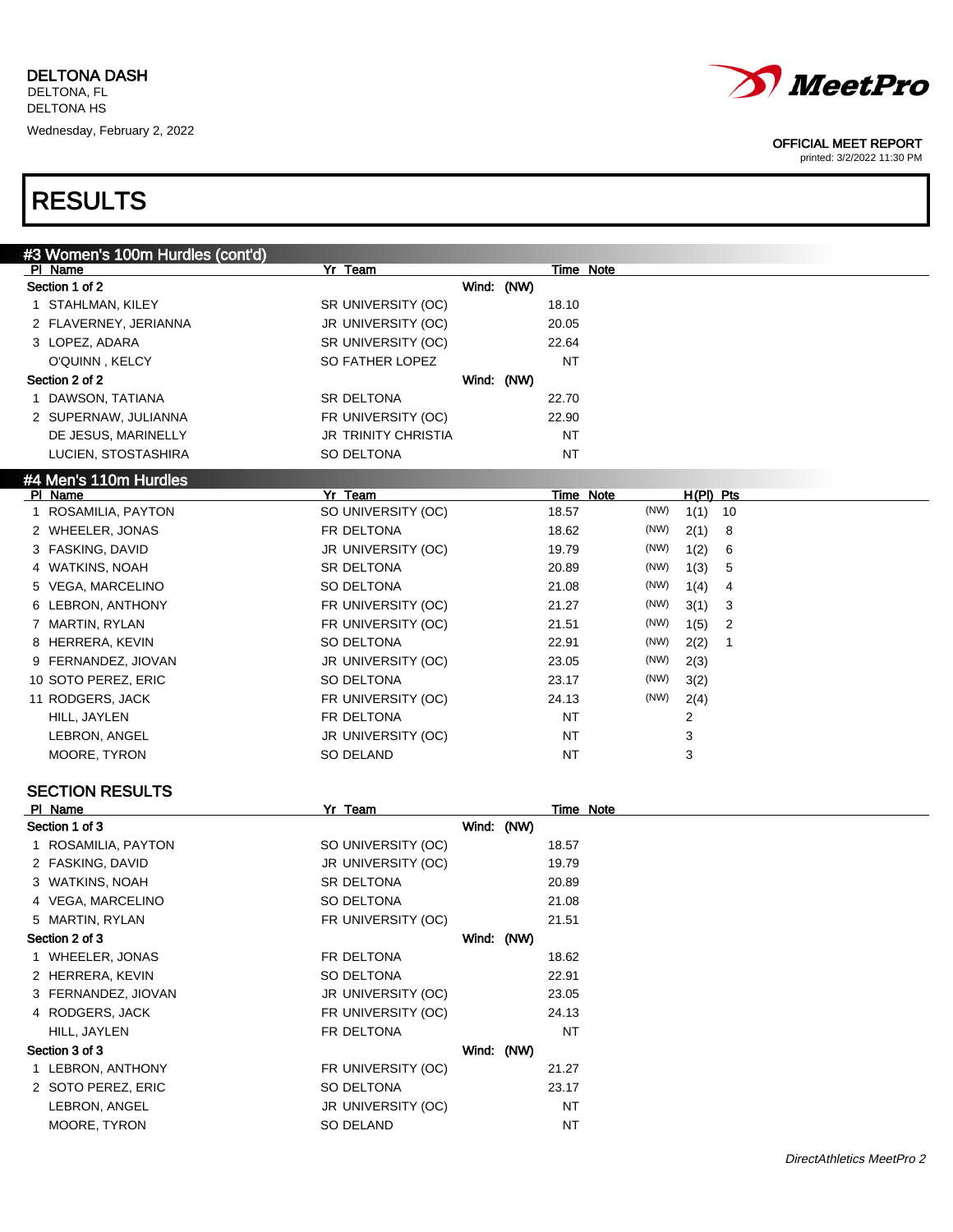| <u>#5 Women's</u> 100 Meters |                            |           |      |                  |    |
|------------------------------|----------------------------|-----------|------|------------------|----|
| <u>PI Name</u>               | Yr Team                    | Time Note |      | <u>H(PI) Pts</u> |    |
| 1 BARR-MILLER, NYRANIA       | SO UNIVERSITY (OC)         | 12.60     | (NW) | 1(1)             | 10 |
| 2 ESTES, MCKENNA             | SO NEW SMYRNA BEA          | 13.74     | (NW) | 2(1)             | 8  |
| 3 ROBERTS, ALAINA            | JR NEW SMYRNA BEA          | 13.77     | (NW) | 1(2)             | 6  |
| 4 HALLIDAY, ELSA             | FR DELTONA                 | 13.84     | (NW) | 5(1)             | 5  |
| 5 STABILE, ANGELINA          | FR FATHER LOPEZ            | 13.87     | (NW) | 1(3)             | 4  |
| 6 JOE, SHANIA                | FR DELTONA                 | 13.91     | (NW) | 5(2)             | 3  |
| 7 BRIDGER, ANDREYA           | FR FATHER LOPEZ            | 13.95     | (NW) | 4(1)             | 2  |
| 8 SMITH, ALEA                | SO UNIVERSITY (OC)         | 14.09     | (NW) | 2(2)             | 1  |
| 9 MOYLAN, KYLIE              | SO FATHER LOPEZ            | 14.12     | (NW) | 1(4)             |    |
| 10 STAHLMAN, KILEY           | SR UNIVERSITY (OC)         | 14.15     | (NW) | 1(5)             |    |
| 11 MITCHELL, JADA            | SO NEW SMYRNA BEA          | 14.29     | (NW) | 4(2)             |    |
| 12 YOUNG, TAYLOR             | FR FATHER LOPEZ            | 14.33     | (NW) | 6(1)             |    |
| 13 WOODS, VIRGINIA           | SR FATHER LOPEZ            | 14.42     | (NW) | 1(6)             |    |
| 14 JACKSON, DASHMARIE        | SO DELTONA                 | 14.49     | (NW) | 2(3)             |    |
| 15 ADCOCK, RAYLYNN           | <b>JR TRINITY CHRISTIA</b> | 14.58     | (NW) | 2(4)             |    |
| 16 LOWE, ISABELLA            | 7 FIRST BAPTIST (BU        | 14.59     | (NW) | 2(5)             |    |
| 17 HARRIS, SANDRA-MIRIAM     | JR DELTONA                 | 14.84     | (NW) | 2(6)             |    |
| 18 TODMAN, LAVONA            | FR UNIVERSITY (OC)         | 15.30     | (NW) | 3(1)             |    |
| 19 MEDINA, MELANIE           | FR NEW SMYRNA BEA          | 15.47     | (NW) | 3(2)             |    |
| 20 WOOD, CYPRESS             | JR NEW SMYRNA BEA          | 15.62     | (NW) | 6(2)             |    |
| 21 PETIT DO, HALEIGH         | FR DELTONA                 | 16.04     | (NW) | 3(3)             |    |
| 22 EBDING, KAITLYN           | 7 FIRST BAPTIST (BU        | 16.05     | (NW) | 3(4)             |    |
| 23 FILHO, KESHANDRA          | SO UNIVERSITY (OC)         | 16.73     | (NW) | 5(3)             |    |
| 24 OSWALD, ALENA             | FR DELTONA                 | 16.76     | (NW) | 3(5)             |    |
| 25 ARROYO CANALES, SARAHI    | FR UNIVERSITY (OC)         | 16.77     | (NW) | 3(6)             |    |
| 26 STARRETT, ELISE           | 8 FIRST BAPTIST (BU        | 17.46     | (NW) | 4(3)             |    |
| 27 OYOLA, FABIANA            | SO UNIVERSITY (OC)         | 18.19     | (NW) | 6(3)             |    |
| 28 GARCIA OCASIO, ALEJANDRA  | JR UNIVERSITY (OC)         | 18.74     | (NW) | 4(4)             |    |
| 29 DIAZ, AALIAH              | JR UNIVERSITY (OC)         | 18.87     | (NW) | 4(5)             |    |
| 30 ARCE, KIMBERLY            | JR UNIVERSITY (OC)         | 18.89     | (NW) | 4(6)             |    |
| 31 EVANS, BAYLIE             | FR NEW SMYRNA BEA          | 18.92     | (NW) | 4(7)             |    |
| 32 FLORES, CASSANDRA         | SO UNIVERSITY (OC)         | 19.54     | (NW) | 4(8)             |    |
| STEWART, MADISON             | FR UNIVERSITY (OC)         | <b>NT</b> |      | 3                |    |
| <b>BURGOS ROSADO, SHELSY</b> | FR UNIVERSITY (OC)         | ΝT        |      | 1                |    |
| DIAZ, NAYLA                  | SR UNIVERSITY (OC)         | ΝT        |      | 2                |    |
| WALTON, LAHNA                | SO UNIVERSITY (OC)         | ΝT        |      | $\overline{2}$   |    |
| RIEBER, RUTH                 | SR NEW SMYRNA BEA          | <b>NT</b> |      | 1                |    |
| SUTTON, ANDREA               | FR TRINITY CHRISTIA        | <b>NT</b> |      | 3                |    |
| JOHNSON, SHIRAH              | 7 FIRST BAPTIST (BU        | <b>NT</b> |      | 5                |    |
| HUGHLEY, JANIYAH             | SO UNIVERSITY (OC)         | <b>NT</b> |      | 5                |    |
| LEVINE, HUNTER               | FR NEW SMYRNA BEA          | <b>NT</b> |      | 6                |    |
|                              |                            |           |      |                  |    |
| <b>SECTION RESULTS</b>       |                            |           |      |                  |    |
| PI Name                      | Yr Team                    | Time Note |      |                  |    |
|                              |                            |           |      |                  |    |

| Section 1 of 6         |                    | Wind: (NW) |       |  |
|------------------------|--------------------|------------|-------|--|
| 1 BARR-MILLER, NYRANIA | SO UNIVERSITY (OC) |            | 12.60 |  |



### OFFICIAL MEET REPORT

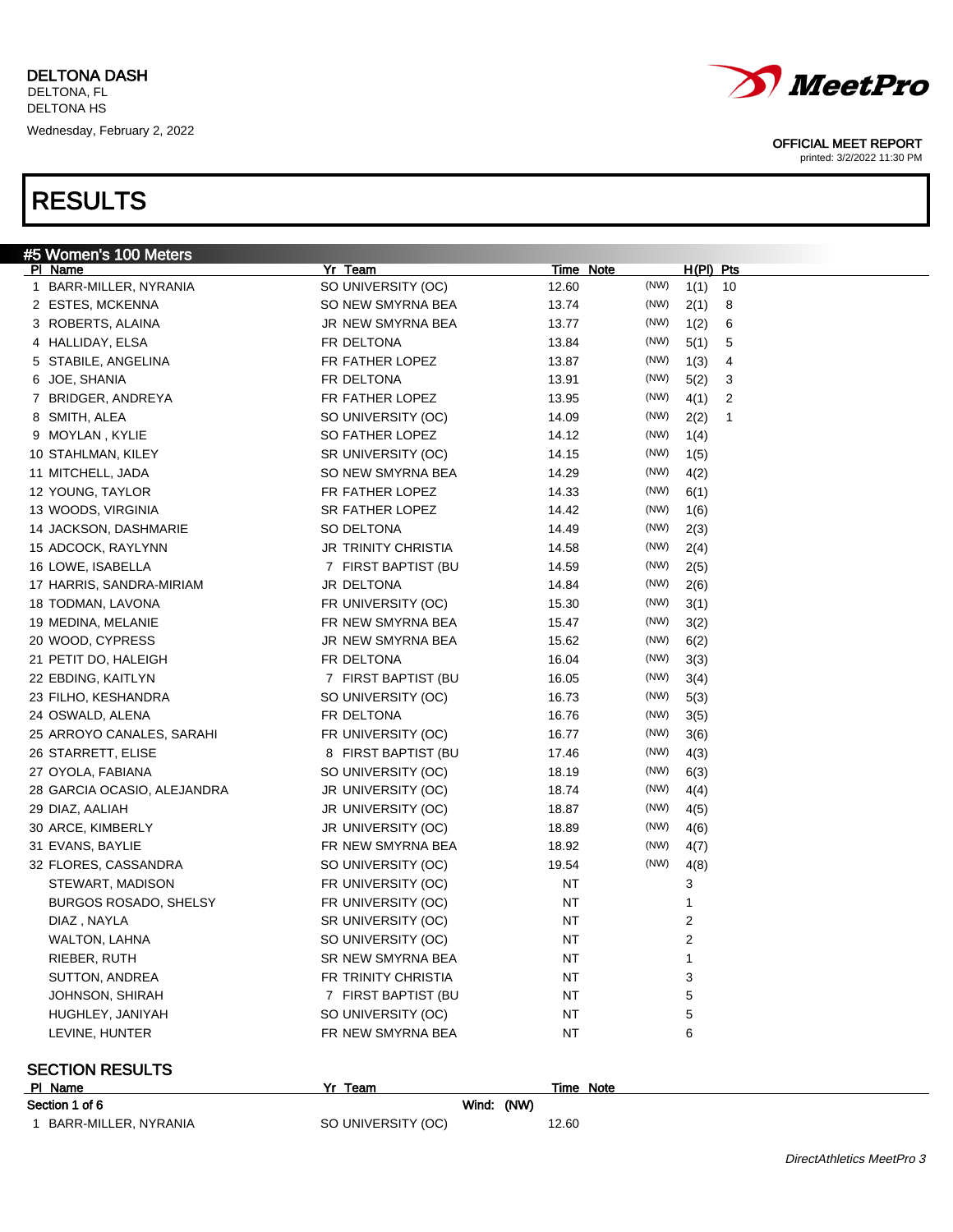

printed: 3/2/2022 11:30 PM

| #5 Women's 100 Meters (cont'd) |                     |            |           |           |
|--------------------------------|---------------------|------------|-----------|-----------|
| PI Name                        | Yr Team             |            |           | Time Note |
| 2 ROBERTS, ALAINA              | JR NEW SMYRNA BEA   |            | 13.77     |           |
| 3 STABILE, ANGELINA            | FR FATHER LOPEZ     |            | 13.87     |           |
| 4 MOYLAN, KYLIE                | SO FATHER LOPEZ     |            | 14.12     |           |
| 5 STAHLMAN, KILEY              | SR UNIVERSITY (OC)  |            | 14.15     |           |
| 6 WOODS, VIRGINIA              | SR FATHER LOPEZ     |            | 14.42     |           |
| <b>BURGOS ROSADO, SHELSY</b>   | FR UNIVERSITY (OC)  |            | <b>NT</b> |           |
| RIEBER, RUTH                   | SR NEW SMYRNA BEA   |            | NT        |           |
| Section 2 of 6                 |                     | Wind: (NW) |           |           |
| 1 ESTES, MCKENNA               | SO NEW SMYRNA BEA   |            | 13.74     |           |
| 2 SMITH, ALEA                  | SO UNIVERSITY (OC)  |            | 14.09     |           |
| 3 JACKSON, DASHMARIE           | SO DELTONA          |            | 14.49     |           |
| 4 ADCOCK, RAYLYNN              | JR TRINITY CHRISTIA |            | 14.58     |           |
| 5 LOWE, ISABELLA               | 7 FIRST BAPTIST (BU |            | 14.59     |           |
| 6 HARRIS, SANDRA-MIRIAM        | JR DELTONA          |            | 14.84     |           |
| DIAZ, NAYLA                    | SR UNIVERSITY (OC)  |            | <b>NT</b> |           |
| <b>WALTON, LAHNA</b>           | SO UNIVERSITY (OC)  |            | NT        |           |
| Section 3 of 6                 |                     | Wind: (NW) |           |           |
| 1 TODMAN, LAVONA               | FR UNIVERSITY (OC)  |            | 15.30     |           |
| 2 MEDINA, MELANIE              | FR NEW SMYRNA BEA   |            | 15.47     |           |
| 3 PETIT DO, HALEIGH            | FR DELTONA          |            | 16.04     |           |
| 4 EBDING, KAITLYN              | 7 FIRST BAPTIST (BU |            | 16.05     |           |
| 5 OSWALD, ALENA                | FR DELTONA          |            | 16.76     |           |
| 6 ARROYO CANALES, SARAHI       | FR UNIVERSITY (OC)  |            | 16.77     |           |
| STEWART, MADISON               | FR UNIVERSITY (OC)  |            | <b>NT</b> |           |
| SUTTON, ANDREA                 | FR TRINITY CHRISTIA |            | <b>NT</b> |           |
| Section 4 of 6                 |                     | Wind: (NW) |           |           |
| 1 BRIDGER, ANDREYA             | FR FATHER LOPEZ     |            | 13.95     |           |
| 2 MITCHELL, JADA               | SO NEW SMYRNA BEA   |            | 14.29     |           |
| 3 STARRETT, ELISE              | 8 FIRST BAPTIST (BU |            | 17.46     |           |
| 4 GARCIA OCASIO, ALEJANDRA     | JR UNIVERSITY (OC)  |            | 18.74     |           |
| 5 DIAZ, AALIAH                 | JR UNIVERSITY (OC)  |            | 18.87     |           |
| 6 ARCE, KIMBERLY               | JR UNIVERSITY (OC)  |            | 18.89     |           |
| 7 EVANS, BAYLIE                | FR NEW SMYRNA BEA   |            | 18.92     |           |
| 8 FLORES, CASSANDRA            | SO UNIVERSITY (OC)  |            | 19.54     |           |
| Section 5 of 6                 |                     | Wind: (NW) |           |           |
| 1 HALLIDAY, ELSA               | FR DELTONA          |            | 13.84     |           |
| 2 JOE, SHANIA                  | FR DELTONA          |            | 13.91     |           |
| 3 FILHO, KESHANDRA             | SO UNIVERSITY (OC)  |            | 16.73     |           |
| JOHNSON, SHIRAH                | 7 FIRST BAPTIST (BU |            | <b>NT</b> |           |
| HUGHLEY, JANIYAH               | SO UNIVERSITY (OC)  |            | <b>NT</b> |           |
| Section 6 of 6                 |                     | Wind: (NW) |           |           |
| 1 YOUNG, TAYLOR                | FR FATHER LOPEZ     |            | 14.33     |           |
| 2 WOOD, CYPRESS                | JR NEW SMYRNA BEA   |            | 15.62     |           |
| 3 OYOLA, FABIANA               | SO UNIVERSITY (OC)  |            | 18.19     |           |
|                                | FR NEW SMYRNA BEA   |            | <b>NT</b> |           |
| LEVINE, HUNTER                 |                     |            |           |           |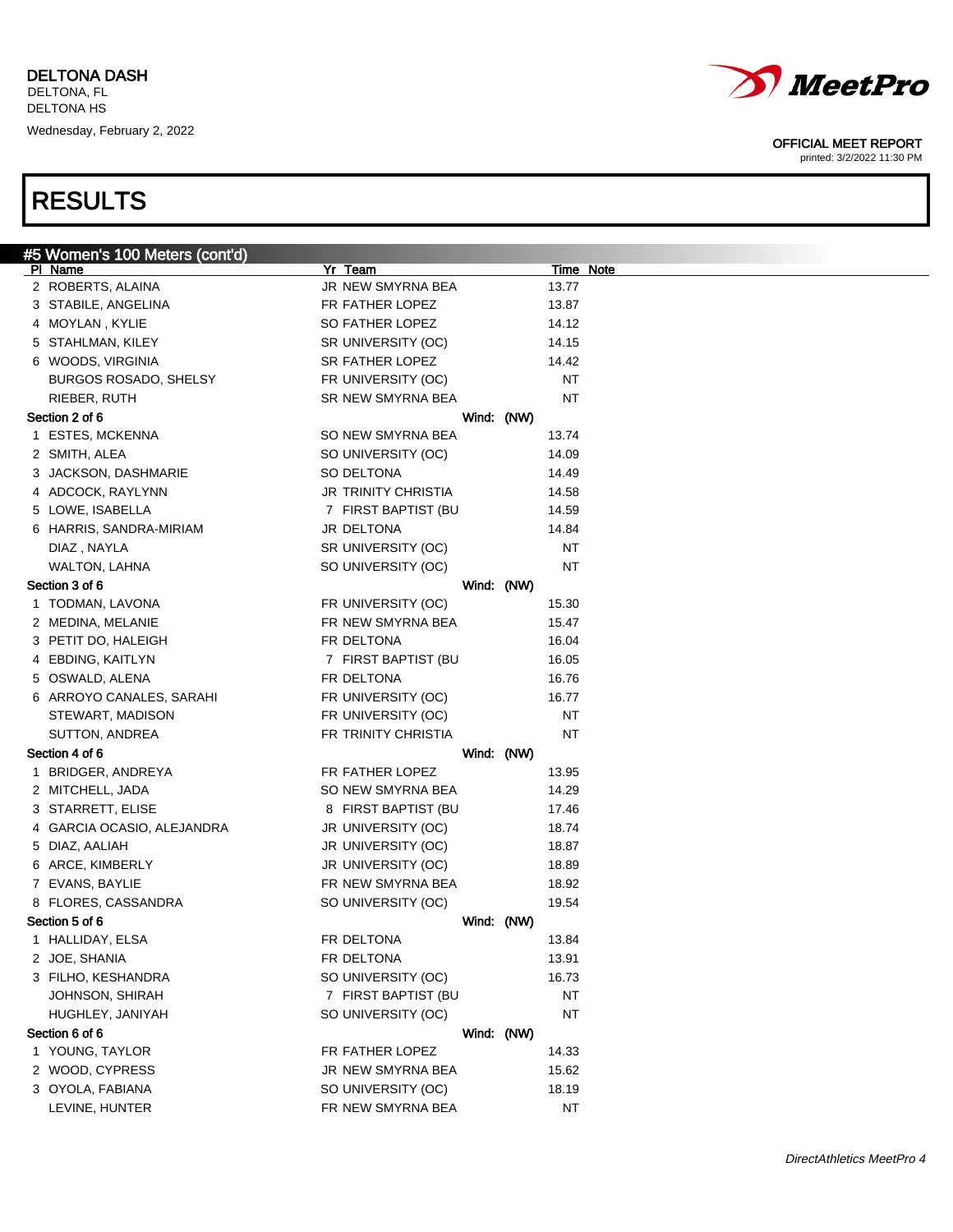|   | #6 Men's 100 Meters     |                            |       |           |           |    |
|---|-------------------------|----------------------------|-------|-----------|-----------|----|
|   | PI Name                 | Yr Team                    |       | Time Note | H(PI) Pts |    |
|   | 1 WILLIAMS, KEVAR       | SR DELAND                  | 10.47 | (NW)      | 1(1)      | 10 |
|   | 2 SOTO, JR., MICHAEL    | JR DELAND                  | 11.14 | (NW)      | 1(2)      | 8  |
|   | 3 CUNNINGHAM, JAMIL     | SO DELAND                  | 11.31 | (NW)      | 1(3)      | 6  |
|   | 4 PETERSON, MARKELL     | JR NEW SMYRNA BEA          | 11.37 | (NW)      | 1(4)      | 5  |
|   | 5 BRACAMONTE, SEBASTIAN | SR UNIVERSITY (OC)         | 11.73 | (NW)      | 1(5)      | 4  |
|   | 6 HENRY, JAYLIN         | SO UNIVERSITY (OC)         | 11.76 | (NW)      | 6(1)      | 3  |
|   | 7 PULLEN, JOSEPH        | SR DELAND                  | 11.79 | (NW)      | 1(6)      | 2  |
|   | 8 SANTANA, JUDE         | JR DELTONA                 | 11.91 | (NW)      | 2(1)      | 1  |
| 9 | <b>GORDON, RAMEIR</b>   | SO DELTONA                 | 11.95 | (NW)      | 2(2)      |    |
|   | 10 LEBRON, ANGEL        | JR UNIVERSITY (OC)         | 11.96 | (NW)      | 2(3)      |    |
|   | 11 GILBERT, ERICK       | JR DELAND                  | 11.98 | (NW)      | 2(4)      |    |
|   | 12 IRWIN, JAVONTE       | SO UNIVERSITY (OC)         | 12.06 | (NW)      | 2(5)      |    |
|   | 13 HERDEL, RYAN         | FR FATHER LOPEZ            | 12.08 | (NW)      | 2(6)      |    |
|   | 13 GINOCCHETTI, JONAH   | JR FATHER LOPEZ            | 12.08 | (NW)      | 3(1)      |    |
|   | 15 ALDERMAN, RYAN       | SR NEW SMYRNA BEA          | 12.28 | (NW)      | 3(2)      |    |
|   | 16 COOK, JAAY-R         | FR UNIVERSITY (OC)         | 12.31 | (NW)      | 2(7)      |    |
|   | 17 MYRIE, TRAVON        | SR DELAND                  | 12.33 | (NW)      | 5(1)      |    |
|   | 18 JOHNSON, DYLAN       | <b>SO DELAND</b>           | 12.36 | (NW)      | 8(1)      |    |
|   | 19 TAYLOR, ATTICUS      | SO NEW SMYRNA BEA          | 12.37 | (NW)      | 10(1)     |    |
|   | 20 BAKER, JADEN         | SO DELAND                  | 12.42 | (NW)      | 3(3)      |    |
|   | 21 HAWKINS, JAKIN       | <b>SR TRINITY CHRISTIA</b> | 12.43 | (NW)      | 2(8)      |    |
|   | 22 PETERSON, MARKEI     | JR NEW SMYRNA BEA          | 12.52 | (NW)      | 4(1)      |    |
|   | 22 WOULARD, DAVEN       | <b>SR TRINITY CHRISTIA</b> | 12.52 | (NW)      | 10(2)     |    |
|   | 24 LATTIMORE, ANDREW    | SR DELAND                  | 12.53 | (NW)      | 8(2)      |    |
|   | 25 BISSOONDUTT, BLAINE  | SO TRINITY CHRISTIA        | 12.58 | (NW)      | 3(4)      |    |
|   | 26 HERRERA, KEVIN       | SO DELTONA                 | 12.59 | (NW)      | 6(2)      |    |
|   | 27 MYRIE, AMIR          | FR DELAND                  | 12.64 | (NW)      | 4(2)      |    |
|   | 28 WILLIAMS, PROPHET    | SO UNIVERSITY (OC)         | 12.74 | (NW)      | 4(3)      |    |
|   | 29 YOUNG, JORDAN        | SO FATHER LOPEZ            | 12.75 | (NW)      | 3(5)      |    |
|   | 30 LEBRON, ANTHONY      | FR UNIVERSITY (OC)         | 12.77 | (NW)      | 4(4)      |    |
|   | 30 COOK, HIRAM          | FR DELAND                  | 12.77 | (NW)      | 3(6)      |    |
|   | 32 ZACHARKO, CONNOR     | JR NEW SMYRNA BEA          | 12.79 | (NW)      | 10(3)     |    |
|   | 33 RODRIGUEZ, JADEN     | FR TRINITY CHRISTIA        | 12.81 | (NW)      | 4(5)      |    |
|   | 33 FREEMAN, DOMINIC     | SR NEW SMYRNA BEA          | 12.81 | (NW)      | 6(3)      |    |
|   | 35 SWEENEY, LECH        | SO FATHER LOPEZ            | 12.82 | (NW)      | 4(6)      |    |
|   | 36 ROSAMILIA, PAYTON    | SO UNIVERSITY (OC)         | 12.85 | (NW)      | 5(2)      |    |
|   | 37 HOLLIDAY, JAMISON    | SO DELTONA                 | 12.88 | (NW)      | 8(3)      |    |
|   | 38 LINTON, JAHQUAVIOUS  | SO TRINITY CHRISTIA        | 12.89 | (NW)      | 6(4)      |    |
|   | 39 WHITE, EMMANUEL      | SR DELTONA                 | 12.92 | (NW)      | 4(7)      |    |
|   | 39 MCKINNEY, RAJEE      | FR NEW SMYRNA BEA          | 12.92 | (NW)      |           |    |
|   | 41 FERNANDEZ, JIOVAN    |                            |       | (NW)      | 9(1)      |    |
|   |                         | JR UNIVERSITY (OC)         | 12.96 |           | 6(5)      |    |
|   | 42 ROBINSON, JOSIAH     | JR DELTONA                 | 12.97 | (NW)      | 5(3)      |    |
|   | 43 FRY, WYATT           | SO UNIVERSITY (OC)         | 12.98 | (NW)      | 6(6)      |    |
|   | 44 LE, NATHAN           | SO UNIVERSITY (OC)         | 12.99 | (NW)      | 4(8)      |    |
|   | 45 WILLIAMS, ANTONIO    | SO DELAND                  | 13.02 | (NW)      | 5(4)      |    |
|   | 46 CIPRIANO, JACIEL     | FR UNIVERSITY (OC)         | 13.04 | (NW)      | 6(7)      |    |



OFFICIAL MEET REPORT printed: 3/2/2022 11:30 PM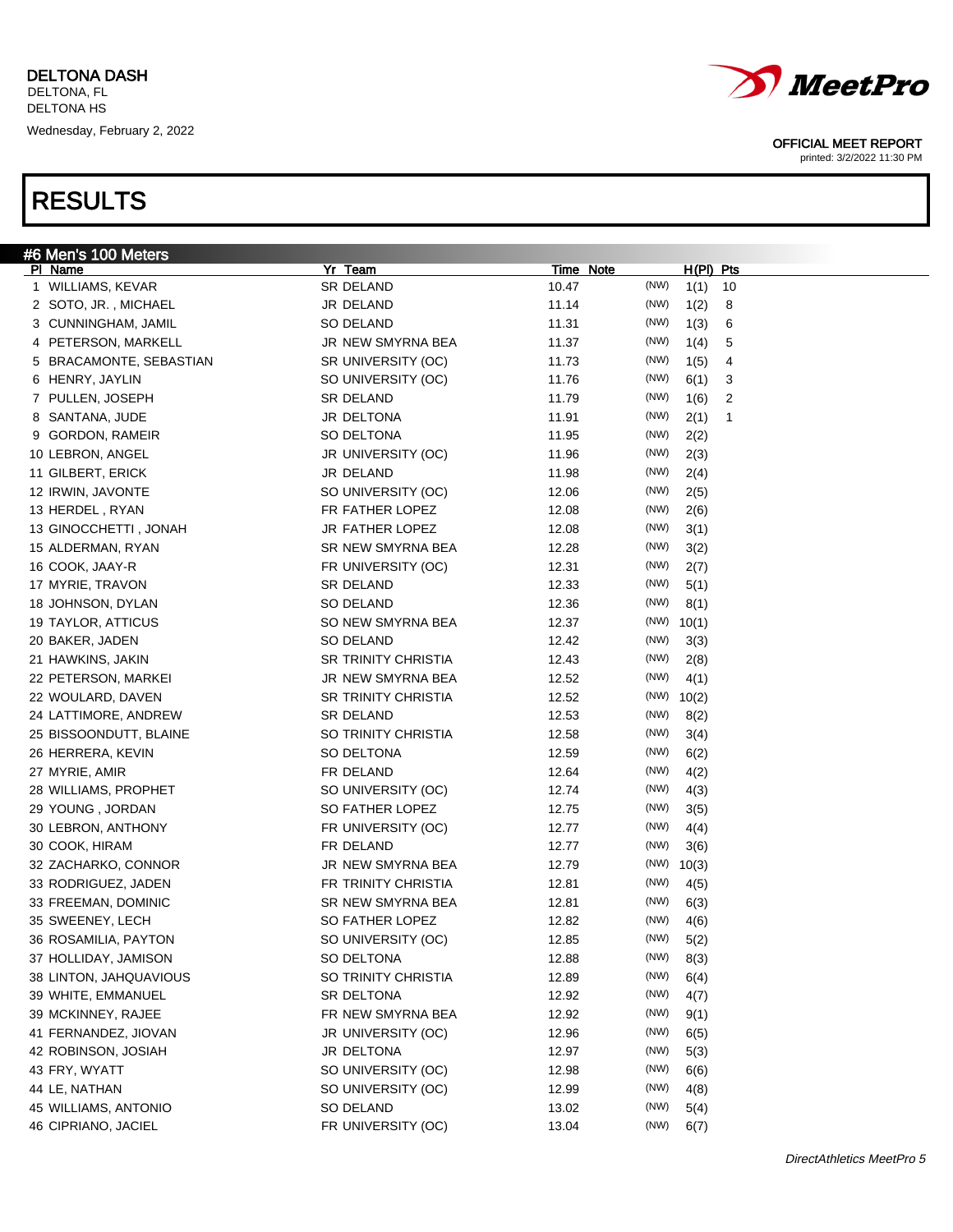| #6 Men's 100 Meters (cont'd) |                     |                  |              |  |
|------------------------------|---------------------|------------------|--------------|--|
| PI Name                      | Yr Team             | <b>Time Note</b> | $H(PI)$ Pts  |  |
| 47 STRITTMATTER, TANNER      | JR UNIVERSITY (OC)  | 13.17            | (NW)<br>5(5) |  |
| 48 MCCASKILL, FREDERICK      | SO DELAND           | 13.19            | (NW)<br>9(2) |  |
| 49 SECOMSKI, BRADLEY         | SR NEW SMYRNA BEA   | 13.30            | (NW)<br>5(6) |  |
| 50 BROWNE, GIOVANNI          | 7 TRINITY CHRISTIA  | 13.31            | (NW)<br>6(8) |  |
| 51 WILLIAMS, FARD            | FR DELAND           | 13.46            | $(NW)$ 10(4) |  |
| 52 SNYDER, GABE              | JR DELAND           | 13.56            | $(NW)$ 10(5) |  |
| 53 BUTTERTON, NATHAN         | FR TRINITY CHRISTIA | 13.60            | (NW)<br>7(1) |  |
| 54 CHINCHILLA, LEONARDO      | FR UNIVERSITY (OC)  | 13.64            | (NW)<br>7(2) |  |
| 55 DYER, LUKE                | FR DELAND           | 13.74            | (NW)<br>9(3) |  |
| 56 PRESCOD, SEAN             | JR UNIVERSITY (OC)  | 13.79            | (NW)<br>9(4) |  |
| 56 RODGERS, JACK             | FR UNIVERSITY (OC)  | 13.79            | $(NW)$ 10(6) |  |
| 58 PARKER, PIERCE            | JR NEW SMYRNA BEA   | 13.85            | (NW)<br>7(3) |  |
| 59 MARTIN, RYLAN             | FR UNIVERSITY (OC)  | 13.96            | (NW)<br>9(5) |  |
| 60 PLASKON, MICHAEL          | SO UNIVERSITY (OC)  | 14.38            | (NW)<br>9(6) |  |
| 61 SCATLIFFE, DAMANI         | FR UNIVERSITY (OC)  | 14.49            | (NW)<br>7(4) |  |
| 62 LEVINE, FALCON            | SO NEW SMYRNA BEA   | 14.65            | (NW)<br>8(4) |  |
| 63 MONSERRATE, CHRISTIAN     | 8 TRINITY CHRISTIA  | 14.68            | (NW)<br>8(5) |  |
| 64 CONWAY, TIMOTHY           | <b>SR DELAND</b>    | 14.87            | (NW)<br>7(5) |  |
| 65 ALLEN, PATRICK            | FR UNIVERSITY (OC)  | 14.89            | (NW)<br>7(6) |  |
| 66 DA SILVA, CALEB           | FR DELAND           | 15.35            | (NW)<br>8(6) |  |
| 67 SHARPE, SAMUEL            | SO NEW SMYRNA BEA   | 16.08            | (NW)<br>9(7) |  |
| 68 STRITTMATTER, CONNER      | FR UNIVERSITY (OC)  | 16.48            | $(NW)$ 10(7) |  |
| ATANDA, ANTHONY              | SR DELTONA          | <b>NT</b>        | 1            |  |
| MYRIE, ARDEN                 | <b>SR DELAND</b>    | <b>NT</b>        | 1            |  |
| <b>JOSEPH, DEMARIUS</b>      | SR UNIVERSITY (OC)  | <b>NT</b>        | 3            |  |
| <b>BROWN, JUSTIN</b>         | SO UNIVERSITY (OC)  | <b>NT</b>        | 3            |  |
| HILL, JAYLEN                 | FR DELTONA          | <b>NT</b>        | 5            |  |
| <b>BRACAMONTE, JARED</b>     | SO UNIVERSITY (OC)  | <b>NT</b>        | 5            |  |
| WRIGHT, TY                   | SO UNIVERSITY (OC)  | <b>NT</b>        | 7            |  |
| CALIX, THIERRY               | JR UNIVERSITY (OC)  | <b>NT</b>        | 7            |  |
| GARNER, GAVIN                | FR UNIVERSITY (OC)  | <b>NT</b>        | 8            |  |
| CARSON, DEVIN                | FR UNIVERSITY (OC)  | NT               | 8            |  |
| MCDUFFIE, JEROME             | JR FATHER LOPEZ     | <b>NT</b>        | 9            |  |
| SANCHEZ RIVERA, ZION         | FR UNIVERSITY (OC)  | <b>NT</b>        | 10           |  |

### SECTION RESULTS

| PI Name                 | Yr Team            | Time Note |  |
|-------------------------|--------------------|-----------|--|
| Section 1 of 10         | Wind: (NW)         |           |  |
| 1 WILLIAMS, KEVAR       | SR DELAND          | 10.47     |  |
| 2 SOTO, JR., MICHAEL    | JR DELAND          | 11.14     |  |
| 3 CUNNINGHAM, JAMIL     | SO DELAND          | 11.31     |  |
| 4 PETERSON, MARKELL     | JR NEW SMYRNA BEA  | 11.37     |  |
| 5 BRACAMONTE, SEBASTIAN | SR UNIVERSITY (OC) | 11.73     |  |
| 6 PULLEN, JOSEPH        | SR DELAND          | 11.79     |  |
| ATANDA, ANTHONY         | <b>SR DELTONA</b>  | NT        |  |
| MYRIE, ARDEN            | SR DELAND          | <b>NT</b> |  |
|                         |                    |           |  |



### OFFICIAL MEET REPORT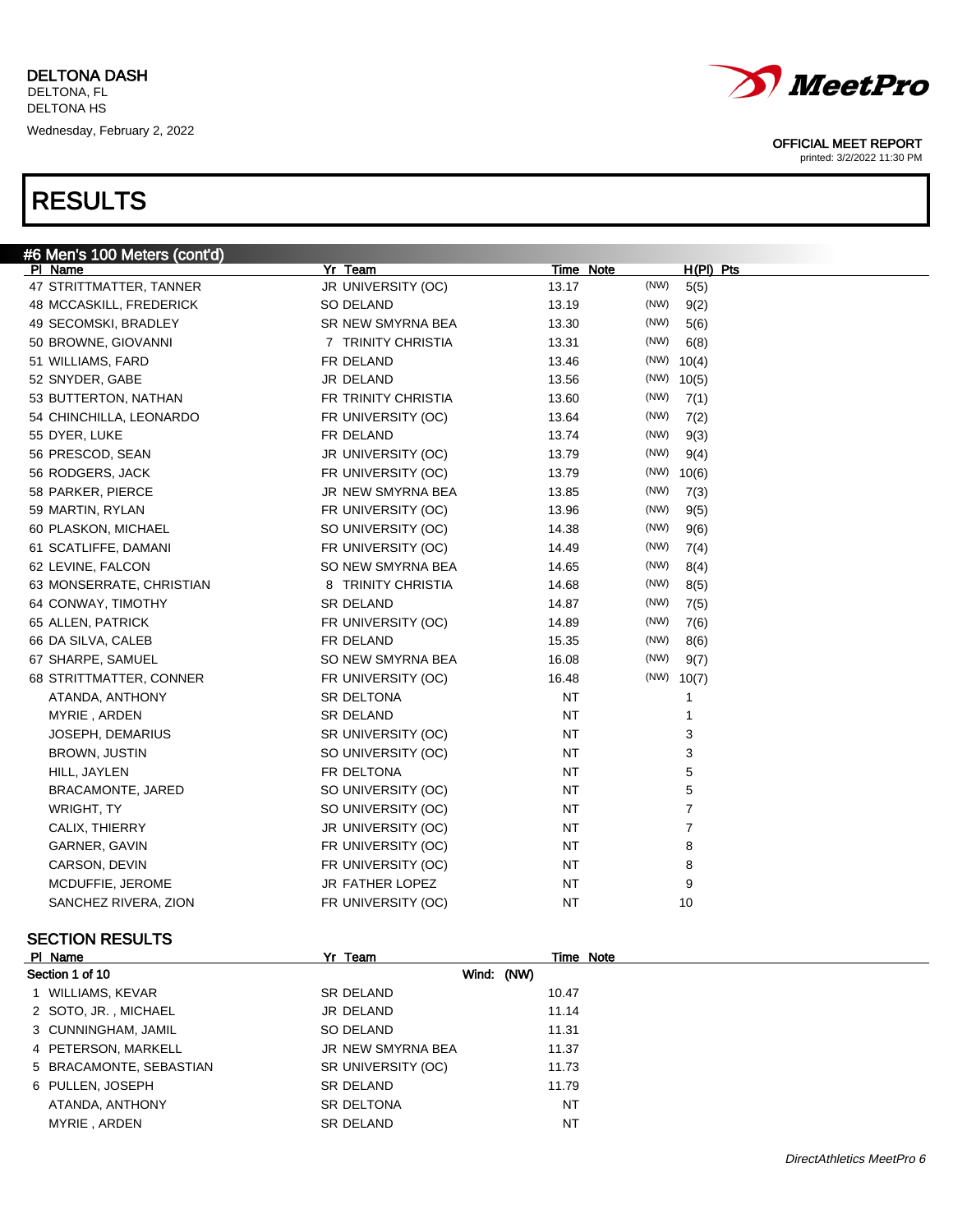

printed: 3/2/2022 11:30 PM

| #6 Men's 100 Meters (cont'd) |                        |            |           |           |
|------------------------------|------------------------|------------|-----------|-----------|
| PI Name                      | Yr Team                |            |           | Time Note |
| Section 2 of 10              |                        | Wind: (NW) |           |           |
| 1 SANTANA, JUDE              | JR DELTONA             |            | 11.91     |           |
| 2 GORDON, RAMEIR             | SO DELTONA             |            | 11.95     |           |
| 3 LEBRON, ANGEL              | JR UNIVERSITY (OC)     |            | 11.96     |           |
| 4 GILBERT, ERICK             | JR DELAND              |            | 11.98     |           |
| 5 IRWIN, JAVONTE             | SO UNIVERSITY (OC)     |            | 12.06     |           |
| 6 HERDEL, RYAN               | FR FATHER LOPEZ        |            | 12.08     |           |
| 7 COOK, JAAY-R               | FR UNIVERSITY (OC)     |            | 12.31     |           |
| 8 HAWKINS, JAKIN             | SR TRINITY CHRISTIA    |            | 12.43     |           |
| Section 3 of 10              |                        | Wind: (NW) |           |           |
| 1 GINOCCHETTI, JONAH         | <b>JR FATHER LOPEZ</b> |            | 12.08     |           |
| 2 ALDERMAN, RYAN             | SR NEW SMYRNA BEA      |            | 12.28     |           |
| 3 BAKER, JADEN               | SO DELAND              |            | 12.42     |           |
| 4 BISSOONDUTT, BLAINE        | SO TRINITY CHRISTIA    |            | 12.58     |           |
| 5 YOUNG, JORDAN              | SO FATHER LOPEZ        |            | 12.75     |           |
| 6 COOK, HIRAM                | FR DELAND              |            | 12.77     |           |
| JOSEPH, DEMARIUS             | SR UNIVERSITY (OC)     |            | <b>NT</b> |           |
| BROWN, JUSTIN                | SO UNIVERSITY (OC)     |            | <b>NT</b> |           |
| Section 4 of 10              |                        | Wind: (NW) |           |           |
| 1 PETERSON, MARKEI           | JR NEW SMYRNA BEA      |            | 12.52     |           |
| 2 MYRIE, AMIR                | FR DELAND              |            | 12.64     |           |
| 3 WILLIAMS, PROPHET          | SO UNIVERSITY (OC)     |            | 12.74     |           |
| 4 LEBRON, ANTHONY            | FR UNIVERSITY (OC)     |            | 12.77     |           |
| 5 RODRIGUEZ, JADEN           | FR TRINITY CHRISTIA    |            | 12.81     |           |
| 6 SWEENEY, LECH              | SO FATHER LOPEZ        |            | 12.82     |           |
| 7 WHITE, EMMANUEL            | SR DELTONA             |            | 12.92     |           |
| 8 LE, NATHAN                 | SO UNIVERSITY (OC)     |            | 12.99     |           |
| Section 5 of 10              |                        | Wind: (NW) |           |           |
| 1 MYRIE, TRAVON              | SR DELAND              |            | 12.33     |           |
| 2 ROSAMILIA, PAYTON          | SO UNIVERSITY (OC)     |            | 12.85     |           |
| 3 ROBINSON, JOSIAH           | JR DELTONA             |            | 12.97     |           |
| 4 WILLIAMS, ANTONIO          | SO DELAND              |            | 13.02     |           |
| 5 STRITTMATTER, TANNER       | JR UNIVERSITY (OC)     |            | 13.17     |           |
| 6 SECOMSKI, BRADLEY          | SR NEW SMYRNA BEA      |            | 13.30     |           |
| HILL, JAYLEN                 | FR DELTONA             |            | <b>NT</b> |           |
| BRACAMONTE, JARED            | SO UNIVERSITY (OC)     |            | <b>NT</b> |           |
| Section 6 of 10              |                        | Wind: (NW) |           |           |
| 1 HENRY, JAYLIN              | SO UNIVERSITY (OC)     |            | 11.76     |           |
| 2 HERRERA, KEVIN             | SO DELTONA             |            | 12.59     |           |
| 3 FREEMAN, DOMINIC           | SR NEW SMYRNA BEA      |            | 12.81     |           |
| 4 LINTON, JAHQUAVIOUS        | SO TRINITY CHRISTIA    |            | 12.89     |           |
| 5 FERNANDEZ, JIOVAN          |                        |            |           |           |
|                              | JR UNIVERSITY (OC)     |            | 12.96     |           |
| 6 FRY, WYATT                 | SO UNIVERSITY (OC)     |            | 12.98     |           |
| 7 CIPRIANO, JACIEL           | FR UNIVERSITY (OC)     |            | 13.04     |           |
| 8 BROWNE, GIOVANNI           | 7 TRINITY CHRISTIA     |            | 13.31     |           |
| Section 7 of 10              |                        | Wind: (NW) |           |           |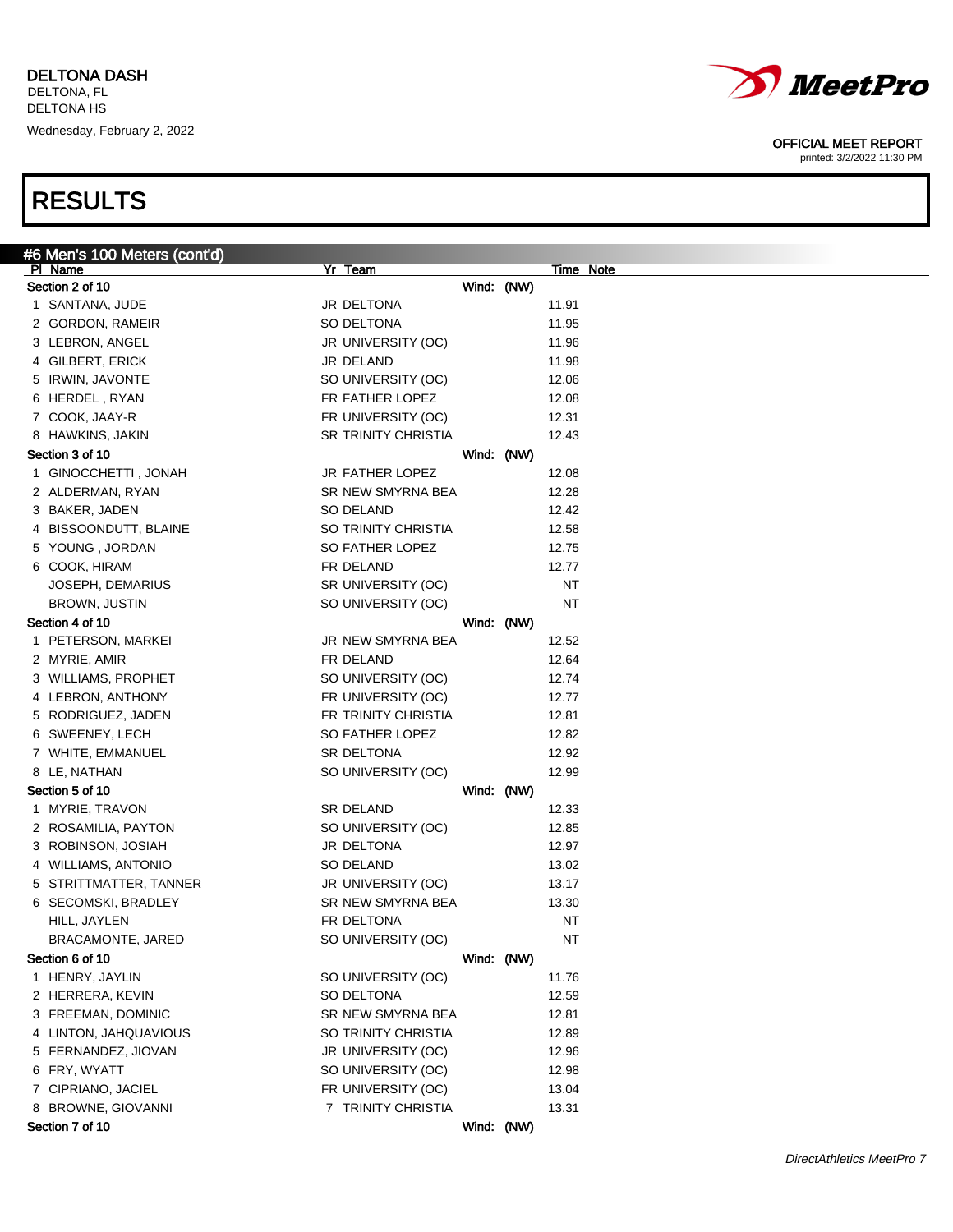

printed: 3/2/2022 11:30 PM

| PI Name<br><u>Time Note</u><br>1 BUTTERTON, NATHAN<br>FR TRINITY CHRISTIA<br>13.60<br>2 CHINCHILLA, LEONARDO<br>FR UNIVERSITY (OC)<br>13.64<br>3 PARKER, PIERCE<br>JR NEW SMYRNA BEA<br>13.85<br>4 SCATLIFFE, DAMANI<br>FR UNIVERSITY (OC)<br>14.49<br>5 CONWAY, TIMOTHY<br>SR DELAND<br>14.87<br>6 ALLEN, PATRICK<br>FR UNIVERSITY (OC)<br>14.89<br>WRIGHT, TY<br>SO UNIVERSITY (OC)<br>ΝT<br>CALIX, THIERRY<br>JR UNIVERSITY (OC)<br>ΝT<br>Section 8 of 10<br>Wind: (NW)<br>1 JOHNSON, DYLAN<br>SO DELAND<br>12.36<br>2 LATTIMORE, ANDREW<br>SR DELAND<br>12.53<br>3 HOLLIDAY, JAMISON<br>SO DELTONA<br>12.88<br>4 LEVINE, FALCON<br>SO NEW SMYRNA BEA<br>14.65<br>5 MONSERRATE, CHRISTIAN<br>8 TRINITY CHRISTIA<br>14.68<br>6 DA SILVA, CALEB<br>FR DELAND<br>15.35<br>GARNER, GAVIN<br>FR UNIVERSITY (OC)<br>ΝT<br>NT<br>CARSON, DEVIN<br>FR UNIVERSITY (OC)<br>Section 9 of 10<br>Wind: (NW)<br>1 MCKINNEY, RAJEE<br>FR NEW SMYRNA BEA<br>12.92<br>2 MCCASKILL, FREDERICK<br>SO DELAND<br>13.19<br>3 DYER, LUKE<br>FR DELAND<br>13.74<br>4 PRESCOD, SEAN<br>JR UNIVERSITY (OC)<br>13.79<br>5 MARTIN, RYLAN<br>FR UNIVERSITY (OC)<br>13.96<br>6 PLASKON, MICHAEL<br>SO UNIVERSITY (OC)<br>14.38<br>7 SHARPE, SAMUEL<br>SO NEW SMYRNA BEA<br>16.08<br>NT<br>MCDUFFIE, JEROME<br>JR FATHER LOPEZ<br>Section 10 of 10<br>Wind: (NW)<br>1 TAYLOR, ATTICUS<br>SO NEW SMYRNA BEA<br>12.37<br>2 WOULARD, DAVEN<br><b>SR TRINITY CHRISTIA</b><br>12.52<br>3 ZACHARKO, CONNOR<br>JR NEW SMYRNA BEA<br>12.79<br>4 WILLIAMS, FARD<br>FR DELAND<br>13.46<br>5 SNYDER, GABE<br>JR DELAND<br>13.56<br>6 RODGERS, JACK<br>FR UNIVERSITY (OC)<br>13.79<br>7 STRITTMATTER, CONNER<br>FR UNIVERSITY (OC)<br>16.48<br>SANCHEZ RIVERA, ZION<br>FR UNIVERSITY (OC)<br>ΝT<br>#7 Women's 1600 Meters<br>Yr Team<br>Time Note<br>PI Name<br>Pts<br>SO UNIVERSITY (OC)<br>1 HARVILL, MORGAN<br>10<br>5:46.23<br>2 HORTH, SKYA<br>FR NEW SMYRNA BEA<br>8<br>5:56.20 | #6 Men's 100 Meters (cont'd) |                 |         |  |
|-----------------------------------------------------------------------------------------------------------------------------------------------------------------------------------------------------------------------------------------------------------------------------------------------------------------------------------------------------------------------------------------------------------------------------------------------------------------------------------------------------------------------------------------------------------------------------------------------------------------------------------------------------------------------------------------------------------------------------------------------------------------------------------------------------------------------------------------------------------------------------------------------------------------------------------------------------------------------------------------------------------------------------------------------------------------------------------------------------------------------------------------------------------------------------------------------------------------------------------------------------------------------------------------------------------------------------------------------------------------------------------------------------------------------------------------------------------------------------------------------------------------------------------------------------------------------------------------------------------------------------------------------------------------------------------------------------------------------------------------------------------------------------------------------------------------------------------------------------------------------------------------------------------------------------------------------|------------------------------|-----------------|---------|--|
|                                                                                                                                                                                                                                                                                                                                                                                                                                                                                                                                                                                                                                                                                                                                                                                                                                                                                                                                                                                                                                                                                                                                                                                                                                                                                                                                                                                                                                                                                                                                                                                                                                                                                                                                                                                                                                                                                                                                               |                              | Yr Team         |         |  |
|                                                                                                                                                                                                                                                                                                                                                                                                                                                                                                                                                                                                                                                                                                                                                                                                                                                                                                                                                                                                                                                                                                                                                                                                                                                                                                                                                                                                                                                                                                                                                                                                                                                                                                                                                                                                                                                                                                                                               |                              |                 |         |  |
|                                                                                                                                                                                                                                                                                                                                                                                                                                                                                                                                                                                                                                                                                                                                                                                                                                                                                                                                                                                                                                                                                                                                                                                                                                                                                                                                                                                                                                                                                                                                                                                                                                                                                                                                                                                                                                                                                                                                               |                              |                 |         |  |
|                                                                                                                                                                                                                                                                                                                                                                                                                                                                                                                                                                                                                                                                                                                                                                                                                                                                                                                                                                                                                                                                                                                                                                                                                                                                                                                                                                                                                                                                                                                                                                                                                                                                                                                                                                                                                                                                                                                                               |                              |                 |         |  |
|                                                                                                                                                                                                                                                                                                                                                                                                                                                                                                                                                                                                                                                                                                                                                                                                                                                                                                                                                                                                                                                                                                                                                                                                                                                                                                                                                                                                                                                                                                                                                                                                                                                                                                                                                                                                                                                                                                                                               |                              |                 |         |  |
|                                                                                                                                                                                                                                                                                                                                                                                                                                                                                                                                                                                                                                                                                                                                                                                                                                                                                                                                                                                                                                                                                                                                                                                                                                                                                                                                                                                                                                                                                                                                                                                                                                                                                                                                                                                                                                                                                                                                               |                              |                 |         |  |
|                                                                                                                                                                                                                                                                                                                                                                                                                                                                                                                                                                                                                                                                                                                                                                                                                                                                                                                                                                                                                                                                                                                                                                                                                                                                                                                                                                                                                                                                                                                                                                                                                                                                                                                                                                                                                                                                                                                                               |                              |                 |         |  |
|                                                                                                                                                                                                                                                                                                                                                                                                                                                                                                                                                                                                                                                                                                                                                                                                                                                                                                                                                                                                                                                                                                                                                                                                                                                                                                                                                                                                                                                                                                                                                                                                                                                                                                                                                                                                                                                                                                                                               |                              |                 |         |  |
|                                                                                                                                                                                                                                                                                                                                                                                                                                                                                                                                                                                                                                                                                                                                                                                                                                                                                                                                                                                                                                                                                                                                                                                                                                                                                                                                                                                                                                                                                                                                                                                                                                                                                                                                                                                                                                                                                                                                               |                              |                 |         |  |
|                                                                                                                                                                                                                                                                                                                                                                                                                                                                                                                                                                                                                                                                                                                                                                                                                                                                                                                                                                                                                                                                                                                                                                                                                                                                                                                                                                                                                                                                                                                                                                                                                                                                                                                                                                                                                                                                                                                                               |                              |                 |         |  |
|                                                                                                                                                                                                                                                                                                                                                                                                                                                                                                                                                                                                                                                                                                                                                                                                                                                                                                                                                                                                                                                                                                                                                                                                                                                                                                                                                                                                                                                                                                                                                                                                                                                                                                                                                                                                                                                                                                                                               |                              |                 |         |  |
|                                                                                                                                                                                                                                                                                                                                                                                                                                                                                                                                                                                                                                                                                                                                                                                                                                                                                                                                                                                                                                                                                                                                                                                                                                                                                                                                                                                                                                                                                                                                                                                                                                                                                                                                                                                                                                                                                                                                               |                              |                 |         |  |
|                                                                                                                                                                                                                                                                                                                                                                                                                                                                                                                                                                                                                                                                                                                                                                                                                                                                                                                                                                                                                                                                                                                                                                                                                                                                                                                                                                                                                                                                                                                                                                                                                                                                                                                                                                                                                                                                                                                                               |                              |                 |         |  |
|                                                                                                                                                                                                                                                                                                                                                                                                                                                                                                                                                                                                                                                                                                                                                                                                                                                                                                                                                                                                                                                                                                                                                                                                                                                                                                                                                                                                                                                                                                                                                                                                                                                                                                                                                                                                                                                                                                                                               |                              |                 |         |  |
|                                                                                                                                                                                                                                                                                                                                                                                                                                                                                                                                                                                                                                                                                                                                                                                                                                                                                                                                                                                                                                                                                                                                                                                                                                                                                                                                                                                                                                                                                                                                                                                                                                                                                                                                                                                                                                                                                                                                               |                              |                 |         |  |
|                                                                                                                                                                                                                                                                                                                                                                                                                                                                                                                                                                                                                                                                                                                                                                                                                                                                                                                                                                                                                                                                                                                                                                                                                                                                                                                                                                                                                                                                                                                                                                                                                                                                                                                                                                                                                                                                                                                                               |                              |                 |         |  |
|                                                                                                                                                                                                                                                                                                                                                                                                                                                                                                                                                                                                                                                                                                                                                                                                                                                                                                                                                                                                                                                                                                                                                                                                                                                                                                                                                                                                                                                                                                                                                                                                                                                                                                                                                                                                                                                                                                                                               |                              |                 |         |  |
|                                                                                                                                                                                                                                                                                                                                                                                                                                                                                                                                                                                                                                                                                                                                                                                                                                                                                                                                                                                                                                                                                                                                                                                                                                                                                                                                                                                                                                                                                                                                                                                                                                                                                                                                                                                                                                                                                                                                               |                              |                 |         |  |
|                                                                                                                                                                                                                                                                                                                                                                                                                                                                                                                                                                                                                                                                                                                                                                                                                                                                                                                                                                                                                                                                                                                                                                                                                                                                                                                                                                                                                                                                                                                                                                                                                                                                                                                                                                                                                                                                                                                                               |                              |                 |         |  |
|                                                                                                                                                                                                                                                                                                                                                                                                                                                                                                                                                                                                                                                                                                                                                                                                                                                                                                                                                                                                                                                                                                                                                                                                                                                                                                                                                                                                                                                                                                                                                                                                                                                                                                                                                                                                                                                                                                                                               |                              |                 |         |  |
|                                                                                                                                                                                                                                                                                                                                                                                                                                                                                                                                                                                                                                                                                                                                                                                                                                                                                                                                                                                                                                                                                                                                                                                                                                                                                                                                                                                                                                                                                                                                                                                                                                                                                                                                                                                                                                                                                                                                               |                              |                 |         |  |
|                                                                                                                                                                                                                                                                                                                                                                                                                                                                                                                                                                                                                                                                                                                                                                                                                                                                                                                                                                                                                                                                                                                                                                                                                                                                                                                                                                                                                                                                                                                                                                                                                                                                                                                                                                                                                                                                                                                                               |                              |                 |         |  |
|                                                                                                                                                                                                                                                                                                                                                                                                                                                                                                                                                                                                                                                                                                                                                                                                                                                                                                                                                                                                                                                                                                                                                                                                                                                                                                                                                                                                                                                                                                                                                                                                                                                                                                                                                                                                                                                                                                                                               |                              |                 |         |  |
|                                                                                                                                                                                                                                                                                                                                                                                                                                                                                                                                                                                                                                                                                                                                                                                                                                                                                                                                                                                                                                                                                                                                                                                                                                                                                                                                                                                                                                                                                                                                                                                                                                                                                                                                                                                                                                                                                                                                               |                              |                 |         |  |
|                                                                                                                                                                                                                                                                                                                                                                                                                                                                                                                                                                                                                                                                                                                                                                                                                                                                                                                                                                                                                                                                                                                                                                                                                                                                                                                                                                                                                                                                                                                                                                                                                                                                                                                                                                                                                                                                                                                                               |                              |                 |         |  |
|                                                                                                                                                                                                                                                                                                                                                                                                                                                                                                                                                                                                                                                                                                                                                                                                                                                                                                                                                                                                                                                                                                                                                                                                                                                                                                                                                                                                                                                                                                                                                                                                                                                                                                                                                                                                                                                                                                                                               |                              |                 |         |  |
|                                                                                                                                                                                                                                                                                                                                                                                                                                                                                                                                                                                                                                                                                                                                                                                                                                                                                                                                                                                                                                                                                                                                                                                                                                                                                                                                                                                                                                                                                                                                                                                                                                                                                                                                                                                                                                                                                                                                               |                              |                 |         |  |
|                                                                                                                                                                                                                                                                                                                                                                                                                                                                                                                                                                                                                                                                                                                                                                                                                                                                                                                                                                                                                                                                                                                                                                                                                                                                                                                                                                                                                                                                                                                                                                                                                                                                                                                                                                                                                                                                                                                                               |                              |                 |         |  |
|                                                                                                                                                                                                                                                                                                                                                                                                                                                                                                                                                                                                                                                                                                                                                                                                                                                                                                                                                                                                                                                                                                                                                                                                                                                                                                                                                                                                                                                                                                                                                                                                                                                                                                                                                                                                                                                                                                                                               |                              |                 |         |  |
|                                                                                                                                                                                                                                                                                                                                                                                                                                                                                                                                                                                                                                                                                                                                                                                                                                                                                                                                                                                                                                                                                                                                                                                                                                                                                                                                                                                                                                                                                                                                                                                                                                                                                                                                                                                                                                                                                                                                               |                              |                 |         |  |
|                                                                                                                                                                                                                                                                                                                                                                                                                                                                                                                                                                                                                                                                                                                                                                                                                                                                                                                                                                                                                                                                                                                                                                                                                                                                                                                                                                                                                                                                                                                                                                                                                                                                                                                                                                                                                                                                                                                                               |                              |                 |         |  |
|                                                                                                                                                                                                                                                                                                                                                                                                                                                                                                                                                                                                                                                                                                                                                                                                                                                                                                                                                                                                                                                                                                                                                                                                                                                                                                                                                                                                                                                                                                                                                                                                                                                                                                                                                                                                                                                                                                                                               |                              |                 |         |  |
|                                                                                                                                                                                                                                                                                                                                                                                                                                                                                                                                                                                                                                                                                                                                                                                                                                                                                                                                                                                                                                                                                                                                                                                                                                                                                                                                                                                                                                                                                                                                                                                                                                                                                                                                                                                                                                                                                                                                               |                              |                 |         |  |
|                                                                                                                                                                                                                                                                                                                                                                                                                                                                                                                                                                                                                                                                                                                                                                                                                                                                                                                                                                                                                                                                                                                                                                                                                                                                                                                                                                                                                                                                                                                                                                                                                                                                                                                                                                                                                                                                                                                                               |                              |                 |         |  |
|                                                                                                                                                                                                                                                                                                                                                                                                                                                                                                                                                                                                                                                                                                                                                                                                                                                                                                                                                                                                                                                                                                                                                                                                                                                                                                                                                                                                                                                                                                                                                                                                                                                                                                                                                                                                                                                                                                                                               |                              |                 |         |  |
|                                                                                                                                                                                                                                                                                                                                                                                                                                                                                                                                                                                                                                                                                                                                                                                                                                                                                                                                                                                                                                                                                                                                                                                                                                                                                                                                                                                                                                                                                                                                                                                                                                                                                                                                                                                                                                                                                                                                               |                              |                 |         |  |
|                                                                                                                                                                                                                                                                                                                                                                                                                                                                                                                                                                                                                                                                                                                                                                                                                                                                                                                                                                                                                                                                                                                                                                                                                                                                                                                                                                                                                                                                                                                                                                                                                                                                                                                                                                                                                                                                                                                                               |                              |                 |         |  |
|                                                                                                                                                                                                                                                                                                                                                                                                                                                                                                                                                                                                                                                                                                                                                                                                                                                                                                                                                                                                                                                                                                                                                                                                                                                                                                                                                                                                                                                                                                                                                                                                                                                                                                                                                                                                                                                                                                                                               |                              |                 |         |  |
|                                                                                                                                                                                                                                                                                                                                                                                                                                                                                                                                                                                                                                                                                                                                                                                                                                                                                                                                                                                                                                                                                                                                                                                                                                                                                                                                                                                                                                                                                                                                                                                                                                                                                                                                                                                                                                                                                                                                               |                              |                 |         |  |
|                                                                                                                                                                                                                                                                                                                                                                                                                                                                                                                                                                                                                                                                                                                                                                                                                                                                                                                                                                                                                                                                                                                                                                                                                                                                                                                                                                                                                                                                                                                                                                                                                                                                                                                                                                                                                                                                                                                                               |                              |                 |         |  |
| 3 SHORES, REBEKAH<br>JR NEW SMYRNA BEA<br>6<br>6:16.57                                                                                                                                                                                                                                                                                                                                                                                                                                                                                                                                                                                                                                                                                                                                                                                                                                                                                                                                                                                                                                                                                                                                                                                                                                                                                                                                                                                                                                                                                                                                                                                                                                                                                                                                                                                                                                                                                        |                              |                 |         |  |
| SO NEW SMYRNA BEA<br>4 MARSCH, STELLA<br>6:17.94<br>5                                                                                                                                                                                                                                                                                                                                                                                                                                                                                                                                                                                                                                                                                                                                                                                                                                                                                                                                                                                                                                                                                                                                                                                                                                                                                                                                                                                                                                                                                                                                                                                                                                                                                                                                                                                                                                                                                         |                              |                 |         |  |
| 5 DIMILLO, EMILIA<br>SO FIRST BAPTIST (BU<br>6:23.56<br>4                                                                                                                                                                                                                                                                                                                                                                                                                                                                                                                                                                                                                                                                                                                                                                                                                                                                                                                                                                                                                                                                                                                                                                                                                                                                                                                                                                                                                                                                                                                                                                                                                                                                                                                                                                                                                                                                                     |                              |                 |         |  |
| 6 MEYER, VERONICA<br>FR UNIVERSITY (OC)<br>3<br>6:23.77                                                                                                                                                                                                                                                                                                                                                                                                                                                                                                                                                                                                                                                                                                                                                                                                                                                                                                                                                                                                                                                                                                                                                                                                                                                                                                                                                                                                                                                                                                                                                                                                                                                                                                                                                                                                                                                                                       |                              |                 |         |  |
| FR NEW SMYRNA BEA<br>7 MEYERS, ALYSSA<br>2<br>6:31.35                                                                                                                                                                                                                                                                                                                                                                                                                                                                                                                                                                                                                                                                                                                                                                                                                                                                                                                                                                                                                                                                                                                                                                                                                                                                                                                                                                                                                                                                                                                                                                                                                                                                                                                                                                                                                                                                                         |                              |                 |         |  |
| 8 YUNICK, ERIN                                                                                                                                                                                                                                                                                                                                                                                                                                                                                                                                                                                                                                                                                                                                                                                                                                                                                                                                                                                                                                                                                                                                                                                                                                                                                                                                                                                                                                                                                                                                                                                                                                                                                                                                                                                                                                                                                                                                |                              |                 |         |  |
| 9 ELKIND, PEYTON<br>FR NEW SMYRNA BEA<br>6:32.37                                                                                                                                                                                                                                                                                                                                                                                                                                                                                                                                                                                                                                                                                                                                                                                                                                                                                                                                                                                                                                                                                                                                                                                                                                                                                                                                                                                                                                                                                                                                                                                                                                                                                                                                                                                                                                                                                              |                              | SO FATHER LOPEZ | 6:31.77 |  |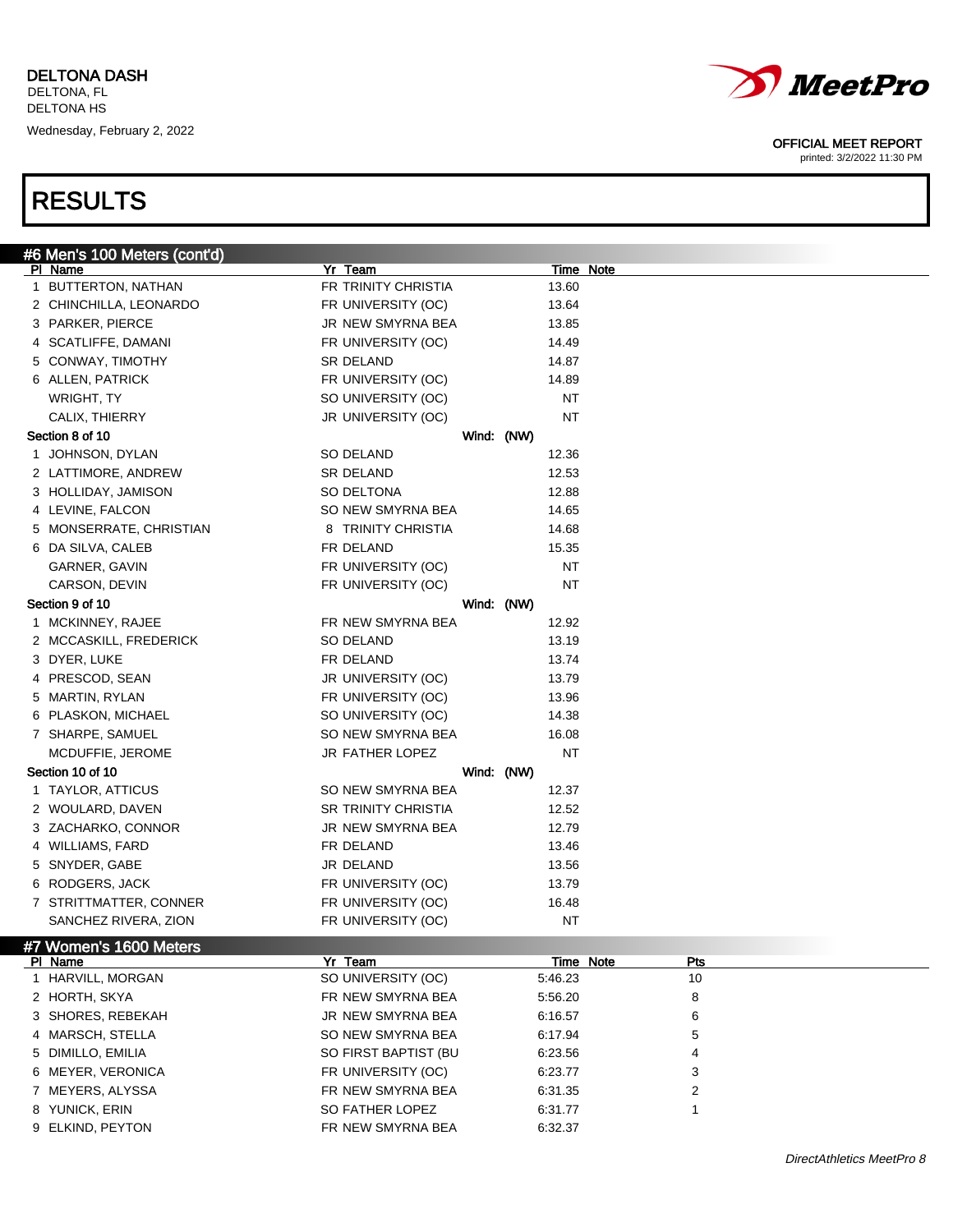

printed: 3/2/2022 11:30 PM

| #7 Women's 1600 Meters (cont'd) |                                    |                  |             |  |
|---------------------------------|------------------------------------|------------------|-------------|--|
| PI Name                         | Yr Team                            | <b>Time Note</b> | <b>Pts</b>  |  |
| 10 GOFF, RYLIN                  | 8 FIRST BAPTIST (BU                | 6:36.89          |             |  |
| 11 LITWINIEC, OLIVIA            | SO UNIVERSITY (OC)                 | 6:42.56          |             |  |
| 12 BORGEN, MAKENZIE             | SO NEW SMYRNA BEA                  | 6:51.47          |             |  |
| 13 HERNANDEZ, KATHERINE         | SO UNIVERSITY (OC)                 | 6:56.69          |             |  |
| 14 BROCK, ANNE                  | FR NEW SMYRNA BEA                  | 7:06.08          |             |  |
| 15 HARVILL, EMMA                | SR UNIVERSITY (OC)                 | 7:07.79          |             |  |
| 16 BLIX, KATIE                  | FR UNIVERSITY (OC)                 | 7:12.97          |             |  |
| 17 STANBERRY, MARISSA           | FR FATHER LOPEZ                    | 7:24.55          |             |  |
| MERKLE, AVERI                   | SR NEW SMYRNA BEA                  | NT               |             |  |
| SLAYNE, JULIA                   | JR FATHER LOPEZ                    | NT               |             |  |
|                                 |                                    |                  |             |  |
| #8 Men's 1600 Meters<br>PI Name | Yr Team                            | <b>Time Note</b> | $H(PI)$ Pts |  |
| 1 GAZZOLI, ANDREW               | JR FATHER LOPEZ                    | 4:50.39          | 10<br>1(1)  |  |
| 2 HOPFE, PETER                  | SR FIRST BAPTIST (BU               | 4:50.53          | 1(2)<br>8   |  |
| 3 CERRUD, CARLOS                | SO DELTONA                         | 4:54.66          | 6<br>1(3)   |  |
| 4 FRANCISCO, ARTHUR             | SR DELAND                          | 4:58.40          | 5<br>1(4)   |  |
| 5 GARRISON, RILEY               | JR DELAND                          | 5:00.49          | 1(5)<br>4   |  |
| 6 BELFLOWER, DAYTONA            | JR NEW SMYRNA BEA                  | 5:00.62          | 1(6)<br>3   |  |
| 7 PENNA, CHASE                  | JR UNIVERSITY (OC)                 | 5:01.14          | 1(7)<br>2   |  |
| 8 DE LA VEGA, DIEGO             | SO DELAND                          | 5:03.41          | 1(8)<br>1   |  |
| 9 GAZZOLI, MATTHEW              | FR FATHER LOPEZ                    | 5:04.46          | 2(1)        |  |
| 10 PAREDES, FELIPE              | FR FATHER LOPEZ                    | 5:04.73          | 2(2)        |  |
| 11 SPIRES, TALAN                | SO FATHER LOPEZ                    | 5:10.03          | 1(9)        |  |
| 12 MCLANE, ANDREW               | SO NEW SMYRNA BEA                  | 5:13.57          | 1(10)       |  |
| 13 BURNS, AYDEN                 | SO DELAND                          | 5:14.83          | 1(11)       |  |
| 14 CRKVENAC, COLE               | FR NEW SMYRNA BEA                  | 5:17.99          | 1(12)       |  |
| 15 MCGONIGLE, JUSTIN            | SR DELAND                          | 5:20.86          | 1(13)       |  |
| 16 PACK, JESSE                  | SO DELAND                          | 5:22.15          | 2(3)        |  |
| 17 DAVIS, LINCOLN               | JR DELTONA                         | 5:22.81          | 1(14)       |  |
| 18 WILLIAMS, JARED              | SO NEW SMYRNA BEA                  | 5:27.07          | 2(4)        |  |
| 19 BISSELL, CHASE               | FR NEW SMYRNA BEA                  | 5:29.23          | 1(15)       |  |
| 20 TEJEDA, JOSIAH               | JR DELTONA                         | 5:30.18          | 1(16)       |  |
| 21 SANTAMARINA, LOGAN           | SO FATHER LOPEZ                    | 5:30.50          | 1(17)       |  |
| 22 DOOLIN, JASE                 | FR NEW SMYRNA BEA                  | 5:32.21          | 2(5)        |  |
| 23 TEJADA, FREDDY               | SR DELTONA                         | 5:36.39          | 1(18)       |  |
| 24 BUSTER, DEVIN                | SO DELAND                          | 5:39.53          | 1(19)       |  |
| 25 STONAKER, ETHAN              | SR UNIVERSITY (OC)                 | 5:42.49          | 2(6)        |  |
| 26 GARRISON, EZRA               | FR DELAND                          | 5:43.19          |             |  |
|                                 |                                    |                  | 2(7)        |  |
| 27 SVAJKO, JACK                 | FR FATHER LOPEZ<br>JR FATHER LOPEZ | 5:55.30          | 2(8)        |  |
| 28 YARISH, KELSEY               | JR NEW SMYRNA BEA                  | 5:58.65          | 2(9)        |  |
| 29 WEISHEIMER, CAJUN            |                                    | 5:59.59          | 2(10)       |  |
| 30 SMITH, ALEXANDER             | SO DELAND                          | 6:00.94          | 2(11)       |  |
| 31 REID, KEVIN                  | SO DELAND                          | 6:04.76          | 2(12)       |  |
| 32 DOWDELL, KENNETH             | FR NEW SMYRNA BEA                  | 6:05.84          | 2(13)       |  |
| 33 GILMER, GAVIN                | FR UNIVERSITY (OC)                 | 6:06.71          | 2(14)       |  |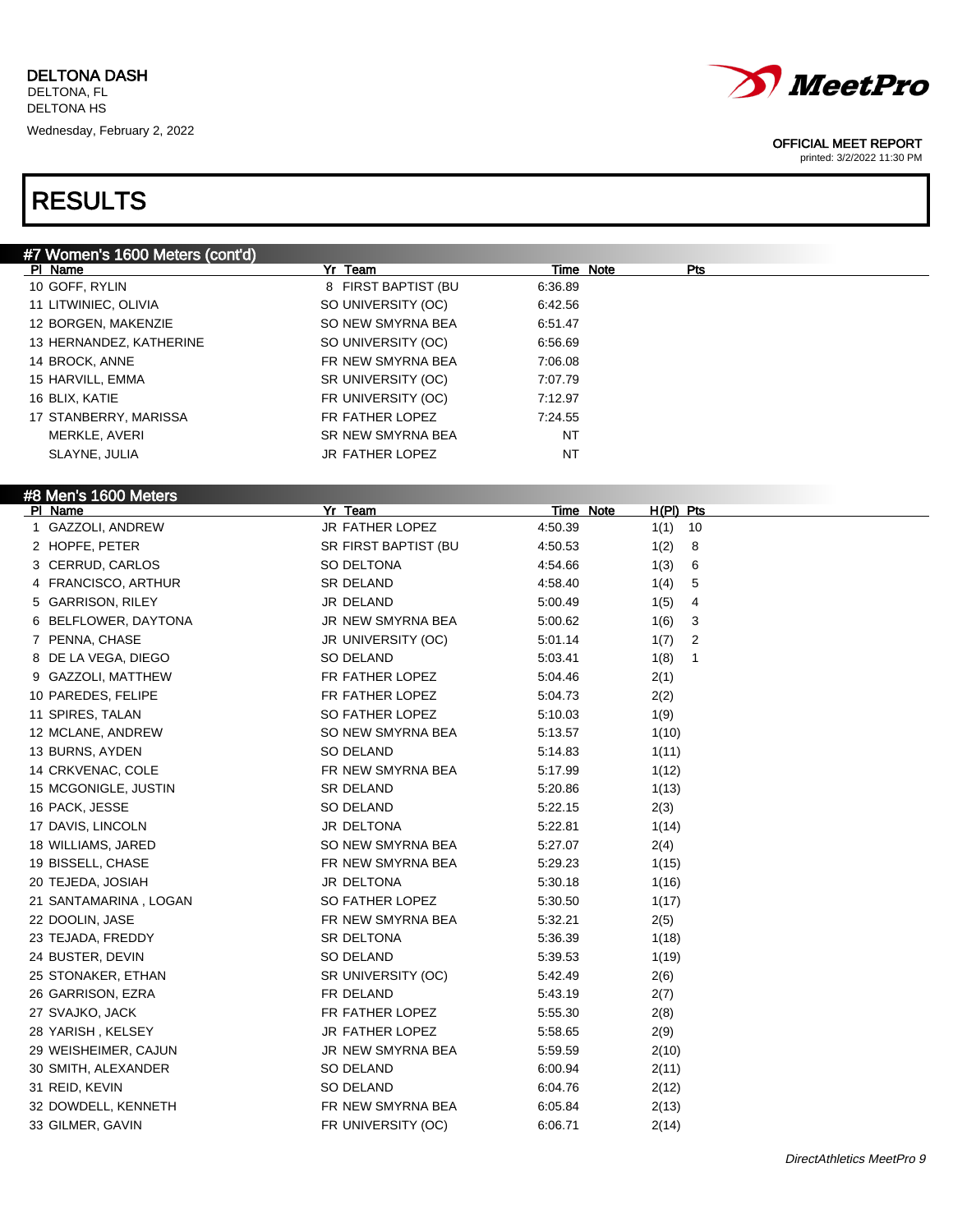

printed: 3/2/2022 11:30 PM

| #8 Men's 1600 Meters (cont'd) |                      |         |                  |             |
|-------------------------------|----------------------|---------|------------------|-------------|
| PI Name                       | Yr Team              |         | Time Note        | $H(PI)$ Pts |
| 34 AVILA, ANTHONY             | SO DELTONA           | 6:15.60 | 2(15)            |             |
| TELLES, RENN                  | FR DELTONA           | NT      | 1                |             |
| DAUGHTRY, CHRISTIAN           | FR NEW SMYRNA BEA    | NT      | 2                |             |
|                               |                      |         |                  |             |
| <b>SECTION RESULTS</b>        |                      |         |                  |             |
| PI Name                       | Yr Team              |         | <b>Time Note</b> |             |
| Section 1 of 2                |                      |         |                  |             |
| 1 GAZZOLI, ANDREW             | JR FATHER LOPEZ      | 4:50.39 |                  |             |
| 2 HOPFE, PETER                | SR FIRST BAPTIST (BU | 4:50.53 |                  |             |
| 3 CERRUD, CARLOS              | SO DELTONA           | 4:54.66 |                  |             |
| 4 FRANCISCO, ARTHUR           | SR DELAND            | 4:58.40 |                  |             |
| 5 GARRISON, RILEY             | JR DELAND            | 5:00.49 |                  |             |
| 6 BELFLOWER, DAYTONA          | JR NEW SMYRNA BEA    | 5:00.62 |                  |             |
| 7 PENNA, CHASE                | JR UNIVERSITY (OC)   | 5:01.14 |                  |             |
| 8 DE LA VEGA, DIEGO           | SO DELAND            | 5:03.41 |                  |             |
| 9 SPIRES, TALAN               | SO FATHER LOPEZ      | 5:10.03 |                  |             |
| 10 MCLANE, ANDREW             | SO NEW SMYRNA BEA    | 5:13.57 |                  |             |
| 11 BURNS, AYDEN               | SO DELAND            | 5:14.83 |                  |             |
| 12 CRKVENAC, COLE             | FR NEW SMYRNA BEA    | 5:17.99 |                  |             |
| 13 MCGONIGLE, JUSTIN          | SR DELAND            | 5:20.86 |                  |             |
| 14 DAVIS, LINCOLN             | JR DELTONA           | 5:22.81 |                  |             |
| 15 BISSELL, CHASE             | FR NEW SMYRNA BEA    | 5:29.23 |                  |             |
| 16 TEJEDA, JOSIAH             | JR DELTONA           | 5:30.18 |                  |             |
| 17 SANTAMARINA, LOGAN         | SO FATHER LOPEZ      | 5:30.50 |                  |             |
| 18 TEJADA, FREDDY             | SR DELTONA           | 5:36.39 |                  |             |
| 19 BUSTER, DEVIN              | SO DELAND            | 5:39.53 |                  |             |
| TELLES, RENN                  | FR DELTONA           | NT      |                  |             |
| Section 2 of 2                |                      |         |                  |             |
| 1 GAZZOLI, MATTHEW            | FR FATHER LOPEZ      | 5:04.46 |                  |             |
| 2 PAREDES, FELIPE             | FR FATHER LOPEZ      | 5:04.73 |                  |             |
| 3 PACK, JESSE                 | SO DELAND            | 5:22.15 |                  |             |
| 4 WILLIAMS, JARED             | SO NEW SMYRNA BEA    | 5:27.07 |                  |             |
| 5 DOOLIN, JASE                | FR NEW SMYRNA BEA    | 5:32.21 |                  |             |
| 6 STONAKER, ETHAN             | SR UNIVERSITY (OC)   | 5:42.49 |                  |             |
| 7 GARRISON, EZRA              | FR DELAND            | 5:43.19 |                  |             |
| 8 SVAJKO, JACK                | FR FATHER LOPEZ      | 5:55.30 |                  |             |
| 9 YARISH, KELSEY              | JR FATHER LOPEZ      | 5:58.65 |                  |             |
| 10 WEISHEIMER, CAJUN          | JR NEW SMYRNA BEA    | 5:59.59 |                  |             |
| 11 SMITH, ALEXANDER           | SO DELAND            | 6:00.94 |                  |             |
| 12 REID, KEVIN                | SO DELAND            | 6:04.76 |                  |             |
| 13 DOWDELL, KENNETH           | FR NEW SMYRNA BEA    | 6:05.84 |                  |             |
| 14 GILMER, GAVIN              | FR UNIVERSITY (OC)   | 6:06.71 |                  |             |
| 15 AVILA, ANTHONY             | SO DELTONA           | 6:15.60 |                  |             |
| DAUGHTRY, CHRISTIAN           | FR NEW SMYRNA BEA    | NT      |                  |             |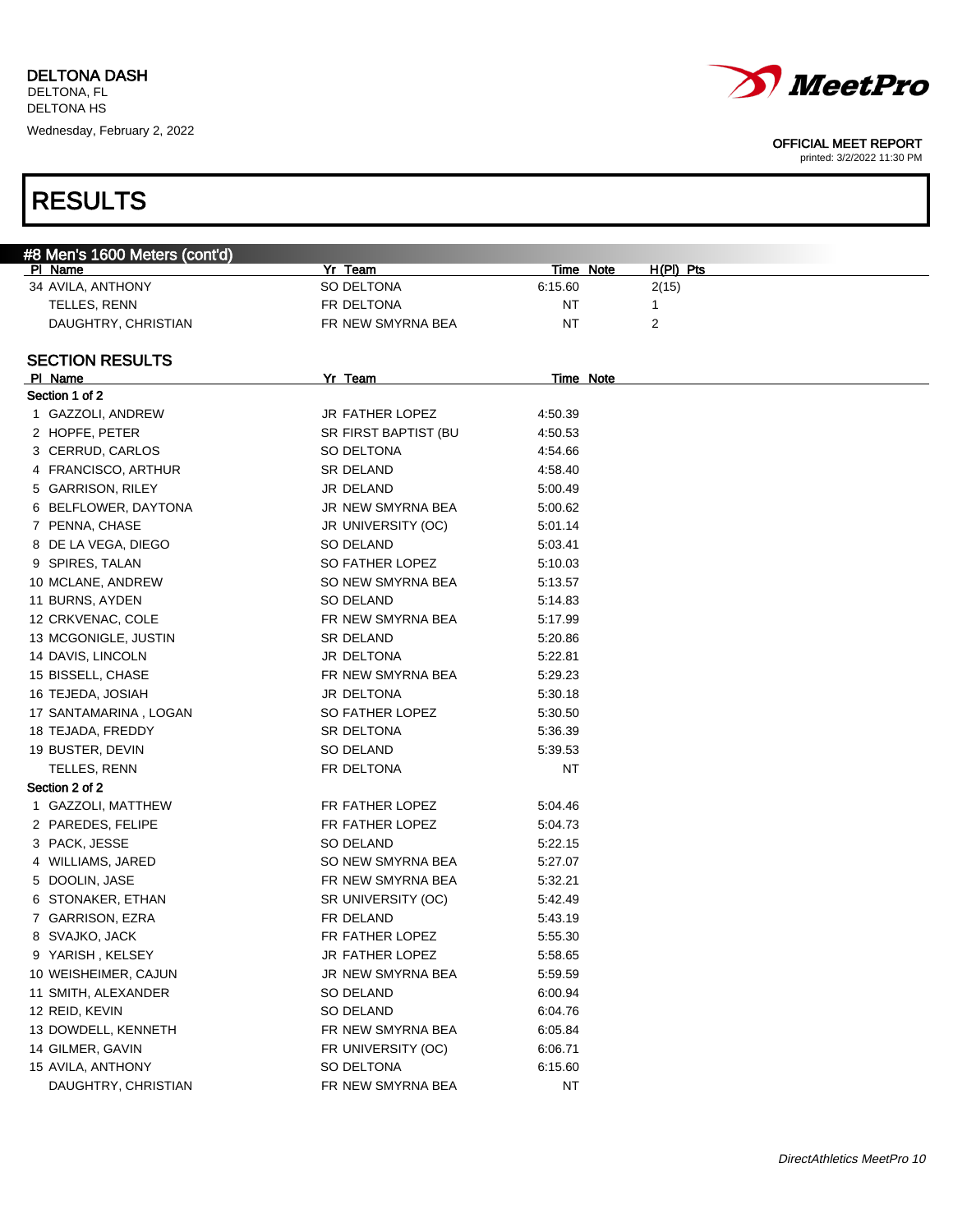

printed: 3/2/2022 11:30 PM

## RESULTS

| #9 Women's 4 x 100m Relay     |                             |           |     |  |
|-------------------------------|-----------------------------|-----------|-----|--|
| PI Team                       |                             | Time Note | Pts |  |
| 1 DELTONA (B)                 |                             | 55.43     | 10  |  |
| 1) JACKSON, DASHMARIE SO      | 2) JOE, SHANIA FR           |           |     |  |
| 3) OSWALD, ALENA FR           | 4) TOURAY, AWA SO           |           |     |  |
| 2 UNIVERSITY (OC) (A)         |                             | 55.71     | 8   |  |
| 1) DIAZ, NAYLA SR             | 2) BURGOS ROSADO, SHELSY FR |           |     |  |
| 3) BARR-MILLER, NYRANIA SO    | 4) SMITH, ALEA SO           |           |     |  |
| 3 FATHER LOPEZ (A)            |                             | 56.83     | 6   |  |
| 1) GIBSON, RACHAE SO          | 2) MOYLAN, KYLIE SO         |           |     |  |
| 3) YOUNG, TAYLOR FR           | 4) BRIDGER, ANDREYA FR      |           |     |  |
| 4 FIRST BAPTIST (BUNNELL) (A) |                             | 1:01.65   | 5   |  |
| 1) JOHNSON, SHIRAH 7          | 2) EBDING, KAITLYN 7        |           |     |  |
| 3) DURAN, KAYLA JR            | 4) LOWE, ISABELLA 7         |           |     |  |
| 5 DELTONA (A)                 |                             | 1:04.45   |     |  |
| 1) DAWSON, TATIANA SR         | 2) HALLIDAY, ELSA FR        |           |     |  |
| 3) HARRIS, SANDRA-MIRIAM JR   | 4) HARRIS, TANAE FR         |           |     |  |
| UNIVERSITY (OC) (B)           |                             | <b>NT</b> |     |  |
| 1) TODMAN, LAVONA FR          | 2) FLAVERNEY, JERIANNA JR   |           |     |  |
| 3) SUPERNAW, JULIANNA FR      | 4) FLORES, CASSANDRA SO     |           |     |  |
|                               |                             |           |     |  |

## #10 Men's 4 x 100m Relay

| $110110 + X + 90111 + 00100$<br>PI Team |                             | Time Note       | Pts |
|-----------------------------------------|-----------------------------|-----------------|-----|
| 1 NEW SMYRNA BEACH (A)                  |                             | 45.70           | 10  |
| 1) MOORE, CARON JR                      | 2) ALDERMAN, RYAN SR        |                 |     |
| 3) PETERSON, MARKEI JR                  | 4) DURHAM, DYLAN JR         |                 |     |
| 2 UNIVERSITY (OC) (A)                   |                             | 47.36           | 8   |
| 1) COOK, JAAY-R FR                      | 2) LEBRON, ANGEL JR         |                 |     |
| 3) IRWIN, JAVONTE SO                    | 4) BRACAMONTE, SEBASTIAN SR |                 |     |
| 3 FATHER LOPEZ (A)                      |                             | 47.76           | 6   |
| 1) GINOCCHETTI, JONAH JR                | 2) HERDEL, RYAN FR          |                 |     |
| 3) SWEENEY, LECH SO                     | 4) YOUNG, JORDAN SO         |                 |     |
| 4 TRINITY CHRISTIAN (DELTONA) (A)       |                             | 50.03           | 5   |
| 1) BISSOONDUTT, BLAINE SO               | 2) PONCE-ARCE, ADRIAN 8     |                 |     |
| 3) RODRIGUEZ, JADEN FR                  | 4) HAWKINS, JAKIN SR        |                 |     |
| 5 DELAND (A)                            |                             | 50.78           | 4   |
| 1) BAKER, JADEN SO                      | 2) COOK, HIRAM FR           |                 |     |
| 3) MCCASKILL, FREDERICK SO              | 4) WILLIAMS, ANTONIO SO     |                 |     |
| 6 TRINITY CHRISTIAN (DELTONA) (B)       |                             | 55.04           |     |
| 1) LINTON, JAHQUAVIOUS SO               | 2) BUTTERTON, NATHAN FR     |                 |     |
| 3) STITES, NATHANIEL 7                  | 4) BROWNE, GIOVANNI 7       |                 |     |
| DELTONA (A)                             |                             | <b>DQ THREW</b> |     |
| 1) ATANDA, ANTHONY SR                   | 2) SANTANA, JUDE JR         |                 |     |
| 3) GORDON, RAMEIR SO                    | 4) WEATHERSPOON, TYREE FR   |                 |     |
|                                         |                             |                 |     |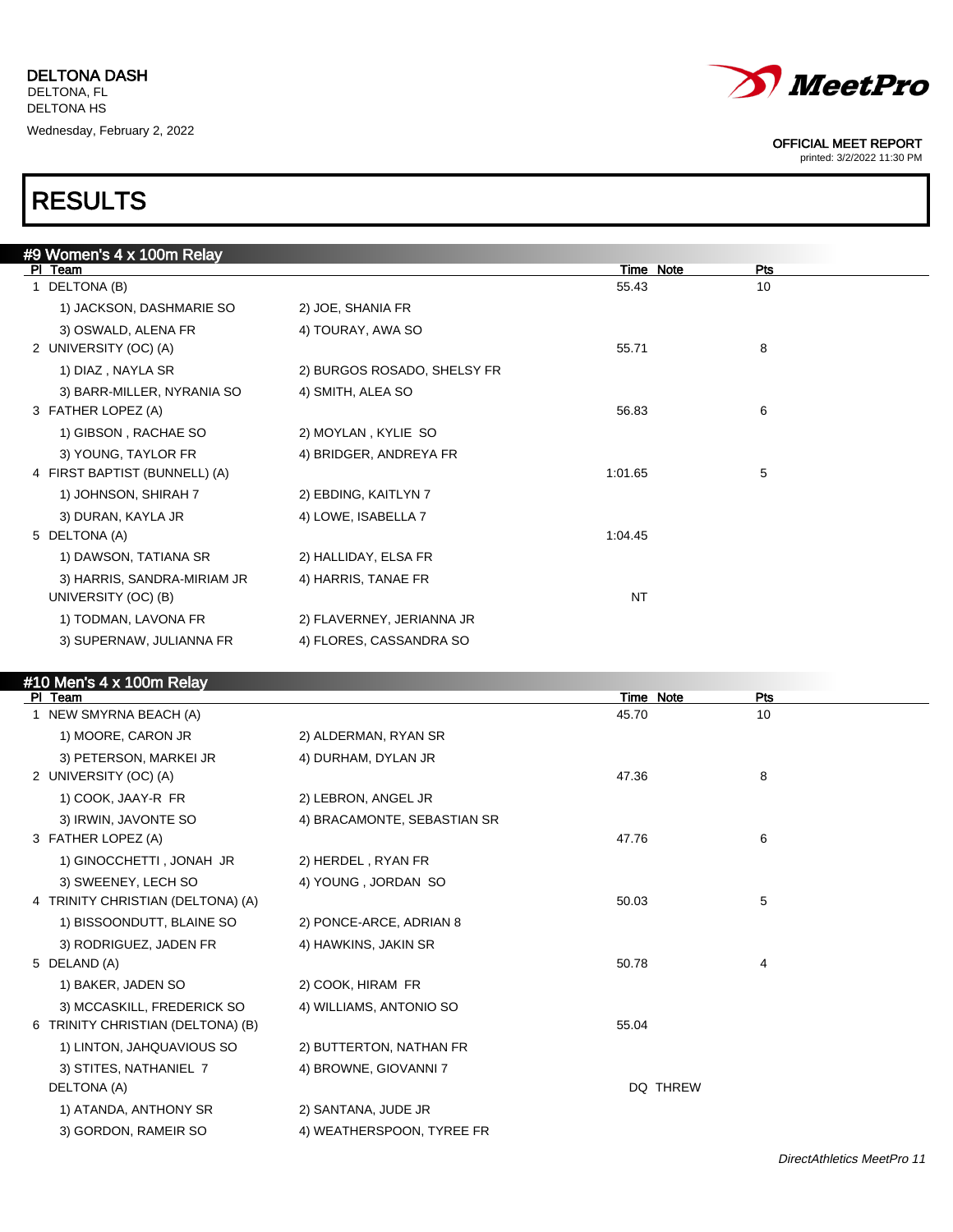

#### OFFICIAL MEET REPORT

printed: 3/2/2022 11:30 PM

### #10 Men's 4 x 100m Relay (cont'd) Pl Team Time Note Pts UNIVERSITY (OC) (B) NT 1) HENRY, JAYLIN SO 2) JABER, SHADI JR 3) BROWN, JUSTIN SO 4) JOSEPH, DEMARIUS SR #11 Women's 400 Meters Pl Name Yr Team Time Note H(Pl) Pts 1 HORTH, SKYA FR NEW SMYRNA BEA 1:04.18 1(1) 10 2 SEAVERS, KATHERINE SR FATHER LOPEZ 1:04.73 1(2) 8 3 GARDNER, OLIVIA 1:05.80 1:05.80 1:05.80 1:05.80 1:05.80 1:05.80 1:05.80 1:05.80 1:05.80 1:05.80 1:05.80 1:05 4 ROBERTS, ALAINA 1:09.39 1/4) 5 5 MERKLE, AVERI SR NEW SMYRNA BEA 1:11.85 3(1) 4 6 ELKIND, PEYTON FR NEW SMYRNA BEA 1:12.65 3(2) 7 DUMSHA, BAILEIGH FR NEW SMYRNA BEA 1:12.88 2(1) 8 HARRIS, TANAE FR DELTONA 1:14.13 1(5) 3 9 SANCHEZ, IVANA 1988 1991 11:14.18 11:14.18 12(2) 2 10 MEYERS, ALYSSA FR NEW SMYRNA BEA 1:15.27 3(3) 11 CAMPOS, BIANCA SO FATHER LOPEZ 1:15.63 2(3) 1 12 MEDINA, MELANIE **FR NEW SMYRNA BEA** 1:15.94 3(4) 13 STITES, EMMA 160 110 110 JR TRINITY CHRISTIA 1:19.00 160 14 DOMINGUEZ, ISABELLA JR NEW SMYRNA BEA 1:24.25 1(7) ADCOCK, RAYLYNN 1 1 JR TRINITY CHRISTIA NT 1 STAHLMAN, KILEY SR UNIVERSITY (OC) NT 2 CRAWFORD, BROOKLEIN SO ATLANTIC (PO) NT 2 THERIAULT, CAROLINE **FREATHER LOPEZ** NT 3 SECTION RESULTS PI Name **Note 2018** Yr Team **Time Note** 2019 Section 1 of 3 1 HORTH, SKYA FR NEW SMYRNA BEA 1:04.18 2 SEAVERS, KATHERINE SR FATHER LOPEZ 1:04.73 3 GARDNER, OLIVIA 1:05.80 4 ROBERTS, ALAINA **JR NEW SMYRNA BEA** 1:09.39 5 HARRIS, TANAE FR DELTONA 1:14.13 6 STITES, EMMA JR TRINITY CHRISTIA 1:19.00 7 DOMINGUEZ, ISABELLA JR NEW SMYRNA BEA 1:24.25 ADCOCK, RAYLYNN **IR TRINITY CHRISTIA** NT Section 2 of 3 1 DUMSHA, BAILEIGH FR NEW SMYRNA BEA 1:12.88 2 SANCHEZ, IVANA **FR FIRST BAPTIST (BU 1:14.18** 3 CAMPOS, BIANCA SO FATHER LOPEZ 1:15.63 STAHLMAN, KILEY **SR UNIVERSITY (OC)** NT CRAWFORD, BROOKLEIN SO ATLANTIC (PO) NT Section 3 of 3 1 MERKLE, AVERI SR NEW SMYRNA BEA 1:11.85 2 ELKIND, PEYTON FR NEW SMYRNA BEA 1:12.65

DirectAthletics MeetPro 12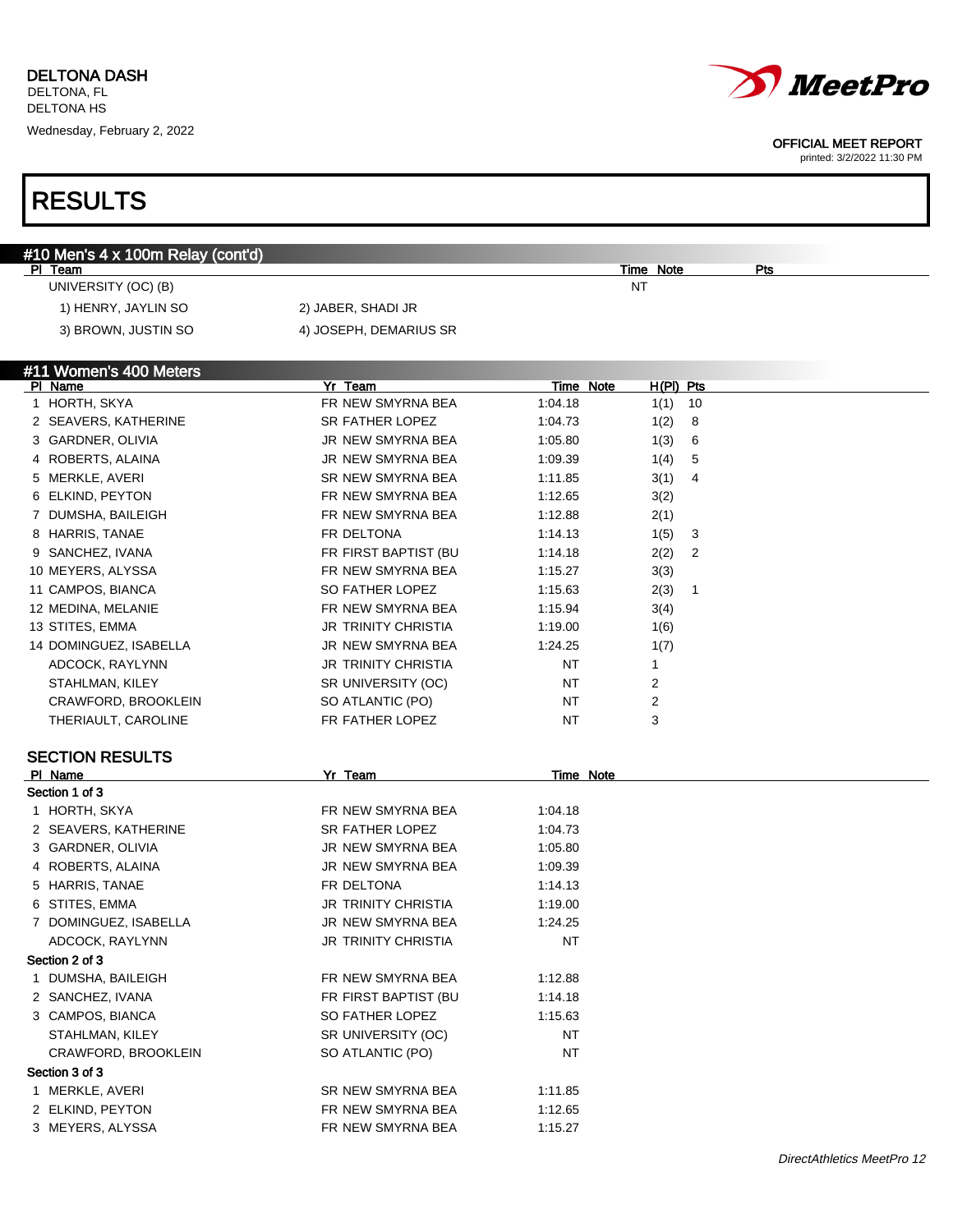

Wednesday, February 2, 2022

# RESULTS

OFFICIAL MEET REPORT

| #11 Women's 400 Meters (cont'd)      | Yr Team                |                  |            |  |
|--------------------------------------|------------------------|------------------|------------|--|
| PI Name                              | FR NEW SMYRNA BEA      | <b>Time Note</b> |            |  |
| 4 MEDINA, MELANIE                    |                        | 1:15.94          |            |  |
| THERIAULT, CAROLINE                  | FR FATHER LOPEZ        | NT               |            |  |
| $\#12$ Men's $\overline{400}$ Meters |                        |                  |            |  |
| PI Name                              | Yr Team                | <b>Time Note</b> | H(PI) Pts  |  |
| 1 WILLIAMS, KEVAR                    | SR DELAND              | 53.04            | 10<br>1(1) |  |
| 2 MYRIE, ARDEN                       | SR DELAND              | 53.52            | 1(2)<br>8  |  |
| 3 BRACAMONTE, SEBASTIAN              | SR UNIVERSITY (OC)     | 54.72            | 1(3)<br>6  |  |
| 4 LANE, KHAREEM                      | <b>SR DELAND</b>       | 55.42            | 5(1)<br>5  |  |
| 5 BELFLOWER, DAYTONA                 | JR NEW SMYRNA BEA      | 55.82            | 1(4)<br>4  |  |
| 6 DURHAM, DYLAN                      | JR NEW SMYRNA BEA      | 56.23            | 2(1)<br>3  |  |
| 7 BAEZ, JOSHUA                       | SR DELAND              | 56.32            | 1(5)<br>2  |  |
| 8 MOORE, CARON                       | JR NEW SMYRNA BEA      | 56.90            | 2(2)<br>1  |  |
| 9 WILLIAMS, PROPHET                  | SO UNIVERSITY (OC)     | 57.40            | 2(3)       |  |
| 10 TAYLOR, ATTICUS                   | SO NEW SMYRNA BEA      | 58.17            | 6(1)       |  |
| 11 PETERSON, MARKEI                  | JR NEW SMYRNA BEA      | 58.32            | 5(2)       |  |
| 12 SWEENEY, LECH                     | SO FATHER LOPEZ        | 58.43            | 3(1)       |  |
| 13 BISSELL, CHASE                    | FR NEW SMYRNA BEA      | 59.15            | 4(1)       |  |
| 14 PARDES, ENIRICO                   | <b>SR FATHER LOPEZ</b> | 59.43            | 6(2)       |  |
| 15 GAMBLE, LUKAS                     | FR NEW SMYRNA BEA      | 59.99            | 2(4)       |  |
| 16 COX, NICK                         | FR NEW SMYRNA BEA      | 1:00.04          | 3(2)       |  |
| 17 FULTON, HENRY                     | JR FATHER LOPEZ        | 1:00.34          | 5(3)       |  |
| 18 JABER, SHADI                      | JR UNIVERSITY (OC)     | 1:00.62          | 2(5)       |  |
| 19 WALKER, CHADAIDEN                 | FR DELTONA             | 1:00.87          | 2(6)       |  |
| 20 TUCKER, WESLEY                    | FR FATHER LOPEZ        | 1:01.07          | 6(3)       |  |
| 21 LE, NATHAN                        | SO UNIVERSITY (OC)     | 1:01.48          | 3(3)       |  |
| 22 MCCASKEY, GABRIEL                 | FR UNIVERSITY (OC)     | 1:01.62          |            |  |
|                                      |                        |                  | 5(4)       |  |
| 23 BRANT, JESS                       | JR TRINITY CHRISTIA    | 1:02.13          | 3(4)       |  |
| 24 SMITH, KENAN                      | JR DELAND              | 1:04.62          | 3(5)       |  |
| 25 SMITH, KAYDEN                     | FR DELAND              | 1:05.09          | 6(4)       |  |
| 26 DURAN, BRYAN                      | SO FIRST BAPTIST (BU   | 1:06.02          | 3(6)       |  |
| 27 FREEMAN, DOMINIC                  | SR NEW SMYRNA BEA      | 1:07.24          | 3(7)       |  |
| 28 HEADLEY, SHELDON                  | 8 FIRST BAPTIST (BU    | 1:07.70          | 3(8)       |  |
| 29 HUGHES, COLIN                     | FR DELAND              | 1:08.25          | 2(7)       |  |
| 30 SCATLIFFE, DAMANI                 | FR UNIVERSITY (OC)     | 1:08.57          | 4(2)       |  |
| 31 CONWAY, TIMOTHY                   | <b>SR DELAND</b>       | 1:09.73          | 5(5)       |  |
| 32 BUTTERTON, NATHAN                 | FR TRINITY CHRISTIA    | 1:10.66          | 4(3)       |  |
| 33 DA SILVA, CALEB                   | FR DELAND              | 1:11.79          | 4(4)       |  |
| 34 AYALA, ALEX                       | SO TRINITY CHRISTIA    | 1:14.95          | 4(5)       |  |
| 35 KAH, FELIPE                       | FR TRINITY CHRISTIA    | 1:17.26          | 5(6)       |  |
| SOTO, JR., MICHAEL                   | JR DELAND              | NT               |            |  |
| MARTINEZ, JUSTIN                     | JR UNIVERSITY (OC)     | NT               |            |  |
| WEATHERSPOON, TYREE                  | FR DELTONA             | NT               |            |  |
| ALDERMAN, RYAN                       | SR NEW SMYRNA BEA      | NT               | 2          |  |
| WRIGHT, TY                           | SO UNIVERSITY (OC)     | NT               | 4          |  |
| SOTO PEREZ, ERIC                     | SO DELTONA             | NT               | 4          |  |
| AVILA, ANTHONY                       | SO DELTONA             | NT               | 4          |  |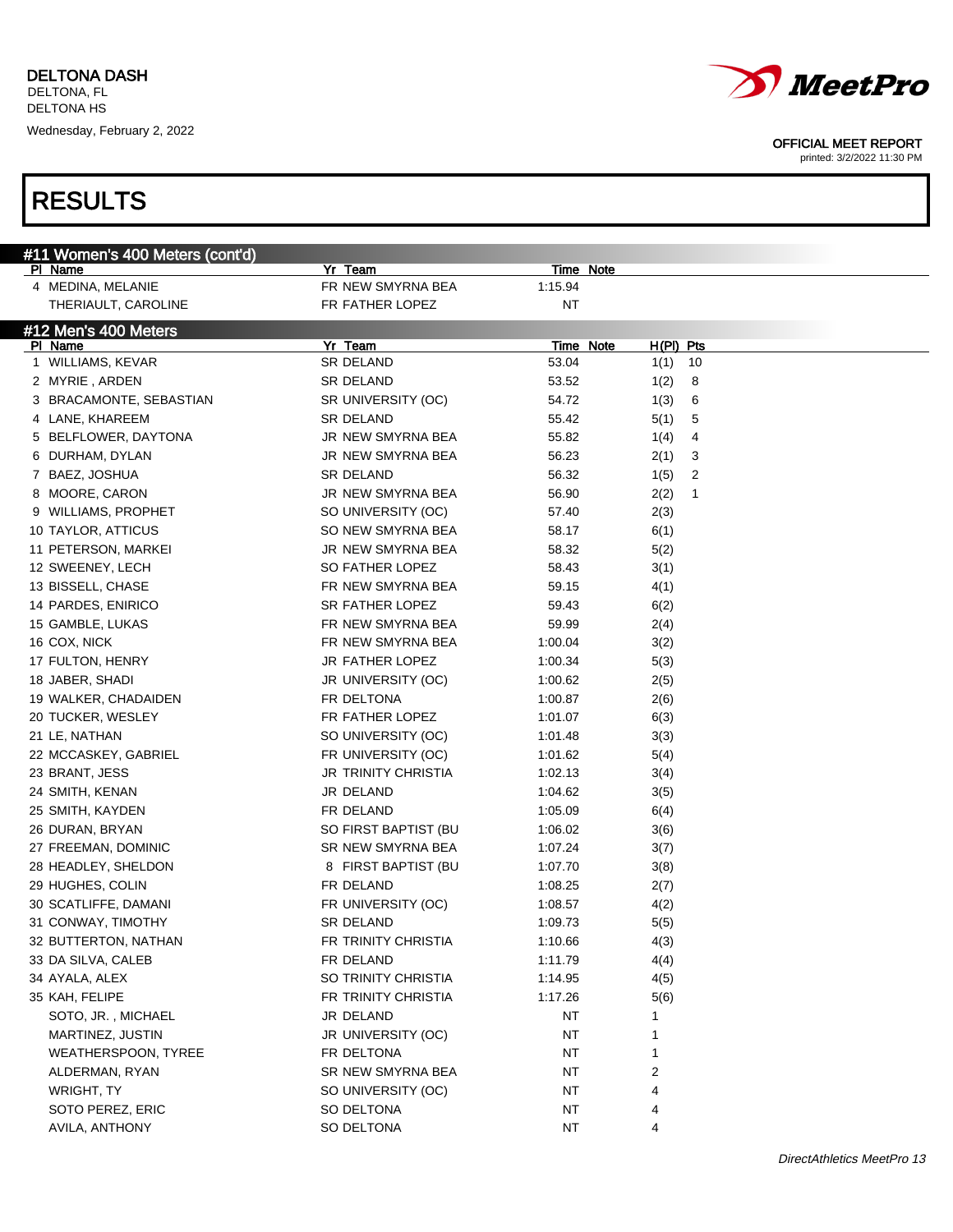



printed: 3/2/2022 11:30 PM

| #12 Men's 400 Meters (cont'd) |                            |                          |  |
|-------------------------------|----------------------------|--------------------------|--|
| PI Name                       | Yr Team                    | Time Note<br>$H(PI)$ Pts |  |
| MCDUFFIE, JEROME              | JR FATHER LOPEZ            | NT<br>6                  |  |
|                               |                            |                          |  |
| <b>SECTION RESULTS</b>        |                            |                          |  |
| PI Name                       | Yr Team                    | <b>Time Note</b>         |  |
| Section 1 of 6                |                            |                          |  |
| 1 WILLIAMS, KEVAR             | SR DELAND                  | 53.04                    |  |
| 2 MYRIE, ARDEN                | SR DELAND                  | 53.52                    |  |
| 3 BRACAMONTE, SEBASTIAN       | SR UNIVERSITY (OC)         | 54.72                    |  |
| 4 BELFLOWER, DAYTONA          | JR NEW SMYRNA BEA          | 55.82                    |  |
| 5 BAEZ, JOSHUA                | SR DELAND                  | 56.32                    |  |
| SOTO, JR., MICHAEL            | JR DELAND                  | NT                       |  |
| MARTINEZ, JUSTIN              | JR UNIVERSITY (OC)         | <b>NT</b>                |  |
| WEATHERSPOON, TYREE           | FR DELTONA                 | NT                       |  |
| Section 2 of 6                |                            |                          |  |
| 1 DURHAM, DYLAN               | JR NEW SMYRNA BEA          | 56.23                    |  |
| 2 MOORE, CARON                | JR NEW SMYRNA BEA          | 56.90                    |  |
| 3 WILLIAMS, PROPHET           | SO UNIVERSITY (OC)         | 57.40                    |  |
| 4 GAMBLE, LUKAS               | FR NEW SMYRNA BEA          | 59.99                    |  |
| 5 JABER, SHADI                | JR UNIVERSITY (OC)         | 1:00.62                  |  |
| 6 WALKER, CHADAIDEN           | FR DELTONA                 | 1:00.87                  |  |
| 7 HUGHES, COLIN               | FR DELAND                  | 1:08.25                  |  |
| ALDERMAN, RYAN                | SR NEW SMYRNA BEA          | NT                       |  |
| Section 3 of 6                |                            |                          |  |
| 1 SWEENEY, LECH               | SO FATHER LOPEZ            | 58.43                    |  |
| 2 COX, NICK                   | FR NEW SMYRNA BEA          | 1:00.04                  |  |
| 3 LE, NATHAN                  | SO UNIVERSITY (OC)         | 1:01.48                  |  |
| 4 BRANT, JESS                 | <b>JR TRINITY CHRISTIA</b> | 1:02.13                  |  |
| 5 SMITH, KENAN                | JR DELAND                  | 1:04.62                  |  |
| 6 DURAN, BRYAN                | SO FIRST BAPTIST (BU       | 1:06.02                  |  |
|                               | SR NEW SMYRNA BEA          |                          |  |
| 7 FREEMAN, DOMINIC            |                            | 1:07.24                  |  |
| 8 HEADLEY, SHELDON            | 8 FIRST BAPTIST (BU        | 1:07.70                  |  |
| Section 4 of 6                |                            |                          |  |
| 1 BISSELL, CHASE              | FR NEW SMYRNA BEA          | 59.15                    |  |
| 2 SCATLIFFE, DAMANI           | FR UNIVERSITY (OC)         | 1:08.57                  |  |
| 3 BUTTERTON, NATHAN           | FR TRINITY CHRISTIA        | 1:10.66                  |  |
| 4 DA SILVA, CALEB             | FR DELAND                  | 1:11.79                  |  |
| 5 AYALA, ALEX                 | SO TRINITY CHRISTIA        | 1:14.95                  |  |
| WRIGHT, TY                    | SO UNIVERSITY (OC)         | <b>NT</b>                |  |
| SOTO PEREZ, ERIC              | SO DELTONA                 | <b>NT</b>                |  |
| AVILA, ANTHONY                | SO DELTONA                 | <b>NT</b>                |  |
| Section 5 of 6                |                            |                          |  |
| 1 LANE, KHAREEM               | SR DELAND                  | 55.42                    |  |
| 2 PETERSON, MARKEI            | JR NEW SMYRNA BEA          | 58.32                    |  |
| 3 FULTON, HENRY               | JR FATHER LOPEZ            | 1:00.34                  |  |
| 4 MCCASKEY, GABRIEL           | FR UNIVERSITY (OC)         | 1:01.62                  |  |
| 5 CONWAY, TIMOTHY             | SR DELAND                  | 1:09.73                  |  |
|                               |                            |                          |  |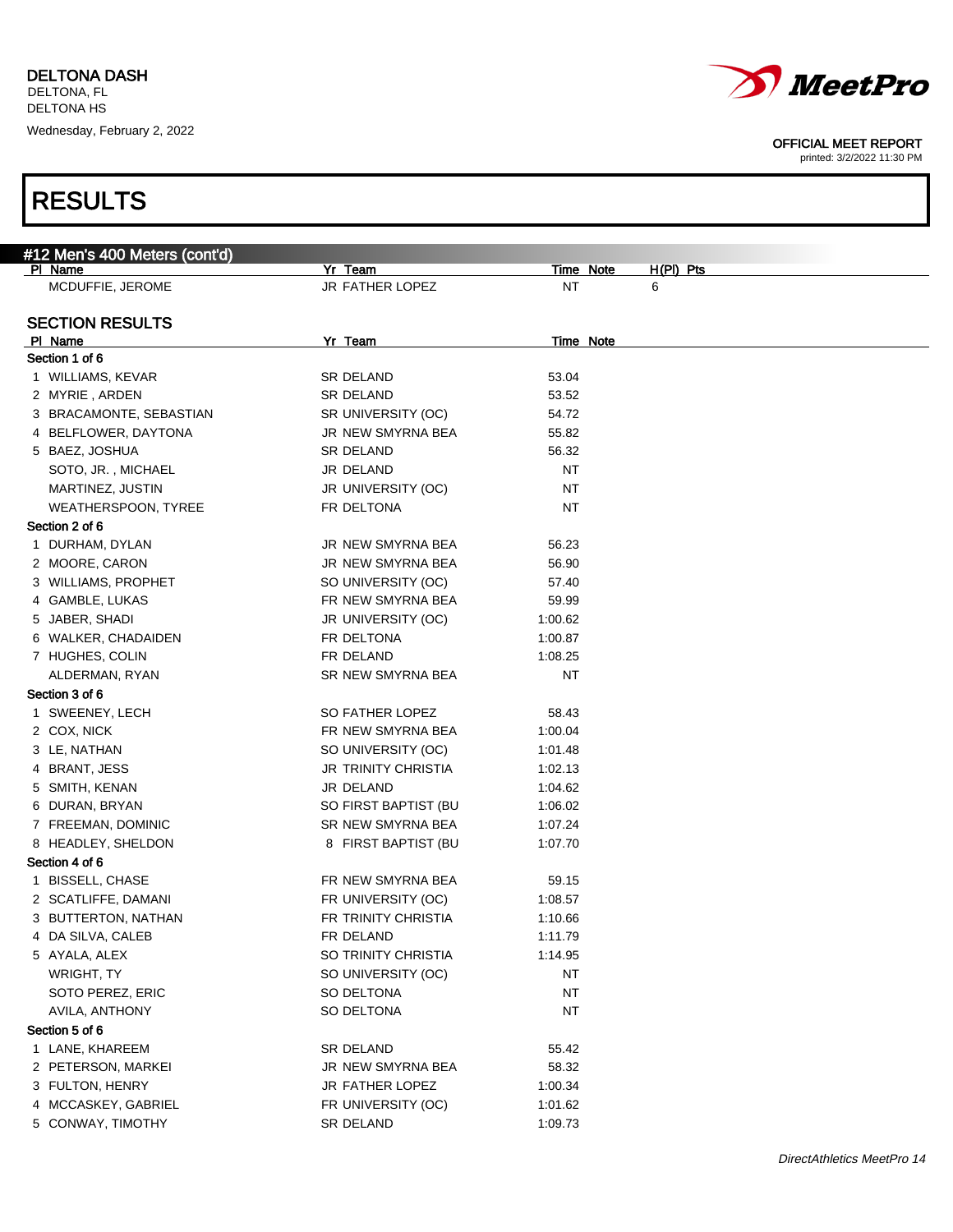



printed: 3/2/2022 11:30 PM

|                 | #12 Men's 400 Meters (cont'd) |                        |           |             |    |
|-----------------|-------------------------------|------------------------|-----------|-------------|----|
| <b>PI Name</b>  |                               | Yr Team                | Time Note |             |    |
| 6 KAH, FELIPE   |                               | FR TRINITY CHRISTIA    | 1:17.26   |             |    |
| Section 6 of 6  |                               |                        |           |             |    |
|                 | 1 TAYLOR, ATTICUS             | SO NEW SMYRNA BEA      | 58.17     |             |    |
|                 | 2 PARDES, ENIRICO             | <b>SR FATHER LOPEZ</b> | 59.43     |             |    |
|                 | 3 TUCKER, WESLEY              | FR FATHER LOPEZ        | 1:01.07   |             |    |
|                 | 4 SMITH, KAYDEN               | FR DELAND              | 1:05.09   |             |    |
|                 | MCDUFFIE, JEROME              | JR FATHER LOPEZ        | NT        |             |    |
|                 | #13 Women's 300m Hurdles      |                        |           |             |    |
| PI Name         |                               | Yr Team                | Time Note | $H(PI)$ Pts |    |
|                 | 1 FLAVERNEY, JERIANNA         | JR UNIVERSITY (OC)     | 52.69     | 1(1)        | 10 |
|                 | 2 ADCOCK, RAYLYNN             | JR TRINITY CHRISTIA    | 56.15     | 2(1)        | 8  |
|                 | 3 THERIAULT, CAROLINE         | FR FATHER LOPEZ        | 58.74     | 2(2)        | 6  |
|                 | 4 MARSCH, STELLA              | SO NEW SMYRNA BEA      | 1:00.36   | 1(2)        | 5  |
|                 | 5 SUPERNAW, JULIANNA          | FR UNIVERSITY (OC)     | 1:06.40   | 2(3)        | 4  |
| 6 LOPEZ, ADARA  |                               | SR UNIVERSITY (OC)     | 1:11.09   | 1(3)        | 3  |
|                 | O'QUINN, KELCY                | SO FATHER LOPEZ        | NT        | 1           |    |
|                 | LUCIEN, STOSTASHIRA           | SO DELTONA             | NT        | 2           |    |
|                 |                               |                        |           |             |    |
|                 | <b>SECTION RESULTS</b>        |                        |           |             |    |
| PI Name         |                               | Yr Team                | Time Note |             |    |
| Section 1 of 2  |                               |                        |           |             |    |
|                 | 1 FLAVERNEY, JERIANNA         | JR UNIVERSITY (OC)     | 52.69     |             |    |
|                 | 2 MARSCH, STELLA              | SO NEW SMYRNA BEA      | 1:00.36   |             |    |
| 3 LOPEZ, ADARA  |                               | SR UNIVERSITY (OC)     | 1:11.09   |             |    |
|                 | O'QUINN, KELCY                | SO FATHER LOPEZ        | NT        |             |    |
| Section 2 of 2  |                               |                        |           |             |    |
|                 | 1 ADCOCK, RAYLYNN             | JR TRINITY CHRISTIA    | 56.15     |             |    |
|                 | 2 THERIAULT, CAROLINE         | FR FATHER LOPEZ        | 58.74     |             |    |
|                 | 3 SUPERNAW, JULIANNA          | FR UNIVERSITY (OC)     | 1:06.40   |             |    |
|                 | LUCIEN, STOSTASHIRA           | SO DELTONA             | NT        |             |    |
|                 | #14 Men's 300m Hurdles        |                        |           |             |    |
| PI Name         |                               | Yr Team                | Time Note | $H(PI)$ Pts |    |
|                 | 1 MCKNIGHT, FABIAN            | <b>SR DELAND</b>       | 42.79     | $1(1)$ 10   |    |
|                 | 2 FASKING, DAVID              | JR UNIVERSITY (OC)     | 46.93     | 1(2)        | 8  |
|                 | 3 ROSAMILIA, PAYTON           | SO UNIVERSITY (OC)     | 47.03     | 1(3)        | 6  |
|                 | 4 LEBRON, ANTHONY             | FR UNIVERSITY (OC)     | 47.63     | 1(4)        | 5  |
|                 | 5 GINOCCHETTI, JONAH          | JR FATHER LOPEZ        | 50.07     | 4(1)        | 4  |
| 6 BAZEL, JOHN   |                               | SR NEW SMYRNA BEA      | 50.69     | 2(1)        | 3  |
|                 | 7 MARTIN, RYLAN               | FR UNIVERSITY (OC)     | 51.08     | 2(2)        | 2  |
|                 | 8 YOUNG, JORDAN               | SO FATHER LOPEZ        | 51.51     | 2(3)        | 1  |
|                 | 9 VEGA, MARCELINO             | SO DELTONA             | 51.98     | 1(5)        |    |
|                 | 10 RODGERS, JACK              | FR UNIVERSITY (OC)     | 54.33     | 3(1)        |    |
|                 | 11 PECK, STEPHEN              | FR FATHER LOPEZ        | 55.52     | 4(2)        |    |
|                 | 12 FERNANDEZ, JIOVAN          | JR UNIVERSITY (OC)     | 55.71     | 2(4)        |    |
|                 | 13 SOTO PEREZ, ERIC           | SO DELTONA             | 56.39     | 3(2)        |    |
| 14 CABIAC, KYAN |                               | FR FATHER LOPEZ        | 59.37     | 3(3)        |    |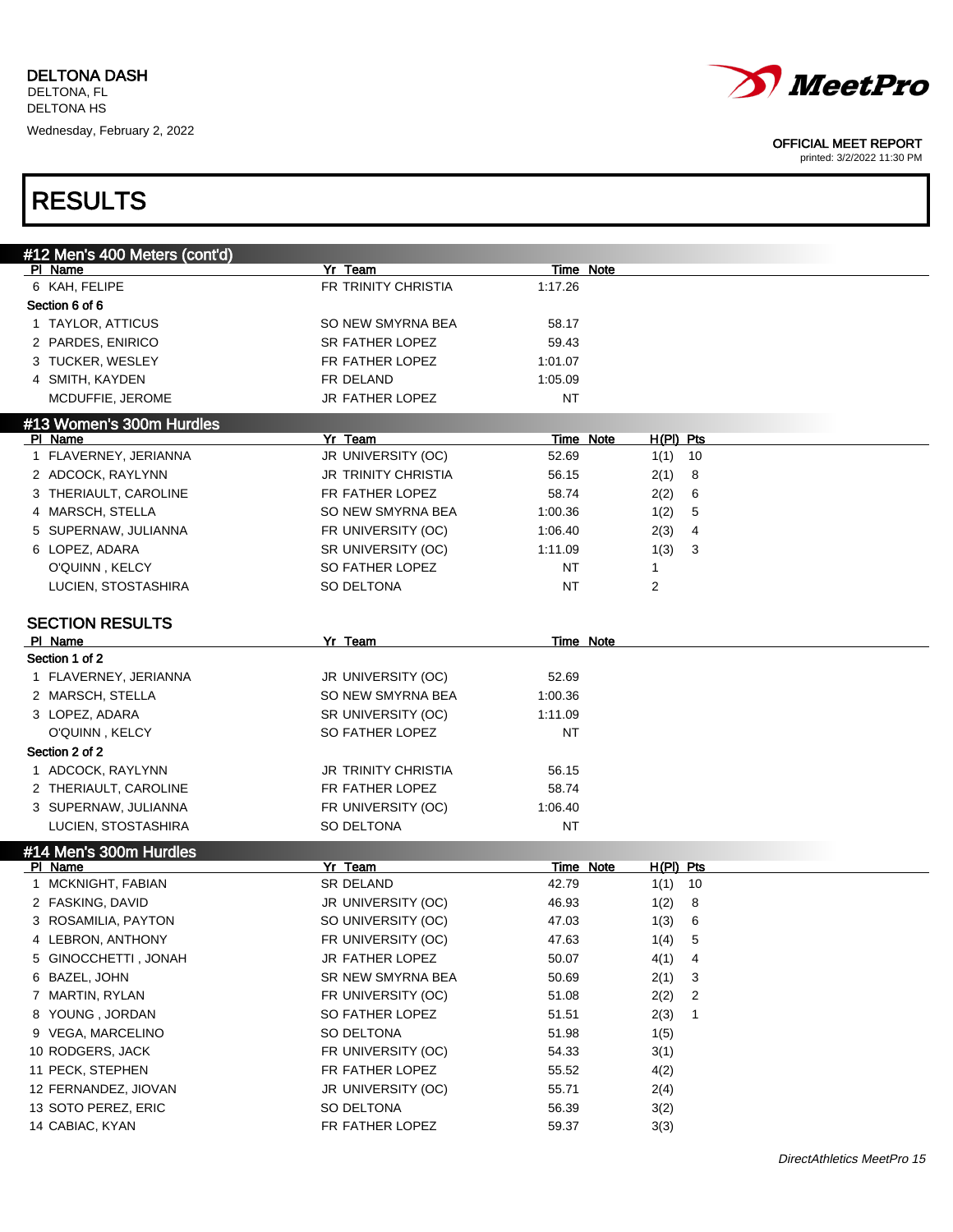

printed: 3/2/2022 11:30 PM

| #14 Men's 300m Hurdles (cont'd) |                      |           |             |  |
|---------------------------------|----------------------|-----------|-------------|--|
| PI Name                         | Yr Team              | Time Note | $H(PI)$ Pts |  |
| 15 ALLEN, PATRICK               | FR UNIVERSITY (OC)   | 1:02.69   | 3(4)        |  |
| NANNI, BROCK                    | SR NEW SMYRNA BEA    | <b>NT</b> | 4           |  |
| <b>TUCKER, WESLEY</b>           | FR FATHER LOPEZ      | NT        | 4           |  |
|                                 |                      |           |             |  |
| <b>SECTION RESULTS</b>          |                      |           |             |  |
| PI Name                         | Yr Team              | Time Note |             |  |
| Section 1 of 4                  |                      |           |             |  |
| 1 MCKNIGHT, FABIAN              | SR DELAND            | 42.79     |             |  |
| 2 FASKING, DAVID                | JR UNIVERSITY (OC)   | 46.93     |             |  |
| 3 ROSAMILIA, PAYTON             | SO UNIVERSITY (OC)   | 47.03     |             |  |
| 4 LEBRON, ANTHONY               | FR UNIVERSITY (OC)   | 47.63     |             |  |
| 5 VEGA, MARCELINO               | SO DELTONA           | 51.98     |             |  |
| Section 2 of 4                  |                      |           |             |  |
| 1 BAZEL, JOHN                   | SR NEW SMYRNA BEA    | 50.69     |             |  |
| 2 MARTIN, RYLAN                 | FR UNIVERSITY (OC)   | 51.08     |             |  |
| 3 YOUNG, JORDAN                 | SO FATHER LOPEZ      | 51.51     |             |  |
| 4 FERNANDEZ, JIOVAN             | JR UNIVERSITY (OC)   | 55.71     |             |  |
| Section 3 of 4                  |                      |           |             |  |
| 1 RODGERS, JACK                 | FR UNIVERSITY (OC)   | 54.33     |             |  |
| 2 SOTO PEREZ, ERIC              | SO DELTONA           | 56.39     |             |  |
| 3 CABIAC, KYAN                  | FR FATHER LOPEZ      | 59.37     |             |  |
| 4 ALLEN, PATRICK                | FR UNIVERSITY (OC)   | 1:02.69   |             |  |
| Section 4 of 4                  |                      |           |             |  |
| 1 GINOCCHETTI, JONAH            | JR FATHER LOPEZ      | 50.07     |             |  |
| 2 PECK, STEPHEN                 | FR FATHER LOPEZ      | 55.52     |             |  |
| NANNI, BROCK                    | SR NEW SMYRNA BEA    | NT        |             |  |
| <b>TUCKER, WESLEY</b>           | FR FATHER LOPEZ      | NT        |             |  |
| #15 Women's 800 Meters          |                      |           |             |  |
| PI Name                         | Yr Team              | Time Note | <b>Pts</b>  |  |
| 1 JUDGE, HANNAH                 | FR UNIVERSITY (OC)   | 2:45.12   | 10          |  |
| 2 TRAUB, SYDNEY                 | FR NEW SMYRNA BEA    | 2:47.57   | 8           |  |
| 3 SLAYNE, JULIA                 | JR FATHER LOPEZ      | 2:49.74   | 6           |  |
| 4 DIMILLO, EMILIA               | SO FIRST BAPTIST (BU | 2:50.64   | 5           |  |
| 5 SHORES, REBEKAH               | JR NEW SMYRNA BEA    | 2:52.11   | 4           |  |
| 6 THEODORE, HAILEY              | SO UNIVERSITY (OC)   | 2:57.72   | 3           |  |
| 7 BORGEN, MAKENZIE              | SO NEW SMYRNA BEA    | 3:00.32   | 2           |  |
| 8 YUNICK, ERIN                  | SO FATHER LOPEZ      | 3:02.85   | 1           |  |
| 9 BROCK, ANNE                   | FR NEW SMYRNA BEA    | 3:11.86   |             |  |
| 10 DOMINGUEZ, ISABELLA          | JR NEW SMYRNA BEA    | 3:16.63   |             |  |
| MCRORIE, PEYTON                 | SO NEW SMYRNA BEA    | NT        |             |  |
| VARGAS, JAZMINE                 | JR UNIVERSITY (OC)   | NT        |             |  |
| THERIAULT, CAROLINE             | FR FATHER LOPEZ      | NT        |             |  |
| FULTON, ADELAE                  | FR FATHER LOPEZ      | NT        |             |  |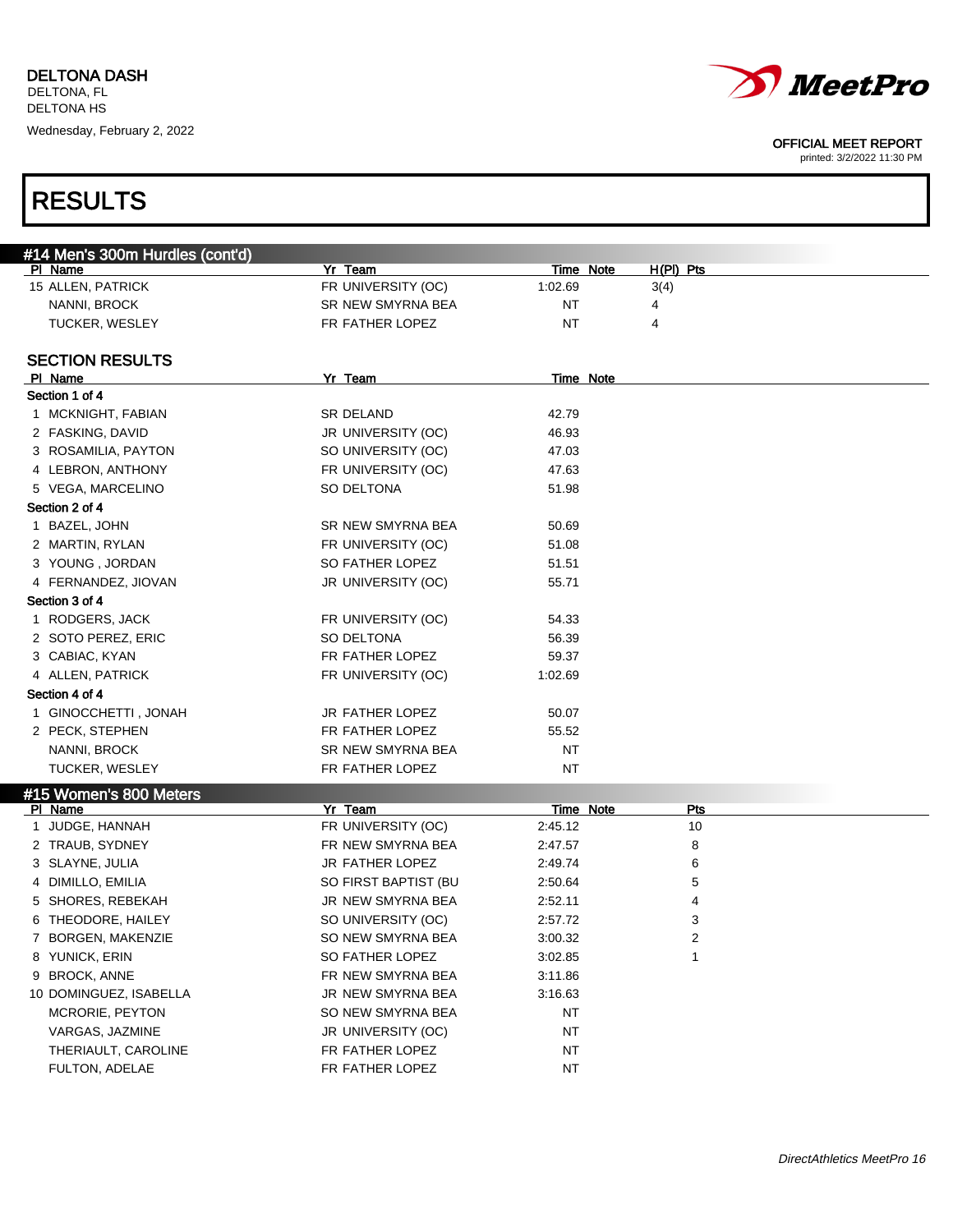|                 | #16 Men's 800 Meters    |                      |                  |             |
|-----------------|-------------------------|----------------------|------------------|-------------|
| PI Name         |                         | Yr Team              | <u>Time Note</u> | $H(PI)$ Pts |
|                 | 1 MYRICK, ETHAN         | SR DELAND            | 2:02.57          | 1(1)<br>10  |
|                 | 2 ENNABILI, NOAH        | SO DELAND            | 2:10.75          | 1(2)<br>8   |
|                 | 3 SINTSCHA, TYLER       | JR UNIVERSITY (OC)   | 2:10.98          | 1(3)<br>6   |
|                 | 4 GAZZOLI, ANDREW       | JR FATHER LOPEZ      | 2:11.48          | 1(4)<br>5   |
|                 | 5 NANNI, BROCK          | SR NEW SMYRNA BEA    | 2:15.32          | 1(5)<br>4   |
|                 | 6 REMENSNYDER, BRETT    | FR NEW SMYRNA BEA    | 2:15.46          | 2(1)<br>3   |
|                 | 7 HOPFE, PETER          | SR FIRST BAPTIST (BU | 2:15.87          | 1(6)<br>2   |
|                 | 8 PAREDES, FELIPE       | FR FATHER LOPEZ      | 2:17.23          | 2(2)<br>1   |
|                 | 9 GAZZOLI, MATTHEW      | FR FATHER LOPEZ      | 2:18.87          | 2(3)        |
|                 | 10 WILLIAMS, JARED      | SO NEW SMYRNA BEA    | 2:20.44          | 1(7)        |
|                 | 11 BURNS, AYDEN         | SO DELAND            | 2:20.71          | 1(8)        |
|                 | 12 WINEGARDNER, LIAM    | JR DELAND            | 2:20.92          | 1(9)        |
| 13 PACK, JESSE  |                         | SO DELAND            | 2:21.06          | 1(10)       |
|                 | 14 AYENDE-ORTIZ, ROBERT | SO UNIVERSITY (OC)   | 2:22.46          | 1(11)       |
|                 | 15 DAVIS, LINCOLN       | JR DELTONA           | 2:22.48 2:22.471 | 1(12)       |
|                 | 15 SPIRES, TALAN        | SO FATHER LOPEZ      | 2:22.48 2:22.471 | 1(12)       |
|                 | 17 MURDOCK, CHRIS       | SO FIRST BAPTIST (BU | 2:25.64          | 1(14)       |
|                 | 18 ALVAREZ, ARMANDO     | JR UNIVERSITY (OC)   | 2:26.06          | 2(4)        |
|                 | 19 AVILUZ, ANGEL        | <b>SR DELAND</b>     | 2:26.54          | 2(5)        |
|                 | 20 TRESSLER, CASEY      | SO NEW SMYRNA BEA    | 2:26.81          | 2(6)        |
|                 | 21 ROMERO, DANIEL       | SR UNIVERSITY (OC)   | 2:27.73          | 1(15)       |
| 22 TELLES, RENN |                         | FR DELTONA           | 2:28.78          | 2(7)        |
|                 | 23 TEJEDA, JOSIAH       | JR DELTONA           | 2:28.81          | 1(16)       |
|                 | 24 WALKER, CHADAIDEN    | FR DELTONA           | 2:29.39          | 2(8)        |
|                 | 25 TEJADA, FREDDY       | SR DELTONA           | 2:30.05          | 1(17)       |
| 26 DOOLIN, JASE |                         | FR NEW SMYRNA BEA    | 2:33.41          | 2(9)        |
|                 | 27 BUSTER, DEVIN        | SO DELAND            | 2:33.95          | 2(10)       |
|                 | 28 LOCKREM, MATTHEW     | FR UNIVERSITY (OC)   | 2:38.15          | 2(11)       |
|                 | 29 PARDES, ENIRICO      | SR FATHER LOPEZ      | 2:41.34          | 2(12)       |
|                 | 30 WEISHEIMER, CAJUN    | JR NEW SMYRNA BEA    | 2:41.77          | 2(13)       |
|                 | 31 SMITH, ALEXANDER     | SO DELAND            | 2:41.82          | 2(14)       |
|                 | 32 GARRISON, EZRA       | FR DELAND            | 2:42.21          | 2(15)       |
|                 | 33 AVILA, ANTHONY       | SO DELTONA           | 2:42.61          | 2(16)       |
|                 | 34 FOWLER, LOGAN        | FR UNIVERSITY (OC)   | 2:44.24          | 2(17)       |
|                 | 35 MCGONIGLE, JUSTIN    | <b>SR DELAND</b>     | 2:51.60          | 2(18)       |
| 36 AYALA, ALEX  |                         | SO TRINITY CHRISTIA  | 3:08.08          | 2(19)       |
|                 | WHITE, EMMANUEL         | SR DELTONA           | NT               | -1          |
|                 | PENNA, CHASE            | JR UNIVERSITY (OC)   | NT               |             |
|                 | <b>HELMS, BENJAMIN</b>  | JR DELTONA           | NT               |             |
|                 | BOROSKY, BRANDEN        | FR NEW SMYRNA BEA    | NT               | 2           |
|                 |                         |                      |                  |             |
|                 | <b>SECTION RESULTS</b>  |                      |                  |             |
| PI Name         |                         | Yr Team              | Time Note        |             |
|                 |                         |                      |                  |             |



### OFFICIAL MEET REPORT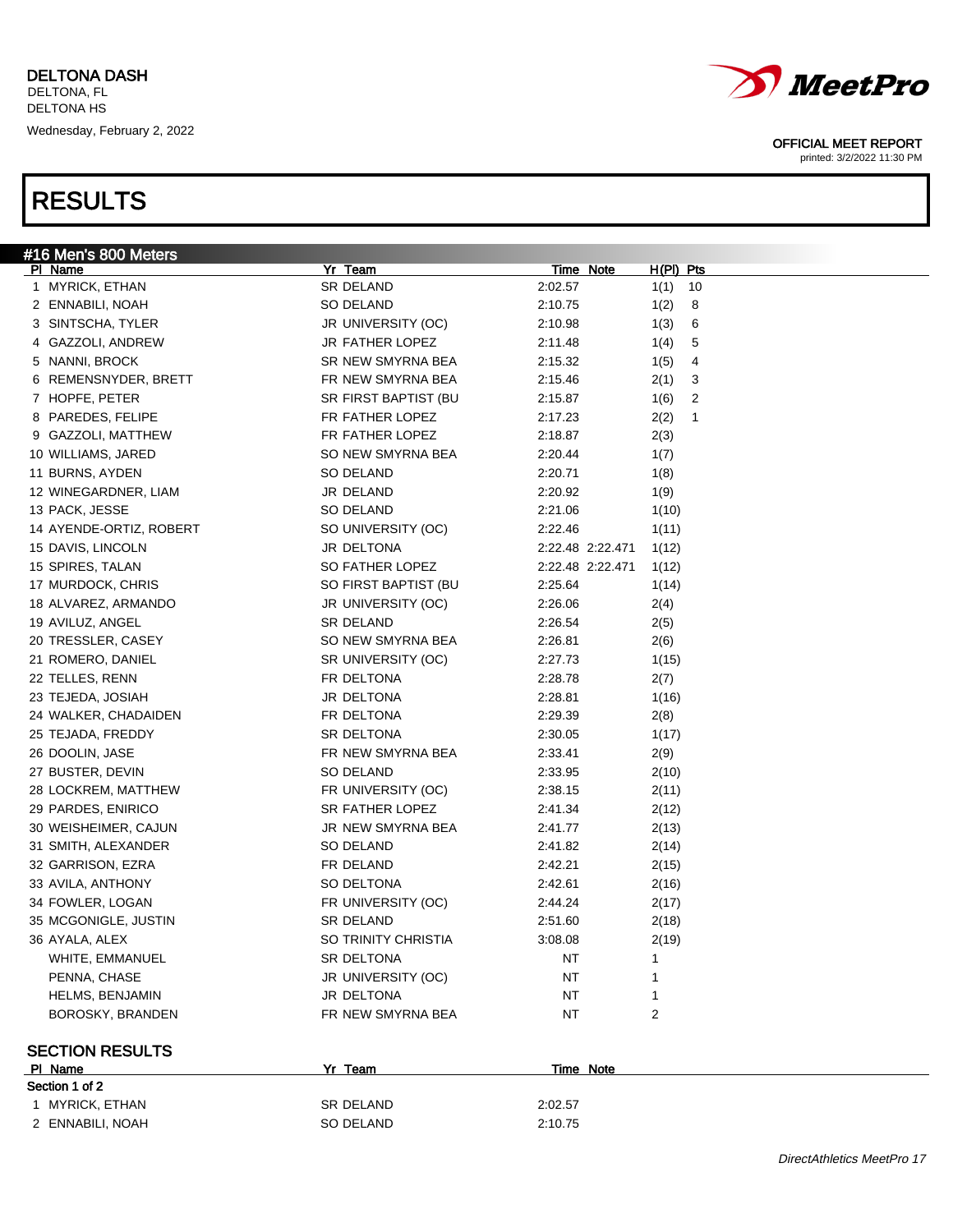

printed: 3/2/2022 11:30 PM

| PI Name<br>3 SINTSCHA, TYLER<br>JR UNIVERSITY (OC)<br>2:10.98<br>JR FATHER LOPEZ<br>4 GAZZOLI, ANDREW<br>2:11.48<br>5 NANNI, BROCK<br>SR NEW SMYRNA BEA<br>2:15.32<br>6 HOPFE, PETER<br>SR FIRST BAPTIST (BU<br>2:15.87<br>7 WILLIAMS, JARED<br>SO NEW SMYRNA BEA<br>2:20.44<br>8 BURNS, AYDEN<br>SO DELAND<br>2:20.71<br>9 WINEGARDNER, LIAM<br>JR DELAND<br>2:20.92<br>10 PACK, JESSE<br>SO DELAND<br>2:21.06<br>11 AYENDE-ORTIZ, ROBERT<br>SO UNIVERSITY (OC)<br>2:22.46<br>JR DELTONA<br>12 DAVIS, LINCOLN<br>2:22.48 2:22.471<br>SO FATHER LOPEZ<br>12 SPIRES, TALAN<br>2:22.48 2:22.471<br>14 MURDOCK, CHRIS<br>SO FIRST BAPTIST (BU<br>2:25.64<br>15 ROMERO, DANIEL<br>SR UNIVERSITY (OC)<br>2:27.73<br>16 TEJEDA, JOSIAH<br>JR DELTONA<br>2:28.81<br>17 TEJADA, FREDDY<br>SR DELTONA<br>2:30.05<br>WHITE, EMMANUEL<br>SR DELTONA<br>NT<br>PENNA, CHASE<br>JR UNIVERSITY (OC)<br>NT<br>JR DELTONA<br>NT<br><b>HELMS, BENJAMIN</b><br>Section 2 of 2<br>1 REMENSNYDER, BRETT<br>FR NEW SMYRNA BEA<br>2:15.46<br>FR FATHER LOPEZ<br>2 PAREDES, FELIPE<br>2:17.23<br>FR FATHER LOPEZ<br>3 GAZZOLI, MATTHEW<br>2:18.87<br>4 ALVAREZ, ARMANDO<br>JR UNIVERSITY (OC)<br>2:26.06<br>5 AVILUZ, ANGEL<br>SR DELAND<br>2:26.54<br>SO NEW SMYRNA BEA<br>6 TRESSLER, CASEY<br>2:26.81<br>7 TELLES, RENN<br>FR DELTONA<br>2:28.78<br>8 WALKER, CHADAIDEN<br>FR DELTONA<br>2:29.39<br>FR NEW SMYRNA BEA<br>9 DOOLIN, JASE<br>2:33.41<br>10 BUSTER, DEVIN<br>SO DELAND<br>2:33.95<br>11 LOCKREM, MATTHEW<br>FR UNIVERSITY (OC)<br>2:38.15<br>SR FATHER LOPEZ<br>12 PARDES, ENIRICO<br>2:41.34<br>13 WEISHEIMER, CAJUN<br>JR NEW SMYRNA BEA<br>2:41.77<br>14 SMITH, ALEXANDER<br>SO DELAND<br>2:41.82<br>15 GARRISON, EZRA<br>FR DELAND<br>2:42.21<br>16 AVILA, ANTHONY<br>SO DELTONA<br>2:42.61<br>17 FOWLER, LOGAN<br>FR UNIVERSITY (OC)<br>2:44.24<br>18 MCGONIGLE, JUSTIN<br><b>SR DELAND</b><br>2:51.60<br>19 AYALA, ALEX<br>SO TRINITY CHRISTIA<br>3:08.08<br>BOROSKY, BRANDEN<br>FR NEW SMYRNA BEA<br><b>NT</b><br>#17 Women's 200 Meters<br>Yr Team<br>Time Note<br>$H(PI)$ Pts<br>PI Name | #16 Men's 800 Meters (cont'd) |            |                            |  |
|-------------------------------------------------------------------------------------------------------------------------------------------------------------------------------------------------------------------------------------------------------------------------------------------------------------------------------------------------------------------------------------------------------------------------------------------------------------------------------------------------------------------------------------------------------------------------------------------------------------------------------------------------------------------------------------------------------------------------------------------------------------------------------------------------------------------------------------------------------------------------------------------------------------------------------------------------------------------------------------------------------------------------------------------------------------------------------------------------------------------------------------------------------------------------------------------------------------------------------------------------------------------------------------------------------------------------------------------------------------------------------------------------------------------------------------------------------------------------------------------------------------------------------------------------------------------------------------------------------------------------------------------------------------------------------------------------------------------------------------------------------------------------------------------------------------------------------------------------------------------------------------------------------------------------------------------------------------------------------------------------------------------------------------------------------------------------------------------|-------------------------------|------------|----------------------------|--|
|                                                                                                                                                                                                                                                                                                                                                                                                                                                                                                                                                                                                                                                                                                                                                                                                                                                                                                                                                                                                                                                                                                                                                                                                                                                                                                                                                                                                                                                                                                                                                                                                                                                                                                                                                                                                                                                                                                                                                                                                                                                                                           |                               | Yr Team    | Time Note                  |  |
|                                                                                                                                                                                                                                                                                                                                                                                                                                                                                                                                                                                                                                                                                                                                                                                                                                                                                                                                                                                                                                                                                                                                                                                                                                                                                                                                                                                                                                                                                                                                                                                                                                                                                                                                                                                                                                                                                                                                                                                                                                                                                           |                               |            |                            |  |
|                                                                                                                                                                                                                                                                                                                                                                                                                                                                                                                                                                                                                                                                                                                                                                                                                                                                                                                                                                                                                                                                                                                                                                                                                                                                                                                                                                                                                                                                                                                                                                                                                                                                                                                                                                                                                                                                                                                                                                                                                                                                                           |                               |            |                            |  |
|                                                                                                                                                                                                                                                                                                                                                                                                                                                                                                                                                                                                                                                                                                                                                                                                                                                                                                                                                                                                                                                                                                                                                                                                                                                                                                                                                                                                                                                                                                                                                                                                                                                                                                                                                                                                                                                                                                                                                                                                                                                                                           |                               |            |                            |  |
|                                                                                                                                                                                                                                                                                                                                                                                                                                                                                                                                                                                                                                                                                                                                                                                                                                                                                                                                                                                                                                                                                                                                                                                                                                                                                                                                                                                                                                                                                                                                                                                                                                                                                                                                                                                                                                                                                                                                                                                                                                                                                           |                               |            |                            |  |
|                                                                                                                                                                                                                                                                                                                                                                                                                                                                                                                                                                                                                                                                                                                                                                                                                                                                                                                                                                                                                                                                                                                                                                                                                                                                                                                                                                                                                                                                                                                                                                                                                                                                                                                                                                                                                                                                                                                                                                                                                                                                                           |                               |            |                            |  |
|                                                                                                                                                                                                                                                                                                                                                                                                                                                                                                                                                                                                                                                                                                                                                                                                                                                                                                                                                                                                                                                                                                                                                                                                                                                                                                                                                                                                                                                                                                                                                                                                                                                                                                                                                                                                                                                                                                                                                                                                                                                                                           |                               |            |                            |  |
|                                                                                                                                                                                                                                                                                                                                                                                                                                                                                                                                                                                                                                                                                                                                                                                                                                                                                                                                                                                                                                                                                                                                                                                                                                                                                                                                                                                                                                                                                                                                                                                                                                                                                                                                                                                                                                                                                                                                                                                                                                                                                           |                               |            |                            |  |
|                                                                                                                                                                                                                                                                                                                                                                                                                                                                                                                                                                                                                                                                                                                                                                                                                                                                                                                                                                                                                                                                                                                                                                                                                                                                                                                                                                                                                                                                                                                                                                                                                                                                                                                                                                                                                                                                                                                                                                                                                                                                                           |                               |            |                            |  |
|                                                                                                                                                                                                                                                                                                                                                                                                                                                                                                                                                                                                                                                                                                                                                                                                                                                                                                                                                                                                                                                                                                                                                                                                                                                                                                                                                                                                                                                                                                                                                                                                                                                                                                                                                                                                                                                                                                                                                                                                                                                                                           |                               |            |                            |  |
|                                                                                                                                                                                                                                                                                                                                                                                                                                                                                                                                                                                                                                                                                                                                                                                                                                                                                                                                                                                                                                                                                                                                                                                                                                                                                                                                                                                                                                                                                                                                                                                                                                                                                                                                                                                                                                                                                                                                                                                                                                                                                           |                               |            |                            |  |
|                                                                                                                                                                                                                                                                                                                                                                                                                                                                                                                                                                                                                                                                                                                                                                                                                                                                                                                                                                                                                                                                                                                                                                                                                                                                                                                                                                                                                                                                                                                                                                                                                                                                                                                                                                                                                                                                                                                                                                                                                                                                                           |                               |            |                            |  |
|                                                                                                                                                                                                                                                                                                                                                                                                                                                                                                                                                                                                                                                                                                                                                                                                                                                                                                                                                                                                                                                                                                                                                                                                                                                                                                                                                                                                                                                                                                                                                                                                                                                                                                                                                                                                                                                                                                                                                                                                                                                                                           |                               |            |                            |  |
|                                                                                                                                                                                                                                                                                                                                                                                                                                                                                                                                                                                                                                                                                                                                                                                                                                                                                                                                                                                                                                                                                                                                                                                                                                                                                                                                                                                                                                                                                                                                                                                                                                                                                                                                                                                                                                                                                                                                                                                                                                                                                           |                               |            |                            |  |
|                                                                                                                                                                                                                                                                                                                                                                                                                                                                                                                                                                                                                                                                                                                                                                                                                                                                                                                                                                                                                                                                                                                                                                                                                                                                                                                                                                                                                                                                                                                                                                                                                                                                                                                                                                                                                                                                                                                                                                                                                                                                                           |                               |            |                            |  |
|                                                                                                                                                                                                                                                                                                                                                                                                                                                                                                                                                                                                                                                                                                                                                                                                                                                                                                                                                                                                                                                                                                                                                                                                                                                                                                                                                                                                                                                                                                                                                                                                                                                                                                                                                                                                                                                                                                                                                                                                                                                                                           |                               |            |                            |  |
|                                                                                                                                                                                                                                                                                                                                                                                                                                                                                                                                                                                                                                                                                                                                                                                                                                                                                                                                                                                                                                                                                                                                                                                                                                                                                                                                                                                                                                                                                                                                                                                                                                                                                                                                                                                                                                                                                                                                                                                                                                                                                           |                               |            |                            |  |
|                                                                                                                                                                                                                                                                                                                                                                                                                                                                                                                                                                                                                                                                                                                                                                                                                                                                                                                                                                                                                                                                                                                                                                                                                                                                                                                                                                                                                                                                                                                                                                                                                                                                                                                                                                                                                                                                                                                                                                                                                                                                                           |                               |            |                            |  |
|                                                                                                                                                                                                                                                                                                                                                                                                                                                                                                                                                                                                                                                                                                                                                                                                                                                                                                                                                                                                                                                                                                                                                                                                                                                                                                                                                                                                                                                                                                                                                                                                                                                                                                                                                                                                                                                                                                                                                                                                                                                                                           |                               |            |                            |  |
|                                                                                                                                                                                                                                                                                                                                                                                                                                                                                                                                                                                                                                                                                                                                                                                                                                                                                                                                                                                                                                                                                                                                                                                                                                                                                                                                                                                                                                                                                                                                                                                                                                                                                                                                                                                                                                                                                                                                                                                                                                                                                           |                               |            |                            |  |
|                                                                                                                                                                                                                                                                                                                                                                                                                                                                                                                                                                                                                                                                                                                                                                                                                                                                                                                                                                                                                                                                                                                                                                                                                                                                                                                                                                                                                                                                                                                                                                                                                                                                                                                                                                                                                                                                                                                                                                                                                                                                                           |                               |            |                            |  |
|                                                                                                                                                                                                                                                                                                                                                                                                                                                                                                                                                                                                                                                                                                                                                                                                                                                                                                                                                                                                                                                                                                                                                                                                                                                                                                                                                                                                                                                                                                                                                                                                                                                                                                                                                                                                                                                                                                                                                                                                                                                                                           |                               |            |                            |  |
|                                                                                                                                                                                                                                                                                                                                                                                                                                                                                                                                                                                                                                                                                                                                                                                                                                                                                                                                                                                                                                                                                                                                                                                                                                                                                                                                                                                                                                                                                                                                                                                                                                                                                                                                                                                                                                                                                                                                                                                                                                                                                           |                               |            |                            |  |
|                                                                                                                                                                                                                                                                                                                                                                                                                                                                                                                                                                                                                                                                                                                                                                                                                                                                                                                                                                                                                                                                                                                                                                                                                                                                                                                                                                                                                                                                                                                                                                                                                                                                                                                                                                                                                                                                                                                                                                                                                                                                                           |                               |            |                            |  |
|                                                                                                                                                                                                                                                                                                                                                                                                                                                                                                                                                                                                                                                                                                                                                                                                                                                                                                                                                                                                                                                                                                                                                                                                                                                                                                                                                                                                                                                                                                                                                                                                                                                                                                                                                                                                                                                                                                                                                                                                                                                                                           |                               |            |                            |  |
|                                                                                                                                                                                                                                                                                                                                                                                                                                                                                                                                                                                                                                                                                                                                                                                                                                                                                                                                                                                                                                                                                                                                                                                                                                                                                                                                                                                                                                                                                                                                                                                                                                                                                                                                                                                                                                                                                                                                                                                                                                                                                           |                               |            |                            |  |
|                                                                                                                                                                                                                                                                                                                                                                                                                                                                                                                                                                                                                                                                                                                                                                                                                                                                                                                                                                                                                                                                                                                                                                                                                                                                                                                                                                                                                                                                                                                                                                                                                                                                                                                                                                                                                                                                                                                                                                                                                                                                                           |                               |            |                            |  |
|                                                                                                                                                                                                                                                                                                                                                                                                                                                                                                                                                                                                                                                                                                                                                                                                                                                                                                                                                                                                                                                                                                                                                                                                                                                                                                                                                                                                                                                                                                                                                                                                                                                                                                                                                                                                                                                                                                                                                                                                                                                                                           |                               |            |                            |  |
|                                                                                                                                                                                                                                                                                                                                                                                                                                                                                                                                                                                                                                                                                                                                                                                                                                                                                                                                                                                                                                                                                                                                                                                                                                                                                                                                                                                                                                                                                                                                                                                                                                                                                                                                                                                                                                                                                                                                                                                                                                                                                           |                               |            |                            |  |
|                                                                                                                                                                                                                                                                                                                                                                                                                                                                                                                                                                                                                                                                                                                                                                                                                                                                                                                                                                                                                                                                                                                                                                                                                                                                                                                                                                                                                                                                                                                                                                                                                                                                                                                                                                                                                                                                                                                                                                                                                                                                                           |                               |            |                            |  |
|                                                                                                                                                                                                                                                                                                                                                                                                                                                                                                                                                                                                                                                                                                                                                                                                                                                                                                                                                                                                                                                                                                                                                                                                                                                                                                                                                                                                                                                                                                                                                                                                                                                                                                                                                                                                                                                                                                                                                                                                                                                                                           |                               |            |                            |  |
|                                                                                                                                                                                                                                                                                                                                                                                                                                                                                                                                                                                                                                                                                                                                                                                                                                                                                                                                                                                                                                                                                                                                                                                                                                                                                                                                                                                                                                                                                                                                                                                                                                                                                                                                                                                                                                                                                                                                                                                                                                                                                           |                               |            |                            |  |
|                                                                                                                                                                                                                                                                                                                                                                                                                                                                                                                                                                                                                                                                                                                                                                                                                                                                                                                                                                                                                                                                                                                                                                                                                                                                                                                                                                                                                                                                                                                                                                                                                                                                                                                                                                                                                                                                                                                                                                                                                                                                                           |                               |            |                            |  |
|                                                                                                                                                                                                                                                                                                                                                                                                                                                                                                                                                                                                                                                                                                                                                                                                                                                                                                                                                                                                                                                                                                                                                                                                                                                                                                                                                                                                                                                                                                                                                                                                                                                                                                                                                                                                                                                                                                                                                                                                                                                                                           |                               |            |                            |  |
|                                                                                                                                                                                                                                                                                                                                                                                                                                                                                                                                                                                                                                                                                                                                                                                                                                                                                                                                                                                                                                                                                                                                                                                                                                                                                                                                                                                                                                                                                                                                                                                                                                                                                                                                                                                                                                                                                                                                                                                                                                                                                           |                               |            |                            |  |
|                                                                                                                                                                                                                                                                                                                                                                                                                                                                                                                                                                                                                                                                                                                                                                                                                                                                                                                                                                                                                                                                                                                                                                                                                                                                                                                                                                                                                                                                                                                                                                                                                                                                                                                                                                                                                                                                                                                                                                                                                                                                                           |                               |            |                            |  |
|                                                                                                                                                                                                                                                                                                                                                                                                                                                                                                                                                                                                                                                                                                                                                                                                                                                                                                                                                                                                                                                                                                                                                                                                                                                                                                                                                                                                                                                                                                                                                                                                                                                                                                                                                                                                                                                                                                                                                                                                                                                                                           |                               |            |                            |  |
|                                                                                                                                                                                                                                                                                                                                                                                                                                                                                                                                                                                                                                                                                                                                                                                                                                                                                                                                                                                                                                                                                                                                                                                                                                                                                                                                                                                                                                                                                                                                                                                                                                                                                                                                                                                                                                                                                                                                                                                                                                                                                           |                               |            |                            |  |
|                                                                                                                                                                                                                                                                                                                                                                                                                                                                                                                                                                                                                                                                                                                                                                                                                                                                                                                                                                                                                                                                                                                                                                                                                                                                                                                                                                                                                                                                                                                                                                                                                                                                                                                                                                                                                                                                                                                                                                                                                                                                                           |                               |            |                            |  |
|                                                                                                                                                                                                                                                                                                                                                                                                                                                                                                                                                                                                                                                                                                                                                                                                                                                                                                                                                                                                                                                                                                                                                                                                                                                                                                                                                                                                                                                                                                                                                                                                                                                                                                                                                                                                                                                                                                                                                                                                                                                                                           |                               |            |                            |  |
|                                                                                                                                                                                                                                                                                                                                                                                                                                                                                                                                                                                                                                                                                                                                                                                                                                                                                                                                                                                                                                                                                                                                                                                                                                                                                                                                                                                                                                                                                                                                                                                                                                                                                                                                                                                                                                                                                                                                                                                                                                                                                           |                               |            |                            |  |
|                                                                                                                                                                                                                                                                                                                                                                                                                                                                                                                                                                                                                                                                                                                                                                                                                                                                                                                                                                                                                                                                                                                                                                                                                                                                                                                                                                                                                                                                                                                                                                                                                                                                                                                                                                                                                                                                                                                                                                                                                                                                                           |                               |            |                            |  |
|                                                                                                                                                                                                                                                                                                                                                                                                                                                                                                                                                                                                                                                                                                                                                                                                                                                                                                                                                                                                                                                                                                                                                                                                                                                                                                                                                                                                                                                                                                                                                                                                                                                                                                                                                                                                                                                                                                                                                                                                                                                                                           | 1 JOE, SHANIA                 | FR DELTONA | (NW)<br>28.86<br>$4(1)$ 10 |  |

|                      |                    | 111101100 |      |          |  |
|----------------------|--------------------|-----------|------|----------|--|
| 1 JOE, SHANIA        | FR DELTONA         | 28.86     | (NW) | 4(1) 10  |  |
| 2 ROBERTS, ALAINA    | JR NEW SMYRNA BEA  | 29.70     | (NW) | $2(1)$ 8 |  |
| 3 SMITH, ALEA        | SO UNIVERSITY (OC) | 30.14     | (NW) | $2(2)$ 6 |  |
| 4 JACKSON, DASHMARIE | SO DELTONA         | 30.15     | (NW) | $1(1)$ 5 |  |
| 5 BRIDGER, ANDREYA   | FR FATHER LOPEZ    | 30.38     | (NW) | $4(2)$ 4 |  |
|                      |                    |           |      |          |  |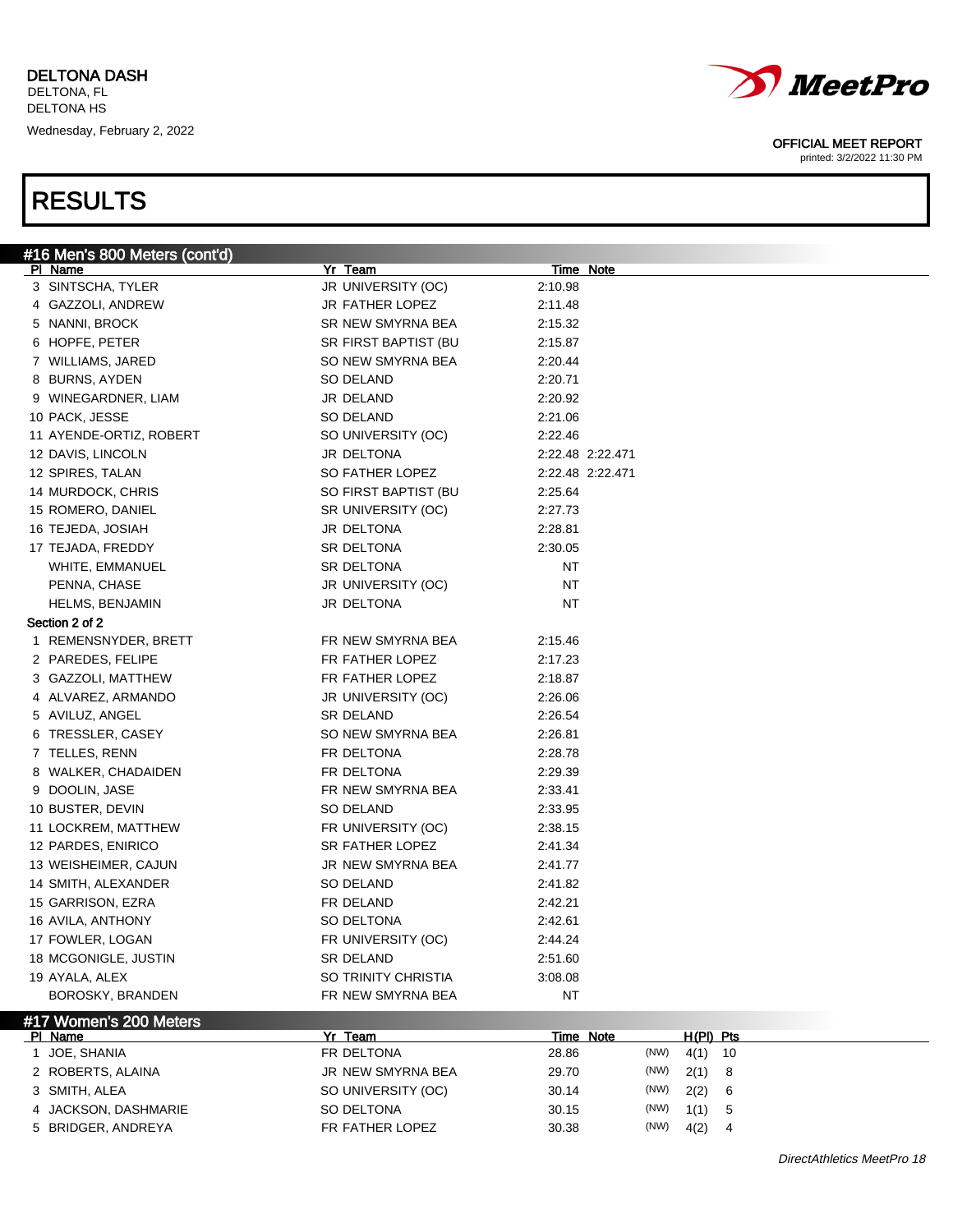| #17 Women's 200 Meters (cont'd) |                      |           |      |                |                |
|---------------------------------|----------------------|-----------|------|----------------|----------------|
| PI Name                         | Yr Team              | Time Note |      | $H(PI)$ Pts    |                |
| 6 WOODS, VIRGINIA               | SR FATHER LOPEZ      | 30.89     | (NW) | 1(2)           | 3              |
| 7 MOYLAN, KYLIE                 | SO FATHER LOPEZ      | 31.14     | (NW) | 1(3)           | $\overline{2}$ |
| 8 MITCHELL, JADA                | SO NEW SMYRNA BEA    | 31.50     | (NW) | 5(1)           | $\overline{1}$ |
| 9 HARRIS, SANDRA-MIRIAM         | JR DELTONA           | 31.56     | (NW) | 2(3)           |                |
| 10 LOWE, ISABELLA               | 7 FIRST BAPTIST (BU  | 31.86     | (NW) | 2(4)           |                |
| 11 SANCHEZ, IVANA               | FR FIRST BAPTIST (BU | 32.29     | (NW) | 3(1)           |                |
| 12 HARRIS, TANAE                | FR DELTONA           | 33.12     | (NW) | 3(2)           |                |
| 13 MEDINA, MELANIE              | FR NEW SMYRNA BEA    | 33.20     | (NW) | 3(3)           |                |
| 14 TODMAN, LAVONA               | FR UNIVERSITY (OC)   | 33.32     | (NW) | 5(2)           |                |
| 15 DURAN, KAYLA                 | JR FIRST BAPTIST (BU | 33.76     | (NW) | 2(5)           |                |
| 16 EBDING, KAITLYN              | 7 FIRST BAPTIST (BU  | 33.82     | (NW) | 3(4)           |                |
| 17 DAWSON, TATIANA              | SR DELTONA           | 33.91     | (NW) | 3(5)           |                |
| 18 CAMPOS, BIANCA               | SO FATHER LOPEZ      | 35.07     | (NW) | 4(3)           |                |
| 19 TOURAY, AWA                  | SO DELTONA           | 35.16     | (NW) | 3(6)           |                |
| 20 FILHO, KESHANDRA             | SO UNIVERSITY (OC)   | 37.35     | (NW) | 4(4)           |                |
| 21 STARRETT, ELISE              | 8 FIRST BAPTIST (BU  | 37.64     | (NW) | 4(5)           |                |
| 22 DIAZ, AALIAH                 | JR UNIVERSITY (OC)   | 41.12     | (NW) | 4(6)           |                |
| WALTON, LAHNA                   | SO UNIVERSITY (OC)   | <b>NT</b> |      | 1              |                |
| DIAZ, NAYLA                     | SR UNIVERSITY (OC)   | <b>NT</b> |      |                |                |
| LIVINGSTON, JADA                | SO ATLANTIC (PO)     | <b>NT</b> |      |                |                |
| <b>BURGOS ROSADO, SHELSY</b>    | FR UNIVERSITY (OC)   | <b>NT</b> |      |                |                |
| STABILE, ANGELINA               | FR FATHER LOPEZ      | <b>NT</b> |      | 1              |                |
| RIEBER, RUTH                    | SR NEW SMYRNA BEA    | <b>NT</b> |      | 2              |                |
| ARROYO CANALES, SARAHI          | FR UNIVERSITY (OC)   | <b>NT</b> |      | 2              |                |
| CRAWFORD, BROOKLEIN             | SO ATLANTIC (PO)     | <b>NT</b> |      | $\overline{2}$ |                |
| <b>JOHNSON, SHIRAH</b>          | 7 FIRST BAPTIST (BU  | <b>NT</b> |      | 3              |                |
| FLORES, CASSANDRA               | SO UNIVERSITY (OC)   | <b>NT</b> |      | 3              |                |
| LEVINE, HUNTER                  | FR NEW SMYRNA BEA    | NT        |      | 4              |                |
| HUGHLEY, JANIYAH                | SO UNIVERSITY (OC)   | <b>NT</b> |      | 4              |                |
| MCRORIE, PEYTON                 | SO NEW SMYRNA BEA    | NT        |      | 5              |                |
| YOUNG, TAYLOR                   | FR FATHER LOPEZ      | <b>NT</b> |      | 5              |                |

### SECTION RESULTS

| Section 1 of 5    |                              |                    | Wind: (NW) |  |  |  |  |
|-------------------|------------------------------|--------------------|------------|--|--|--|--|
|                   | 1 JACKSON, DASHMARIE         | SO DELTONA         | 30.15      |  |  |  |  |
| 2 WOODS, VIRGINIA |                              | SR FATHER LOPEZ    | 30.89      |  |  |  |  |
| 3 MOYLAN, KYLIE   |                              | SO FATHER LOPEZ    | 31.14      |  |  |  |  |
|                   | WALTON, LAHNA                | SO UNIVERSITY (OC) | NT         |  |  |  |  |
| DIAZ, NAYLA       |                              | SR UNIVERSITY (OC) | NT         |  |  |  |  |
|                   | LIVINGSTON, JADA             | SO ATLANTIC (PO)   | NT         |  |  |  |  |
|                   | <b>BURGOS ROSADO, SHELSY</b> | FR UNIVERSITY (OC) | NT         |  |  |  |  |
|                   | STABILE, ANGELINA            | FR FATHER LOPEZ    | NT         |  |  |  |  |
| Section 2 of 5    |                              |                    | Wind: (NW) |  |  |  |  |
| 1 ROBERTS, ALAINA |                              | JR NEW SMYRNA BEA  | 29.70      |  |  |  |  |
| 2 SMITH, ALEA     |                              | SO UNIVERSITY (OC) | 30.14      |  |  |  |  |

Pr Team Time Note



### OFFICIAL MEET REPORT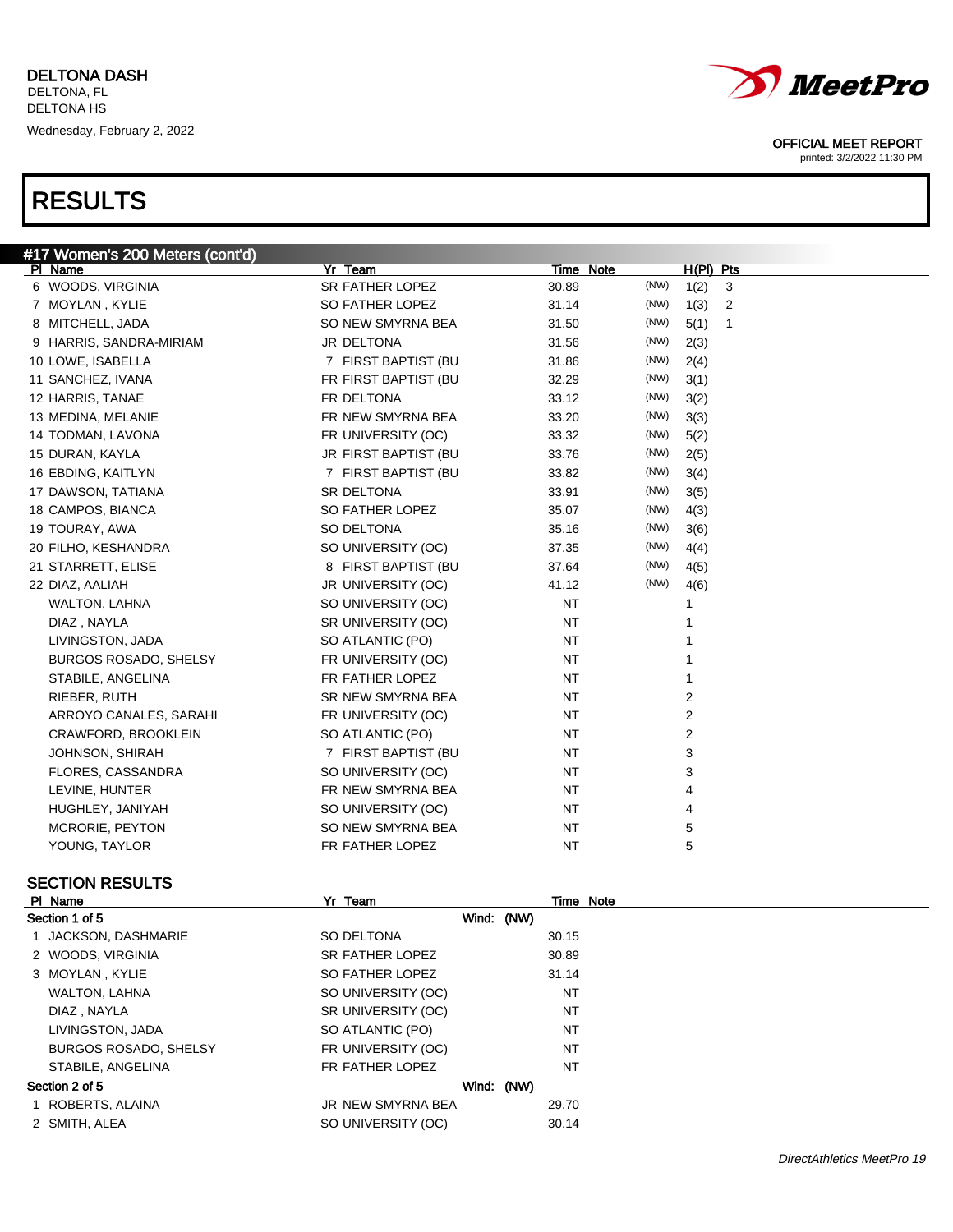

printed: 3/2/2022 11:30 PM

## RESULTS

| #17 Women's 200 Meters (cont'd) |                      |            |           |           |             |    |  |
|---------------------------------|----------------------|------------|-----------|-----------|-------------|----|--|
| PI Name                         | Yr Team              |            |           | Time Note |             |    |  |
| 3 HARRIS, SANDRA-MIRIAM         | JR DELTONA           |            | 31.56     |           |             |    |  |
| 4 LOWE, ISABELLA                | 7 FIRST BAPTIST (BU  |            | 31.86     |           |             |    |  |
| 5 DURAN, KAYLA                  | JR FIRST BAPTIST (BU |            | 33.76     |           |             |    |  |
| RIEBER, RUTH                    | SR NEW SMYRNA BEA    |            | NT        |           |             |    |  |
| ARROYO CANALES, SARAHI          | FR UNIVERSITY (OC)   |            | NT        |           |             |    |  |
| CRAWFORD, BROOKLEIN             | SO ATLANTIC (PO)     |            | NT        |           |             |    |  |
| Section 3 of 5                  |                      | Wind: (NW) |           |           |             |    |  |
| 1 SANCHEZ, IVANA                | FR FIRST BAPTIST (BU |            | 32.29     |           |             |    |  |
| 2 HARRIS, TANAE                 | FR DELTONA           |            | 33.12     |           |             |    |  |
| 3 MEDINA, MELANIE               | FR NEW SMYRNA BEA    |            | 33.20     |           |             |    |  |
| 4 EBDING, KAITLYN               | 7 FIRST BAPTIST (BU  |            | 33.82     |           |             |    |  |
| 5 DAWSON, TATIANA               | SR DELTONA           |            | 33.91     |           |             |    |  |
| 6 TOURAY, AWA                   | SO DELTONA           |            | 35.16     |           |             |    |  |
| JOHNSON, SHIRAH                 | 7 FIRST BAPTIST (BU  |            | <b>NT</b> |           |             |    |  |
| FLORES, CASSANDRA               | SO UNIVERSITY (OC)   |            | ΝT        |           |             |    |  |
| Section 4 of 5                  |                      | Wind: (NW) |           |           |             |    |  |
| 1 JOE, SHANIA                   | FR DELTONA           |            | 28.86     |           |             |    |  |
| 2 BRIDGER, ANDREYA              | FR FATHER LOPEZ      |            | 30.38     |           |             |    |  |
| 3 CAMPOS, BIANCA                | SO FATHER LOPEZ      |            | 35.07     |           |             |    |  |
| 4 FILHO, KESHANDRA              | SO UNIVERSITY (OC)   |            | 37.35     |           |             |    |  |
| 5 STARRETT, ELISE               | 8 FIRST BAPTIST (BU  |            | 37.64     |           |             |    |  |
| 6 DIAZ, AALIAH                  | JR UNIVERSITY (OC)   |            | 41.12     |           |             |    |  |
| LEVINE, HUNTER                  | FR NEW SMYRNA BEA    |            | NT        |           |             |    |  |
| HUGHLEY, JANIYAH                | SO UNIVERSITY (OC)   |            | NT        |           |             |    |  |
| Section 5 of 5                  |                      | Wind: (NW) |           |           |             |    |  |
| 1 MITCHELL, JADA                | SO NEW SMYRNA BEA    |            | 31.50     |           |             |    |  |
| 2 TODMAN, LAVONA                | FR UNIVERSITY (OC)   |            | 33.32     |           |             |    |  |
| MCRORIE, PEYTON                 | SO NEW SMYRNA BEA    |            | NT        |           |             |    |  |
| YOUNG, TAYLOR                   | FR FATHER LOPEZ      |            | ΝT        |           |             |    |  |
| #18 Men's 200 Meters            |                      |            |           |           |             |    |  |
| PI Name                         | Yr Team              |            |           | Time Note | $H(PI)$ Pts |    |  |
| 1 EDWARDS-PLA, AVIAN            | FR DELAND            |            | 22.31     | (NW)      | 1(1)        | 10 |  |
| 2 PETERSON, MARKELL             | JR NEW SMYRNA BEA    |            | 23.58     | (NW)      | 1(2)        | 8  |  |
| 3 HERDEL, RYAN                  | FR FATHER LOPEZ      |            | 24.59     | (NW)      | 1(3)        | 6  |  |
| 4 WHEELER, JONAS                | FR DELTONA           |            | 24.84     | (NW)      | 7(1)        | 5  |  |
| 5 IRWIN, JAVONTE                | SO UNIVERSITY (OC)   |            | 24.87     | (NW)      | 2(1)        | 4  |  |

6 LANE, KHAREEM SR DELAND 24.91 (NW) 2(2) 3

7 WESTBROOK, JOSE **SR TRINITY CHRISTIA** 25.17 (NW) 6(1) 2

8 ATANDA, ANTHONY SR DELTONA 25.21 (NW) 1(4) 1

9 MITZO, CHANDLER SO DELTONA 25.47 (NW) 2(3) 10 FARMER, KENNY SR DELTONA 25.49 (NW) 2(4)

11 COOK, JAAY-R **EXAMPLE SEE ASSESS** (NW) 6(2)

12 BAKER, JADEN SO DELAND 25.77 (NW) 5(1)

13 HAWKINS, JAKIN SR TRINITY CHRISTIA 25.98 (NW) 3(1)

- 14 SWEENEY, LECH SO FATHER LOPEZ 26.08 (NW) 3(2)
- 15 MYRIE, AMIR FR DELAND 26.19 (NW) 4(1)

DirectAthletics MeetPro 20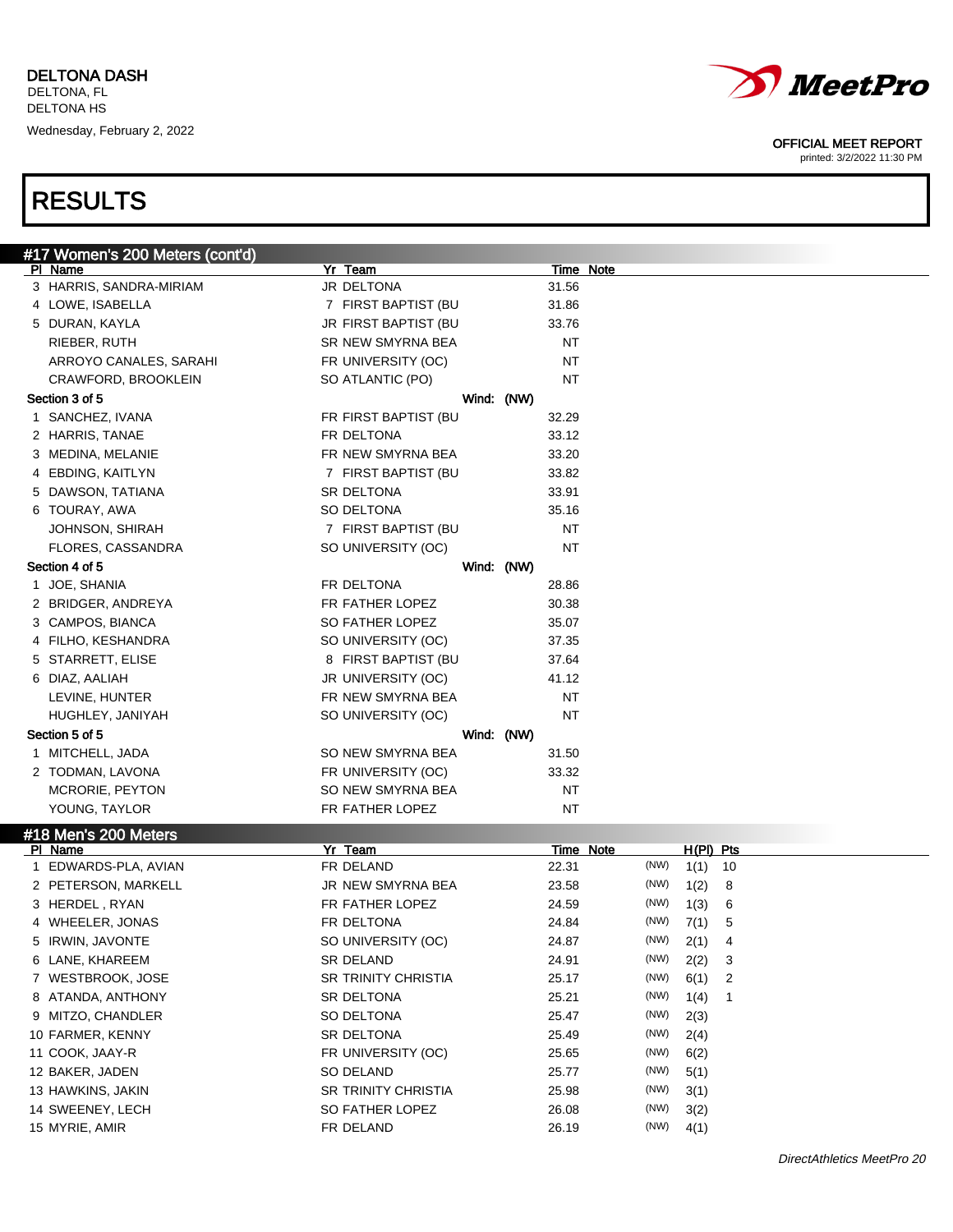| #18 Men's 200 Meters (cont'd) |                      |           |      |             |
|-------------------------------|----------------------|-----------|------|-------------|
| PI Name                       | Yr Team              | Time Note |      | $H(PI)$ Pts |
| 16 HENRY, JAYLIN              | SO UNIVERSITY (OC)   | 26.23     | (NW) | 3(3)        |
| 17 HILL, WILL                 | JR NEW SMYRNA BEA    | 26.25     | (NW) | 5(2)        |
| 18 LATTIMORE, ANDREW          | <b>SR DELAND</b>     | 26.28     | (NW) | 3(4)        |
| 19 WHITE, EMMANUEL            | SR DELTONA           | 26.56     | (NW) | 2(5)        |
| 20 RODRIGUEZ, JADEN           | FR TRINITY CHRISTIA  | 26.68     | (NW) | 3(5)        |
| 21 MCKINNEY, RAJEE            | FR NEW SMYRNA BEA    | 26.72     | (NW) | 6(3)        |
| 22 MCCASKILL, FREDERICK       | SO DELAND            | 26.75     | (NW) | 4(2)        |
| 23 JABER, SHADI               | JR UNIVERSITY (OC)   | 26.81     | (NW) | 3(6)        |
| 24 BISSOONDUTT, BLAINE        | SO TRINITY CHRISTIA  | 26.88     | (NW) | 4(3)        |
| 25 TUCKER, WESLEY             | FR FATHER LOPEZ      | 27.17     | (NW) | 7(2)        |
| 26 WILLIAMS, ANTONIO          | <b>SO DELAND</b>     | 27.30     | (NW) | 4(4)        |
| 27 LINTON, JAHQUAVIOUS        | SO TRINITY CHRISTIA  | 27.59     | (NW) | 6(4)        |
| 28 MURDOCK, CHRIS             | SO FIRST BAPTIST (BU | 27.60     | (NW) | 4(5)        |
| 29 HERRERA, KEVIN             | SO DELTONA           | 28.76     | (NW) | 4(6)        |
| 30 CIPRIANO, JACIEL           | FR UNIVERSITY (OC)   | 29.01     | (NW) | 5(3)        |
| 31 FRY, WYATT                 | SO UNIVERSITY (OC)   | 29.31     | (NW) | 5(4)        |
| 32 DURAN, BRYAN               | SO FIRST BAPTIST (BU | 29.57     | (NW) | 5(5)        |
| 33 PARKER, PIERCE             | JR NEW SMYRNA BEA    | 29.79     | (NW) | 7(3)        |
| 34 LEVINE, FALCON             | SO NEW SMYRNA BEA    | 31.02     | (NW) | 6(5)        |
| 35 HEADLEY, SHELDON           | 8 FIRST BAPTIST (BU  | 31.19     | (NW) | 5(6)        |
| 36 SHARPE, SAMUEL             | SO NEW SMYRNA BEA    | 32.61     | (NW) | 7(4)        |
| <b>WEATHERSPOON, TYREE</b>    | FR DELTONA           | NT        |      | 1           |
| DURHAM, DYLAN                 | JR NEW SMYRNA BEA    | NT        |      | 1           |
| <b>GORDON, RAMEIR</b>         | SO DELTONA           | NT        |      | 1           |
| MOORE, CARON                  | JR NEW SMYRNA BEA    | NT        |      | 1           |
| GINOCCHETTI, JONAH            | JR FATHER LOPEZ      | NT        |      | 2           |
| ANGLERO, ALEXANDER            | JR DELTONA           | NT        |      | 2           |
| <b>BROWN, JUSTIN</b>          | SO UNIVERSITY (OC)   | ΝT        |      | 2           |
| COX, NICK                     | FR NEW SMYRNA BEA    | ΝT        |      | 3           |
| JOSEPH, DEMARIUS              | SR UNIVERSITY (OC)   | NT        |      | 3           |
| YOUNG, JORDAN                 | SO FATHER LOPEZ      | ΝT        |      | 4           |
| JOHNSON, DYLAN                | SO DELAND            | ΝT        |      | 4           |
| SMITH, KAYDEN                 | FR DELAND            | ΝT        |      | 5           |
| BRACAMONTE, JARED             | SO UNIVERSITY (OC)   | NT        |      | 5           |
| GARNER, GAVIN                 | FR UNIVERSITY (OC)   | ΝT        |      | 6           |
| MCDUFFIE, JEROME              | JR FATHER LOPEZ      | ΝT        |      | 6           |
| SMITH, KENAN                  | JR DELAND            | NT        |      | 7           |
|                               |                      |           |      |             |

### SECTION RESULTS

| PI Name             | Yr Team           | Time Note |
|---------------------|-------------------|-----------|
| Section 1 of 7      | Wind: (NW)        |           |
| EDWARDS-PLA, AVIAN  | FR DELAND         | 22.31     |
| 2 PETERSON, MARKELL | JR NEW SMYRNA BEA | 23.58     |
| 3 HERDEL, RYAN      | FR FATHER LOPEZ   | 24.59     |
| 4 ATANDA, ANTHONY   | <b>SR DELTONA</b> | 25.21     |
| WEATHERSPOON, TYREE | FR DELTONA        | NT        |



### OFFICIAL MEET REPORT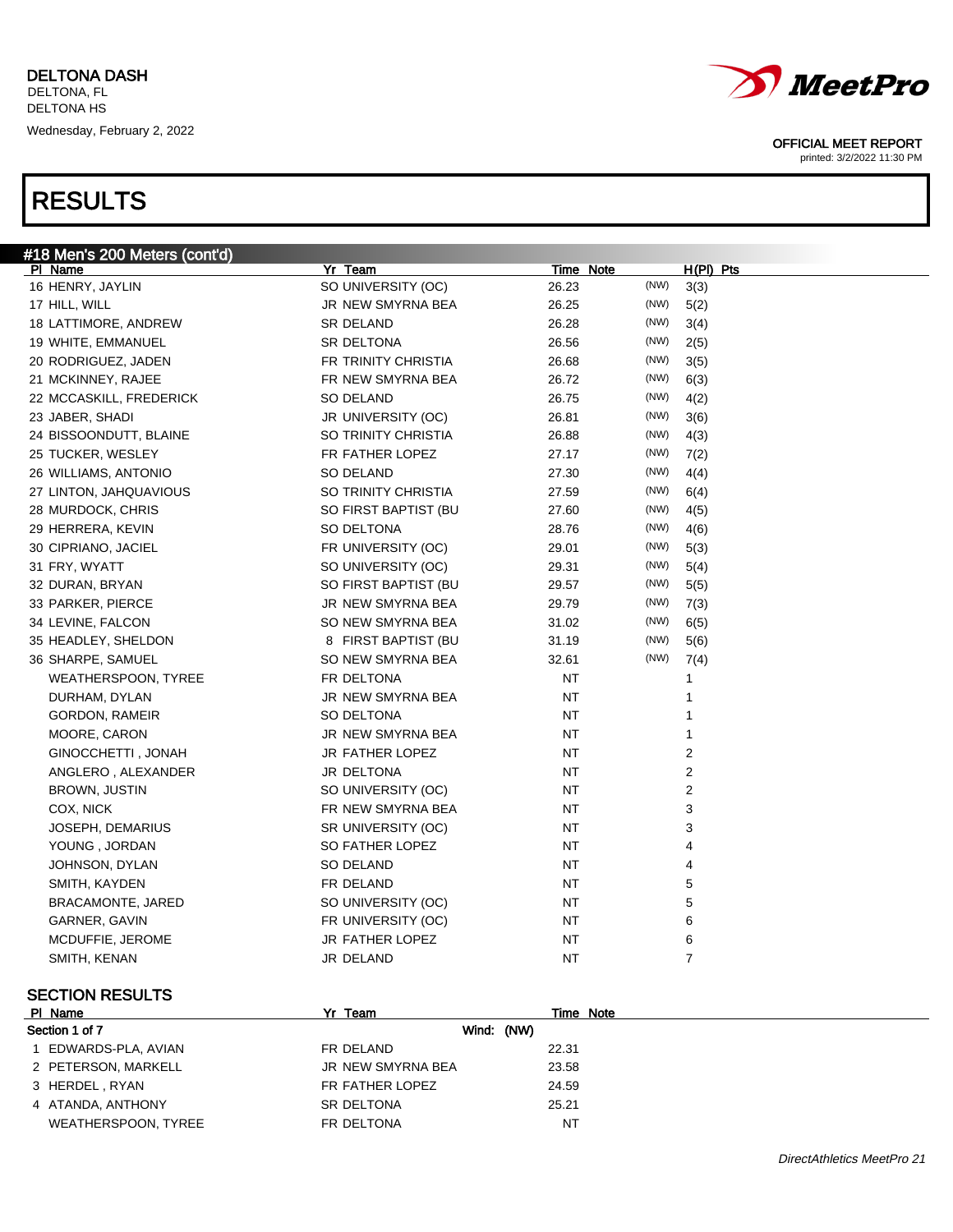| #18 Men's 200 Meters (cont'd) |                            |                  |
|-------------------------------|----------------------------|------------------|
| PI Name                       | Yr Team                    | <b>Time Note</b> |
| DURHAM, DYLAN                 | JR NEW SMYRNA BEA          | NT               |
| GORDON, RAMEIR                | SO DELTONA                 | NT               |
| MOORE, CARON                  | JR NEW SMYRNA BEA          | NT               |
| Section 2 of 7                |                            | Wind: (NW)       |
| 1 IRWIN, JAVONTE              | SO UNIVERSITY (OC)         | 24.87            |
| 2 LANE, KHAREEM               | SR DELAND                  | 24.91            |
| 3 MITZO, CHANDLER             | SO DELTONA                 | 25.47            |
| 4 FARMER, KENNY               | SR DELTONA                 | 25.49            |
| 5 WHITE, EMMANUEL             | SR DELTONA                 | 26.56            |
| GINOCCHETTI, JONAH            | JR FATHER LOPEZ            | NT               |
| ANGLERO, ALEXANDER            | <b>JR DELTONA</b>          | NT               |
| BROWN, JUSTIN                 | SO UNIVERSITY (OC)         | NT               |
| Section 3 of 7                |                            | Wind: (NW)       |
| 1 HAWKINS, JAKIN              | <b>SR TRINITY CHRISTIA</b> | 25.98            |
| 2 SWEENEY, LECH               | SO FATHER LOPEZ            | 26.08            |
| 3 HENRY, JAYLIN               | SO UNIVERSITY (OC)         | 26.23            |
| 4 LATTIMORE, ANDREW           | <b>SR DELAND</b>           | 26.28            |
| 5 RODRIGUEZ, JADEN            | FR TRINITY CHRISTIA        | 26.68            |
| 6 JABER, SHADI                | JR UNIVERSITY (OC)         | 26.81            |
| COX, NICK                     | FR NEW SMYRNA BEA          | NT               |
| JOSEPH, DEMARIUS              | SR UNIVERSITY (OC)         | NT               |
| Section 4 of 7                |                            | Wind: (NW)       |
| 1 MYRIE, AMIR                 | FR DELAND                  | 26.19            |
| 2 MCCASKILL, FREDERICK        | SO DELAND                  | 26.75            |
| 3 BISSOONDUTT, BLAINE         | SO TRINITY CHRISTIA        | 26.88            |
| 4 WILLIAMS, ANTONIO           | SO DELAND                  | 27.30            |
| 5 MURDOCK, CHRIS              | SO FIRST BAPTIST (BU       | 27.60            |
| 6 HERRERA, KEVIN              | SO DELTONA                 | 28.76            |
| YOUNG, JORDAN                 | SO FATHER LOPEZ            | NT               |
| JOHNSON, DYLAN                | SO DELAND                  | NT               |
| Section 5 of 7                |                            | Wind: (NW)       |
| 1 BAKER, JADEN                | SO DELAND                  | 25.77            |
| 2 HILL, WILL                  | <b>JR NEW SMYRNA BEA</b>   | 26.25            |
| 3 CIPRIANO, JACIEL            | FR UNIVERSITY (OC)         | 29.01            |
| 4 FRY, WYATT                  | SO UNIVERSITY (OC)         | 29.31            |
| 5 DURAN, BRYAN                | SO FIRST BAPTIST (BU       | 29.57            |
| 6 HEADLEY, SHELDON            | 8 FIRST BAPTIST (BU        | 31.19            |
| SMITH, KAYDEN                 | FR DELAND                  | NT               |
| BRACAMONTE, JARED             | SO UNIVERSITY (OC)         | ΝT               |
| Section 6 of 7                |                            | Wind: (NW)       |
| 1 WESTBROOK, JOSE             | <b>SR TRINITY CHRISTIA</b> | 25.17            |
| 2 COOK, JAAY-R                | FR UNIVERSITY (OC)         | 25.65            |
| 3 MCKINNEY, RAJEE             | FR NEW SMYRNA BEA          | 26.72            |
| 4 LINTON, JAHQUAVIOUS         | SO TRINITY CHRISTIA        | 27.59            |
| 5 LEVINE, FALCON              | SO NEW SMYRNA BEA          | 31.02            |
| GARNER, GAVIN                 | FR UNIVERSITY (OC)         | NT               |



### OFFICIAL MEET REPORT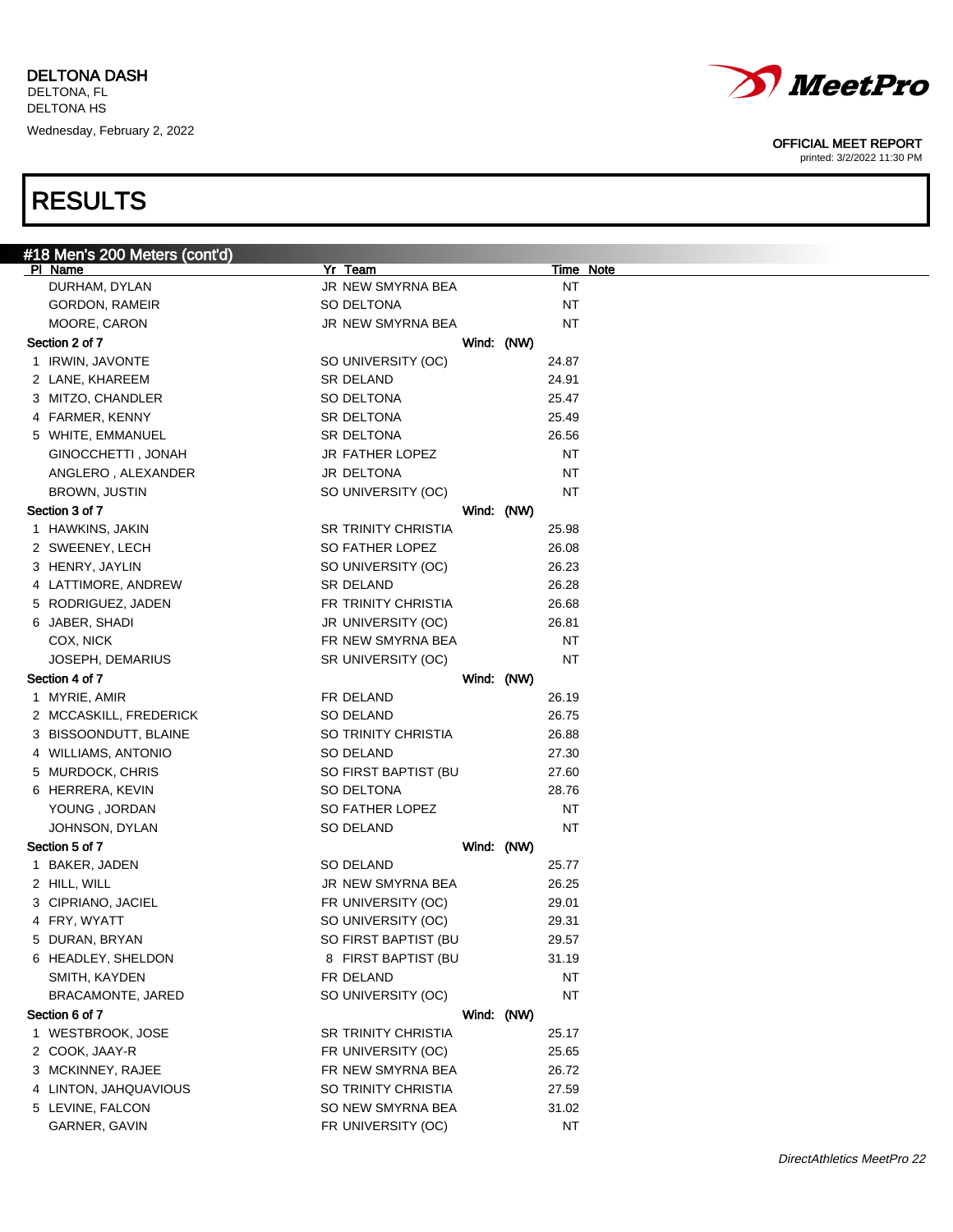

printed: 3/2/2022 11:30 PM

| #18 Men's 200 Meters (cont'd) |                            |                  |           |           |     |  |
|-------------------------------|----------------------------|------------------|-----------|-----------|-----|--|
| PI Name                       | Yr Team                    |                  | Time Note |           |     |  |
| MCDUFFIE, JEROME              | JR FATHER LOPEZ            | <b>NT</b>        |           |           |     |  |
| Section 7 of 7                |                            | Wind: (NW)       |           |           |     |  |
| 1 WHEELER, JONAS              | FR DELTONA                 | 24.84            |           |           |     |  |
| 2 TUCKER, WESLEY              | FR FATHER LOPEZ            | 27.17            |           |           |     |  |
| 3 PARKER, PIERCE              | JR NEW SMYRNA BEA          | 29.79            |           |           |     |  |
| 4 SHARPE, SAMUEL              | SO NEW SMYRNA BEA          | 32.61            |           |           |     |  |
| SMITH, KENAN                  | JR DELAND                  | NT               |           |           |     |  |
| #19 Women's 3200 Meters       |                            |                  |           |           |     |  |
| PI Name                       | Yr Team                    | <b>Time Note</b> |           | Pts       |     |  |
| 1 GARDNER, OLIVIA             | JR NEW SMYRNA BEA          | 12:26.53         |           | 10        |     |  |
| 2 WILKES, RYLIN               | FR NEW SMYRNA BEA          | 13:05.72         |           | 8         |     |  |
| 3 PICKENS, LILLIE             | SO UNIVERSITY (OC)         | 13:58.13         |           | 6         |     |  |
| 4 TIBBETTS, NAOMI             | FR UNIVERSITY (OC)         | 13:59.81         |           | 5         |     |  |
| 5 SHOLAR, CAROLINE            | JR UNIVERSITY (OC)         | 14:33.60         |           | 4         |     |  |
| 6 TRAUB, SYDNEY               | FR NEW SMYRNA BEA          | 14:54.03         |           | 3         |     |  |
| 7 DUMSHA, BAILEIGH            | FR NEW SMYRNA BEA          | 15:04.71         |           | 2         |     |  |
|                               |                            |                  |           |           |     |  |
| #20 Men's 3200 Meters         |                            |                  |           |           |     |  |
| PI Name                       | Yr Team                    | 10:22.12         | Time Note | Pts<br>10 |     |  |
| 1 EGGERT, ROYCE               | JR UNIVERSITY (OC)         |                  |           |           |     |  |
| 2 JOHNSON, COREY              | SO UNIVERSITY (OC)         | 10:49.14         |           | 8         |     |  |
| 3 BRADLEY, BENJAMIN           | JR UNIVERSITY (OC)         | 11:28.15         |           | 6         |     |  |
| 4 SANTAMARINA, LOGAN          | SO FATHER LOPEZ            | 12:13.96         |           | 5         |     |  |
| 5 BOROSKY, BRANDEN            | FR NEW SMYRNA BEA          | 12:18.43         |           | 4         |     |  |
| 6 DOWDELL, KENNETH            | FR NEW SMYRNA BEA          | 12:42.21         |           | 3         |     |  |
| 7 PECK, STEPHEN               | FR FATHER LOPEZ            | 12:43.14         |           | 2         |     |  |
| 8 PENNEY, JAKE                | JR UNIVERSITY (OC)         | 12:56.81         |           | 1         |     |  |
| 9 SECOMSKI, BRADLEY           | SR NEW SMYRNA BEA          | 13:54.81         |           |           |     |  |
| BAZEL, JOHN                   | SR NEW SMYRNA BEA          | <b>NT</b>        |           |           |     |  |
| MORROW, ELIJAH                | SR DELAND                  | <b>NT</b>        |           |           |     |  |
| CERRUD, CARLOS                | SO DELTONA                 | NT               |           |           |     |  |
| YARISH, KELSEY                | JR FATHER LOPEZ            | NT               |           |           |     |  |
| SVAJKO, JACK                  | FR FATHER LOPEZ            | NT               |           |           |     |  |
|                               |                            |                  |           |           |     |  |
| #22 Men's 4 x 400m Relay      |                            |                  |           |           |     |  |
| PI Team                       |                            |                  | Time Note |           | Pts |  |
| 1 UNIVERSITY (OC) (A)         |                            |                  | 3:53.73   |           | 10  |  |
| 1) WILLIAMS, PROPHET SO       | 2) AYENDE-ORTIZ, ROBERT SO |                  |           |           |     |  |
| 3) ROSAMILIA, PAYTON SO       | 4) FASKING, DAVID JR       |                  |           |           |     |  |
| 2 NEW SMYRNA BEACH (A)        |                            |                  | 3:58.72   |           | 8   |  |
| 1) GAMBLE, LUKAS FR           | 2) PETERSON, MARKELL JR    |                  |           |           |     |  |
| 3) MCKINNEY, RAJEE FR         | 4) BISSELL, CHASE FR       |                  |           |           |     |  |
| 3 DELAND (A)                  |                            |                  | 4:17.66   |           | 6   |  |
|                               |                            |                  |           |           |     |  |
| 1) BAEZ, JOSHUA SR            | 2) HUGHES, COLIN FR        |                  |           |           |     |  |
| 3) SMITH, KENAN JR            | 4) DYER, LUKE FR           |                  |           |           |     |  |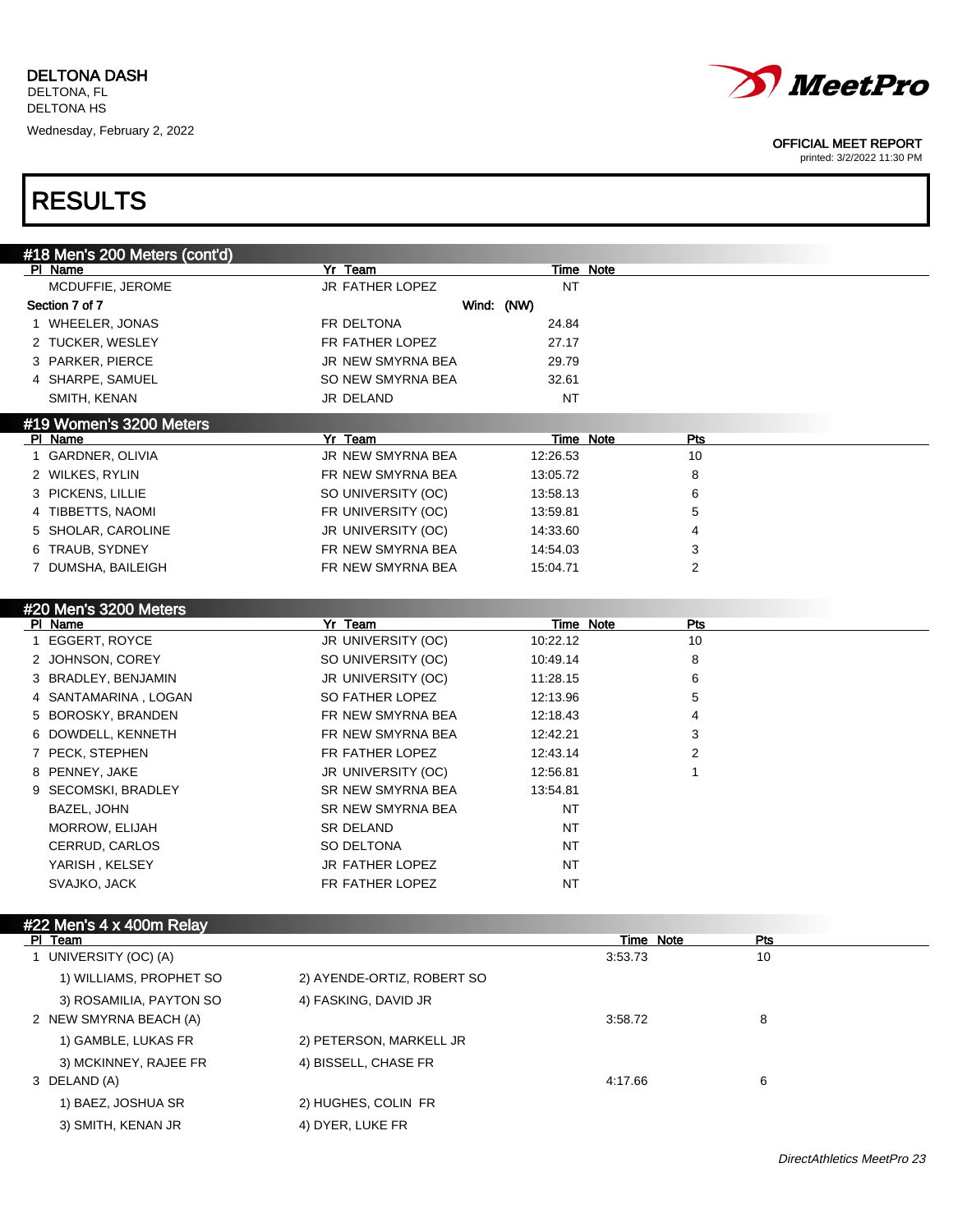

printed: 3/2/2022 11:30 PM

## RESULTS

| #22 Men's 4 x 400m Relay (cont'd) |                            |         |           |     |
|-----------------------------------|----------------------------|---------|-----------|-----|
| PI Team                           |                            |         | Time Note | Pts |
| 4 UNIVERSITY (OC) (B)             |                            | 4:26.37 |           |     |
| 1) FRY, WYATT SO                  | 2) CHINCHILLA, LEONARDO FR |         |           |     |
| 3) GARNER, GAVIN FR               | 4) LE, NATHAN SO           |         |           |     |
| FATHER LOPEZ (A)                  |                            | NT      |           |     |
| 1) PARDES, ENIRICO SR             | 2) FULTON, HENRY JR        |         |           |     |
| 3) YOUNG, JORDAN SO               | 4) TUCKER, WESLEY FR       |         |           |     |
|                                   |                            |         |           |     |

### #23 Men's High Jump

| PI Name              | Yr Team              | Mark                       | 1.52       | 1.57       | 1.62       | 1.67       | 1.72       | 1.77       | 1.82       | $F(PI)$ Pts |      |
|----------------------|----------------------|----------------------------|------------|------------|------------|------------|------------|------------|------------|-------------|------|
| 1 ANGLERO, ALEXANDER | <b>JR DELTONA</b>    | 1.77m $5'$ $9\frac{3}{4}$  | P          | P          | O          | $\circ$    | $\circ$    | <b>XXO</b> | <b>XXX</b> | 2(1)        | - 10 |
| 2 HILL, WILL         | <b>JR NEW SMYRN</b>  | 1.72m $5'$ 7 $\frac{3}{4}$ | P          | P          | O          | $\circ$    | <b>XXO</b> | <b>XXX</b> |            | 2(2)        | 8    |
| 3 HOLLIDAY, JAMISON  | SO DELTONA           | 1.62m $5'3^{3/4}$          | $\circ$    | XXO        | $\circ$    | <b>XXX</b> |            |            |            | 2(3)        | 6    |
| 4 WILLIAMS, PROPHET  | SO UNIVERSITY        | 1.57m $5'$ 1 $3/4$         | $\circ$    | $\Omega$   | <b>XXX</b> |            |            |            |            | 1(1)        | -5   |
| PARDES, ENIRICO      | SR FATHER LO         | <b>NH</b>                  | XXX.       |            |            |            |            |            |            |             |      |
| SCATLIFFE, DAMANI    | <b>FR UNIVERSITY</b> | <b>NH</b>                  |            |            |            |            |            |            |            |             |      |
| REED, ALLEN          | JR DELAND            | <b>NH</b>                  |            |            |            |            |            |            |            |             |      |
| SANCHEZ RIVERA, ZION | <b>FR UNIVERSITY</b> | <b>NH</b>                  |            |            |            |            |            |            |            |             |      |
| <b>WRIGHT, TY</b>    | SO UNIVERSITY        | <b>NH</b>                  |            |            |            |            |            |            |            |             |      |
| <b>MARTIN, RYLAN</b> | <b>FR UNIVERSITY</b> | <b>NH</b>                  | <b>XXX</b> |            |            |            |            |            |            | 2           |      |
| <b>BAKER, ISAIAH</b> | FR DELTONA           | <b>NH</b>                  | P          | <b>XXX</b> |            |            |            |            |            | 2           |      |
| CRKVENAC, COLE       | <b>FR NEW SMYRN</b>  | <b>NH</b>                  |            |            |            |            |            |            |            | 2           |      |

## FLIGHT RESULTS

|                      | Yr Team                                                                                                                         |                            |            |            |            |            |            |            |      |
|----------------------|---------------------------------------------------------------------------------------------------------------------------------|----------------------------|------------|------------|------------|------------|------------|------------|------|
|                      |                                                                                                                                 |                            | 1.52       | 1.57       | 1.62       |            |            |            |      |
|                      | SO UNIVERSITY                                                                                                                   | 1.57m $5'$ 1 $\frac{3}{4}$ | $\circ$    | O          | <b>XXX</b> |            |            |            |      |
| PARDES, ENIRICO      | SR FATHER LO                                                                                                                    | NH                         | <b>XXX</b> |            |            |            |            |            |      |
| SCATLIFFE, DAMANI    | <b>FR UNIVERSITY</b>                                                                                                            | NH                         |            |            |            |            |            |            |      |
| REED, ALLEN          | JR DELAND                                                                                                                       | <b>NH</b>                  |            |            |            |            |            |            |      |
| SANCHEZ RIVERA, ZION | <b>FR UNIVERSITY</b>                                                                                                            | NH                         |            |            |            |            |            |            |      |
| WRIGHT, TY           | SO UNIVERSITY                                                                                                                   | NH                         |            |            |            |            |            |            |      |
|                      |                                                                                                                                 |                            | 1.52       | 1.57       | 1.62       | 1.67       | 1.72       | 1.77       | 1.82 |
|                      | JR DELTONA                                                                                                                      | 1.77m $5'$ $9^{3/4}$       | P.         | P          | $\circ$    | $\circ$    | $\circ$    | XXO        | XXX  |
|                      | <b>JR NEW SMYRN</b>                                                                                                             | 1.72m $5'$ 7 $\frac{3}{4}$ | P          | P          | $\circ$    | $\circ$    | <b>XXO</b> | <b>XXX</b> |      |
|                      | SO DELTONA                                                                                                                      | 1.62m $5'$ 3 $\frac{3}{4}$ | $\circ$    |            | $\circ$    | <b>XXX</b> |            |            |      |
| MARTIN, RYLAN        | <b>FR UNIVERSITY</b>                                                                                                            | NH                         | <b>XXX</b> |            |            |            |            |            |      |
| <b>BAKER, ISAIAH</b> | FR DELTONA                                                                                                                      | NH                         | P          | <b>XXX</b> |            |            |            |            |      |
| CRKVENAC, COLE       | FR NEW SMYRN                                                                                                                    | <b>NH</b>                  |            |            |            |            |            |            |      |
|                      | PI Name<br>Flight 1 of 2<br>1 WILLIAMS, PROPHET<br>Flight 2 of 2<br>1 ANGLERO, ALEXANDER<br>2 HILL, WILL<br>3 HOLLIDAY, JAMISON |                            | Mark       |            |            | XXO        |            |            |      |

| #24 Women's High Jump |                      |             |      |      |      |      |      |      |      |     |
|-----------------------|----------------------|-------------|------|------|------|------|------|------|------|-----|
| PI Name               | Yr Team              | <b>Mark</b> | 1.22 | 1.27 | 1.32 | 1.37 | 1.42 | 1.47 | 1.52 | Pts |
| DORCY, SOFIA          | JR FATHER LO         | <b>NH</b>   |      |      |      |      |      |      |      |     |
| STANBERRY, MARISSA    | FR FATHER LO         | <b>NH</b>   | XXX  |      |      |      |      |      |      |     |
| TOURAY, AWA           | SO DELTONA           | <b>NH</b>   | XXX  |      |      |      |      |      |      |     |
| HALLIDAY, ELSA        | FR DELTONA           | <b>NH</b>   | XXX  |      |      |      |      |      |      |     |
| FLAVERNEY, JERIANNA   | <b>JR UNIVERSITY</b> | <b>NH</b>   |      |      |      |      |      |      |      |     |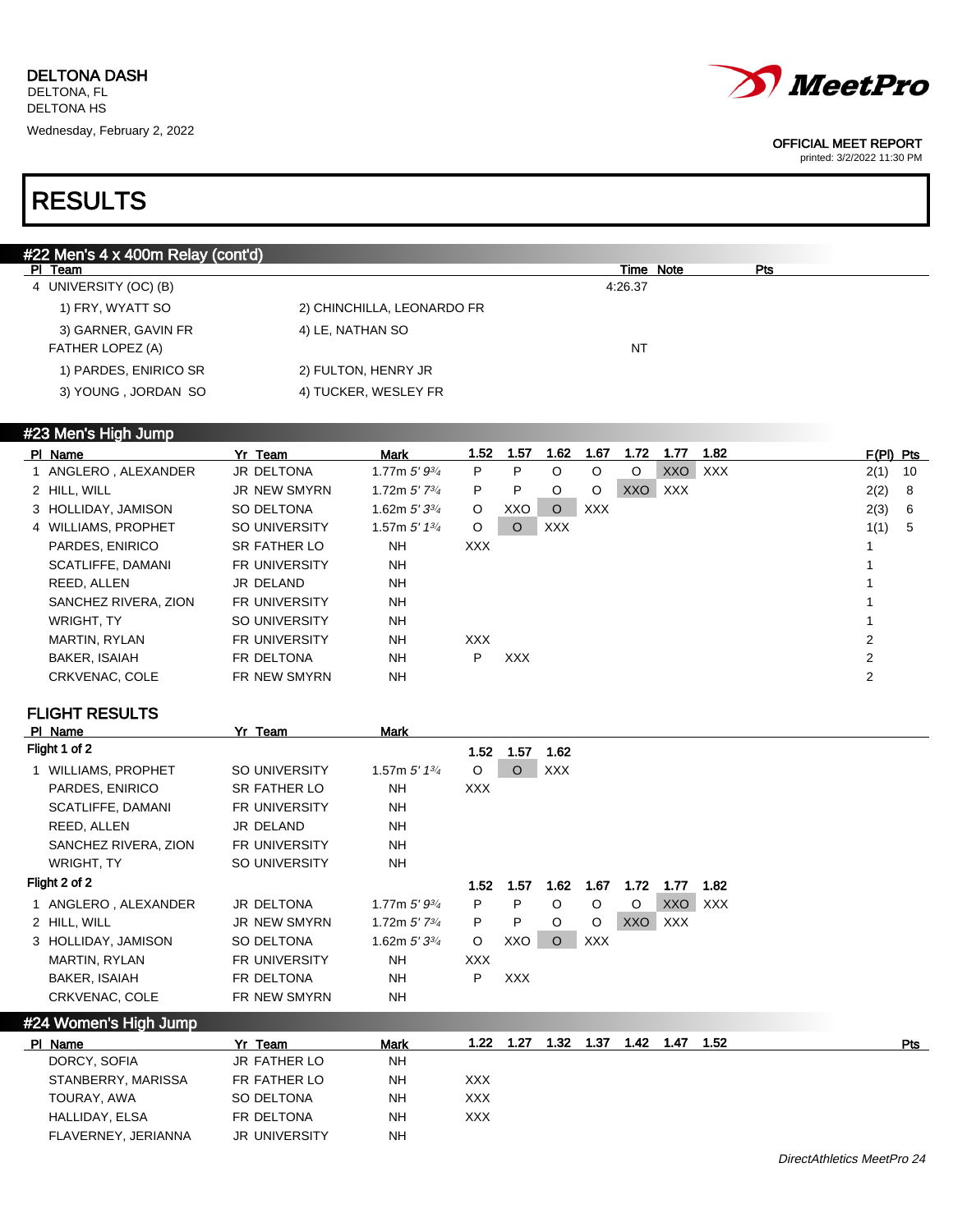

printed: 3/2/2022 11:30 PM

| #24 Women's High Jump (cont'd) |                                 |                                     |      |               |                          |               |       |       |       |                        |
|--------------------------------|---------------------------------|-------------------------------------|------|---------------|--------------------------|---------------|-------|-------|-------|------------------------|
| PI Name                        | Yr_Team                         | Mark                                | 1.22 | 1.27          | 1.32                     | 1.47          | 1.52  |       |       | Pts                    |
| BURGOS ROSADO, SHELSY          | FR UNIVERSITY                   | NΗ                                  |      |               |                          |               |       |       |       |                        |
|                                |                                 |                                     |      |               |                          |               |       |       |       |                        |
| #25 Men's Long Jump            |                                 |                                     |      |               |                          |               |       |       |       |                        |
| PI Name                        | Yr Team<br><b>JR UNIVERSITY</b> | <b>Mark</b>                         | (NW) | Rnd 1<br>5.46 | Rnd <sub>2</sub><br>5.38 | Rnd 3<br>5.82 | Rnd 4 | Rnd 5 | Rnd 6 | F(PI) Pts              |
| 1 LEBRON, ANGEL                |                                 | 5.82m 19' 11/4                      | (NW) | 5.61          | 5.41                     | 5.59          |       |       |       | 5(1)<br>10             |
| 2 WEATHERSPOON, TYREE          | FR DELTONA                      | 5.61m 18'5''                        | (NW) | 5.03          | 5.15                     | 5.25          |       |       |       | 5(2)<br>8              |
| 3 WOULARD, DAVEN               | <b>SR TRINITY CH</b>            | 5.25m 17' 23/4                      | (NW) | 5.04          | 5.24                     | 4.85          |       |       |       | 6<br>1(1)              |
| 4 HILL, WILL                   | JR NEW SMYRN                    | 5.24m 17' 21/4                      | (NW) | 5.02          | 5.20                     | 4.86          |       |       |       | 5<br>5(3)              |
| 5 FARMER, KENNY                | SR DELTONA                      | 5.20m 17' 03/4                      |      | <b>FOUL</b>   | 5.11                     | 5.17          |       |       |       | 4<br>5(4)              |
| 6 WESTBROOK, JOSE              | <b>SR TRINITY CH</b>            | 5.17m $16'$ $11'$ <sup>2</sup> (NW) |      | <b>FOUL</b>   | 5.17                     | <b>FOUL</b>   |       |       |       | 3<br>1(2)              |
| 7 HAWKINS, JAKIN               | <b>SR TRINITY CH</b>            | 5.17m $16'$ $11'$ <sup>2</sup> (NW) | (NW) | <b>FOUL</b>   | 5.02                     | <b>FOUL</b>   |       |       |       | $\overline{2}$<br>5(5) |
| 8 HERDEL, RYAN                 | FR FATHER LO                    | 5.02m 16' 53/4                      | (NW) | 4.74          | 4.69                     | 4.95          |       |       |       | 4(1)<br>1              |
| 9 WATKINS, NOAH                | SR DELTONA                      | 4.95m 16'3"                         | (NW) | 4.60          | 4.92                     | 4.62          |       |       |       | 1(3)                   |
| 10 MARTINEZ, JUSTIN            | <b>JR UNIVERSITY</b>            | 4.92m 16' 13/4                      | (NW) | 4.70          | 4.83                     | 4.89          |       |       |       | 5(6)                   |
| 11 SANTANA, JUDE               | JR DELTONA                      | 4.89m 16' 0 <sup>1/2</sup>          | (NW) | 4.88          | 4.44                     | <b>FOUL</b>   |       |       |       | 5(7)                   |
| 12 BAKER, ISAIAH               | FR DELTONA                      | 4.88m $16'0\frac{1}{4}$             | (NW) | 4.63          | 4.66                     | 4.81          |       |       |       | 2(1)                   |
| 13 GAMBLE, LUKAS               | FR NEW SMYRN                    | 4.81m $15'9'$                       | (NW) | <b>FOUL</b>   | 4.78                     | <b>FOUL</b>   |       |       |       | 4(2)                   |
| 14 ANGLERO, ALEXANDER          | JR DELTONA                      | 4.78m $15'8\frac{1}{4}$             | (NW) | 4.33          | 4.05                     | 4.72          |       |       |       | 3(1)                   |
| 15 GINOCCHETTI, JONAH          | <b>JR FATHER LO</b>             | 4.72m 15'6''                        | (NW) | 4.38          | 4.71                     | 4.53          |       |       |       | 4(3)                   |
| 16 HELMS, BENJAMIN             | JR DELTONA                      | 4.71m $15'5\frac{1}{2}$             | (NW) | 4.14          | 4.59                     | 4.70          |       |       |       | 4(4)                   |
| 17 BRANT, JESS                 | <b>JR TRINITY CH</b>            | 4.70m 15' 5"                        | (NW) | 4.55          | 4.66                     | 4.42          |       |       |       | 4(5)                   |
| 18 ZACHARKO, CONNOR            | JR NEW SMYRN                    | 4.66m $15'3\frac{1}{2}$             | (NW) | 4.41          | 4.39                     | <b>FOUL</b>   |       |       |       | 3(2)                   |
| 19 IRWIN, JAVONTE              | SO UNIVERSITY                   | 4.41m $14'5^{3/4}$                  | (NW) | 4.34          | 3.76                     | 4.13          |       |       |       | 4(6)                   |
| 20 LINTON, JAHQUAVIOUS         | SO TRINITY CH                   | 4.34m 14' 3"                        |      | 4.26          | 4.32                     | 4.00          |       |       |       | 3(3)                   |
| 21 PONCE-ARCE, ADRIAN          | 8 TRINITY CH                    | 4.32m 14' 2 <sup>1/4</sup>          | (NW) | 4.24          | 4.20                     | <b>FOUL</b>   |       |       |       | 2(2)                   |
| 22 RODRIGUEZ, JADEN            | FR TRINITY CH                   | 4.24m 13' 11"                       | (NW) | 3.95          | 4.24                     | <b>FOUL</b>   |       |       |       | 3(4)                   |
| 23 CIPRIANO, JACIEL            | FR UNIVERSITY                   | 4.24m 13' 11"                       | (NW) | 4.19          | <b>FOUL</b>              | <b>FOUL</b>   |       |       |       | 3(5)                   |
| 24 BUTTERTON, NATHAN           | FR TRINITY CH                   | 4.19m 13'9''                        | (NW) | 4.08          | 4.15                     | 4.18          |       |       |       | 3(6)                   |
| 25 PRESCOD, SEAN               | JR UNIVERSITY                   | 4.18m $13'8^{3/4}$                  | (NW) | <b>FOUL</b>   | 3.90                     | 4.17          |       |       |       | 2(3)                   |
| 26 CABIAC, KYAN                | FR FATHER LO                    | 4.17m 13'81/4                       | (NW) |               |                          |               |       |       |       | 1(4)                   |
| SANCHEZ RIVERA, ZION           | FR UNIVERSITY                   | <b>NM</b>                           |      |               |                          |               |       |       |       | 1                      |
| ROBINSON, JOSIAH               | JR DELTONA                      | <b>NM</b>                           |      |               |                          |               |       |       |       | 1                      |
| <b>WILLIAMS, ANTONIO</b>       | SO DELAND                       | <b>NM</b>                           |      |               |                          |               |       |       |       | 1                      |
| JOHNSON, DYLAN                 | SO DELAND                       | <b>NM</b>                           |      |               |                          |               |       |       |       | 2                      |
| COOK, JAAY-R                   | FR UNIVERSITY                   | <b>NM</b>                           |      |               |                          |               |       |       |       | $\overline{2}$         |
| BRACAMONTE, JARED              | SO UNIVERSITY                   | <b>NM</b>                           |      |               |                          |               |       |       |       | 3                      |
| AYENDE-ORTIZ, ROBERT           | SO UNIVERSITY                   | <b>NM</b>                           |      |               |                          |               |       |       |       | 3                      |
| JOSEPH, DEMARIUS               | <b>SR UNIVERSITY</b>            | ΝM                                  |      |               |                          |               |       |       |       | 4                      |
| SWEENEY, LECH                  | SO FATHER LO                    | ΝM                                  |      |               |                          |               |       |       |       | 4                      |
| HOLLIDAY, JAMISON              | SO DELTONA                      | <b>NM</b>                           |      | <b>FOUL</b>   | <b>FOUL</b>              | <b>FOUL</b>   |       |       |       | 5                      |
| <b>FLIGHT RESULTS</b>          |                                 |                                     |      |               |                          |               |       |       |       |                        |

| PI Name           | Team                 | Mark                                | Rnd         | Rnd <sub>2</sub> | Rnd 3 | Rnd 4 | Rnd <sub>5</sub> | Rnd 6 |
|-------------------|----------------------|-------------------------------------|-------------|------------------|-------|-------|------------------|-------|
| Flight 1 of 5     |                      |                                     |             |                  |       |       |                  |       |
| I WOULARD, DAVEN  | <b>SR TRINITY CH</b> | (NW)<br>5.25m 17' 23/4              | 5.03        | 5.15             | 5.25  |       |                  |       |
| 2 WESTBROOK, JOSE | <b>SR TRINITY CH</b> | 5.17m $16'$ $11'$ <sub>2</sub> (NW) | <b>FOUL</b> | 5.11             | 5.17  |       |                  |       |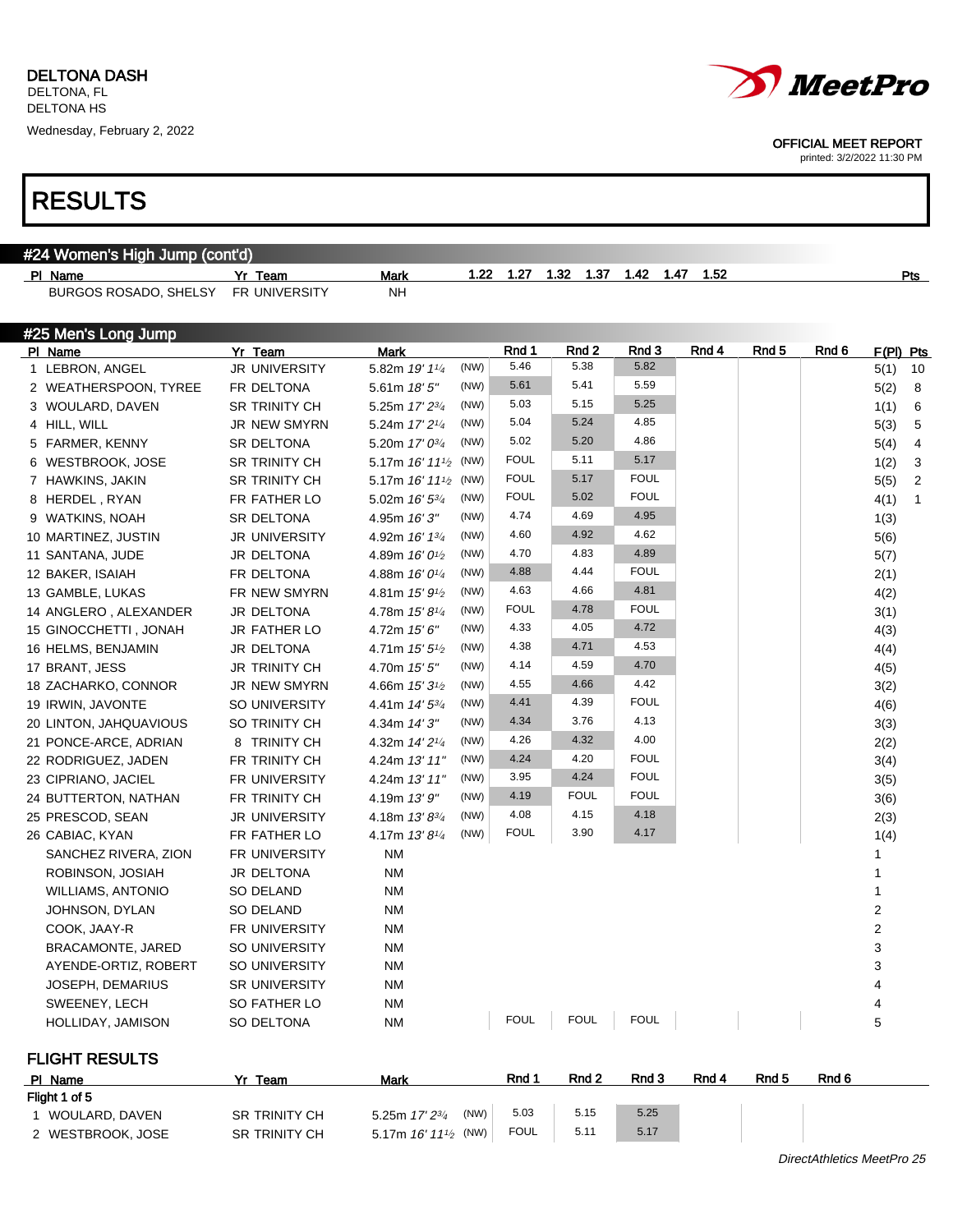

printed: 3/2/2022 11:30 PM

# RESULTS

| #25 Men's Long Jump (cont'd) |                      |                                     |                     |              |              |       |       |       |           |
|------------------------------|----------------------|-------------------------------------|---------------------|--------------|--------------|-------|-------|-------|-----------|
| PI Name                      | Yr Team              | Mark                                | Rnd 1               | Rnd 2        | Rnd 3        | Rnd 4 | Rnd 5 | Rnd 6 |           |
| 3 WATKINS, NOAH              | SR DELTONA           | (NW)<br>4.95m 16'3"                 | 4.74                | 4.69         | 4.95         |       |       |       |           |
| 4 CABIAC, KYAN               | FR FATHER LO         | (NW)<br>4.17m $13'8\frac{1}{4}$     | <b>FOUL</b>         | 3.90         | 4.17         |       |       |       |           |
| SANCHEZ RIVERA, ZION         | FR UNIVERSITY        | NM                                  |                     |              |              |       |       |       |           |
| ROBINSON, JOSIAH             | JR DELTONA           | <b>NM</b>                           |                     |              |              |       |       |       |           |
| WILLIAMS, ANTONIO            | SO DELAND            | <b>NM</b>                           |                     |              |              |       |       |       |           |
| Flight 2 of 5                |                      |                                     |                     |              |              |       |       |       |           |
| 1 BAKER, ISAIAH              | FR DELTONA           | (NW)<br>4.88m 16' 0 <sup>1/4</sup>  | 4.88                | 4.44         | <b>FOUL</b>  |       |       |       |           |
| 2 PONCE-ARCE, ADRIAN         | 8 TRINITY CH         | (NW)<br>4.32m $14'2\frac{1}{4}$     | 4.26                | 4.32         | 4.00         |       |       |       |           |
| 3 PRESCOD, SEAN              | <b>JR UNIVERSITY</b> | (NW)<br>4.18m 13'83/4               | 4.08                | 4.15         | 4.18         |       |       |       |           |
| JOHNSON, DYLAN               | SO DELAND            | <b>NM</b>                           |                     |              |              |       |       |       |           |
| COOK, JAAY-R                 | FR UNIVERSITY        | <b>NM</b>                           |                     |              |              |       |       |       |           |
| Flight 3 of 5                |                      |                                     |                     |              |              |       |       |       |           |
| 1 ANGLERO, ALEXANDER         | JR DELTONA           | (NW)<br>4.78m 15' 81/4              | FOUL                | 4.78         | <b>FOUL</b>  |       |       |       |           |
| 2 ZACHARKO, CONNOR           | JR NEW SMYRN         | (NW)<br>4.66m $15'3\frac{1}{2}$     | 4.55                | 4.66         | 4.42         |       |       |       |           |
| 3 LINTON, JAHQUAVIOUS        | SO TRINITY CH        | (NW)<br>4.34m 14' 3"                | 4.34                | 3.76         | 4.13         |       |       |       |           |
| 4 RODRIGUEZ, JADEN           | FR TRINITY CH        | (NW)<br>4.24m 13' 11"               | 4.24                | 4.20         | <b>FOUL</b>  |       |       |       |           |
| 5 CIPRIANO, JACIEL           | FR UNIVERSITY        | (NW)<br>4.24m 13' 11"               | 3.95                | 4.24         | <b>FOUL</b>  |       |       |       |           |
| 6 BUTTERTON, NATHAN          | FR TRINITY CH        | (NW)<br>4.19m 13'9''                | 4.19                | <b>FOUL</b>  | <b>FOUL</b>  |       |       |       |           |
| <b>BRACAMONTE, JARED</b>     | SO UNIVERSITY        | <b>NM</b>                           |                     |              |              |       |       |       |           |
| AYENDE-ORTIZ, ROBERT         | SO UNIVERSITY        | <b>NM</b>                           |                     |              |              |       |       |       |           |
| Flight 4 of 5                |                      |                                     |                     |              |              |       |       |       |           |
| 1 HERDEL, RYAN               | FR FATHER LO         | (NW)<br>5.02m $16'$ 5 $\frac{3}{4}$ | FOUL                | 5.02         | <b>FOUL</b>  |       |       |       |           |
| 2 GAMBLE, LUKAS              | FR NEW SMYRN         | (NW)<br>4.81m $15'9\frac{1}{2}$     | 4.63                | 4.66         | 4.81         |       |       |       |           |
| 3 GINOCCHETTI, JONAH         | <b>JR FATHER LO</b>  | (NW)<br>4.72m $15'6''$              | 4.33                | 4.05         | 4.72         |       |       |       |           |
| 4 HELMS, BENJAMIN            | JR DELTONA           | (NW)<br>4.71m $15'5''$              | 4.38                | 4.71         | 4.53         |       |       |       |           |
| 5 BRANT, JESS                | <b>JR TRINITY CH</b> | (NW)<br>4.70m 15' 5"                | 4.14                | 4.59         | 4.70         |       |       |       |           |
| 6 IRWIN, JAVONTE             | SO UNIVERSITY        | (NW)<br>4.41m $14'5^{3/4}$          | 4.41                | 4.39         | <b>FOUL</b>  |       |       |       |           |
| JOSEPH, DEMARIUS             | <b>SR UNIVERSITY</b> | <b>NM</b>                           |                     |              |              |       |       |       |           |
| SWEENEY, LECH                | SO FATHER LO         | <b>NM</b>                           |                     |              |              |       |       |       |           |
| Flight 5 of 5                |                      |                                     |                     |              |              |       |       |       |           |
| 1 LEBRON, ANGEL              | <b>JR UNIVERSITY</b> | (NW)<br>5.82m 19' 11/4              | 5.46                | 5.38         | 5.82         |       |       |       |           |
| 2 WEATHERSPOON, TYREE        | FR DELTONA           | (NW)<br>$5.61m$ 18' $5"$            | 5.61                | 5.41         | 5.59         |       |       |       |           |
| 3 HILL, WILL                 | <b>JR NEW SMYRN</b>  | (NW)<br>5.24m 17' 2 <sup>1/4</sup>  | 5.04                | 5.24         | 4.85         |       |       |       |           |
| 4 FARMER, KENNY              | SR DELTONA           | (NW)<br>5.20m 17' 03/4              | 5.02                | 5.20         | 4.86         |       |       |       |           |
| 5 HAWKINS, JAKIN             | SR TRINITY CH        | 5.17m $16'$ $11'$ <sup>2</sup> (NW) | FOUL                | 5.17         | <b>FOUL</b>  |       |       |       |           |
| 6 MARTINEZ, JUSTIN           | <b>JR UNIVERSITY</b> | (NW)<br>4.92m 16' 1 <sup>3/4</sup>  | 4.60                | 4.92         | 4.62         |       |       |       |           |
| 7 SANTANA, JUDE              | JR DELTONA           | (NW)<br>4.89m 16' 0 <sup>1/2</sup>  | 4.70                | 4.83         | 4.89         |       |       |       |           |
| HOLLIDAY, JAMISON            | SO DELTONA           | ΝM                                  | <b>FOUL</b>         | <b>FOUL</b>  | <b>FOUL</b>  |       |       |       |           |
|                              |                      |                                     |                     |              |              |       |       |       |           |
| #26 Women's Long Jump        |                      |                                     |                     |              |              |       |       |       |           |
| PI Name                      | Yr Team              | <b>Mark</b>                         | Rnd 1               | Rnd 2        | Rnd 3        | Rnd 4 | Rnd 5 | Rnd 6 | F(PI) Pts |
| 1 BARR-MILLER, NYRANIA       | SO UNIVERSITY        | (NW)<br>4.80m 15' 9"                | 4.59                | 4.55         | 4.80         |       |       |       | $3(1)$ 10 |
| 2 SEAVERS, KATHERINE         | SR FATHER LO         | (NW)<br>4.36m $14'3^{3/4}$          | 4.36                | 4.33         | 4.22         |       |       |       | 1(1) 8    |
| 3 ADCOCK, RAYLYNN            | JR TRINITY CH        | (NW)<br>4.29m 14' 1"                | <b>FOUL</b>         | 4.20         | 4.29         |       |       |       | 3(2) 6    |
| 4 WOODS, VIRGINIA            | SR FATHER LO         | (NW)<br>4.14m 13'7"                 | 4.14<br><b>FOUL</b> | 3.88<br>4.03 | 3.86<br>4.07 |       |       |       | 1(2) 5    |
| 5 MERK, VIVIENNE             | SR UNIVERSITY        | (NW)<br>4.07m 13' 41/4              |                     |              |              |       |       |       | $2(1)$ 4  |

6 BRIDGER, ANDREYA FR FATHER LO 3.94m 12' 111/4 (NW)

(NW) 3.87 FOUL 3.94 1(3) 3

DirectAthletics MeetPro 26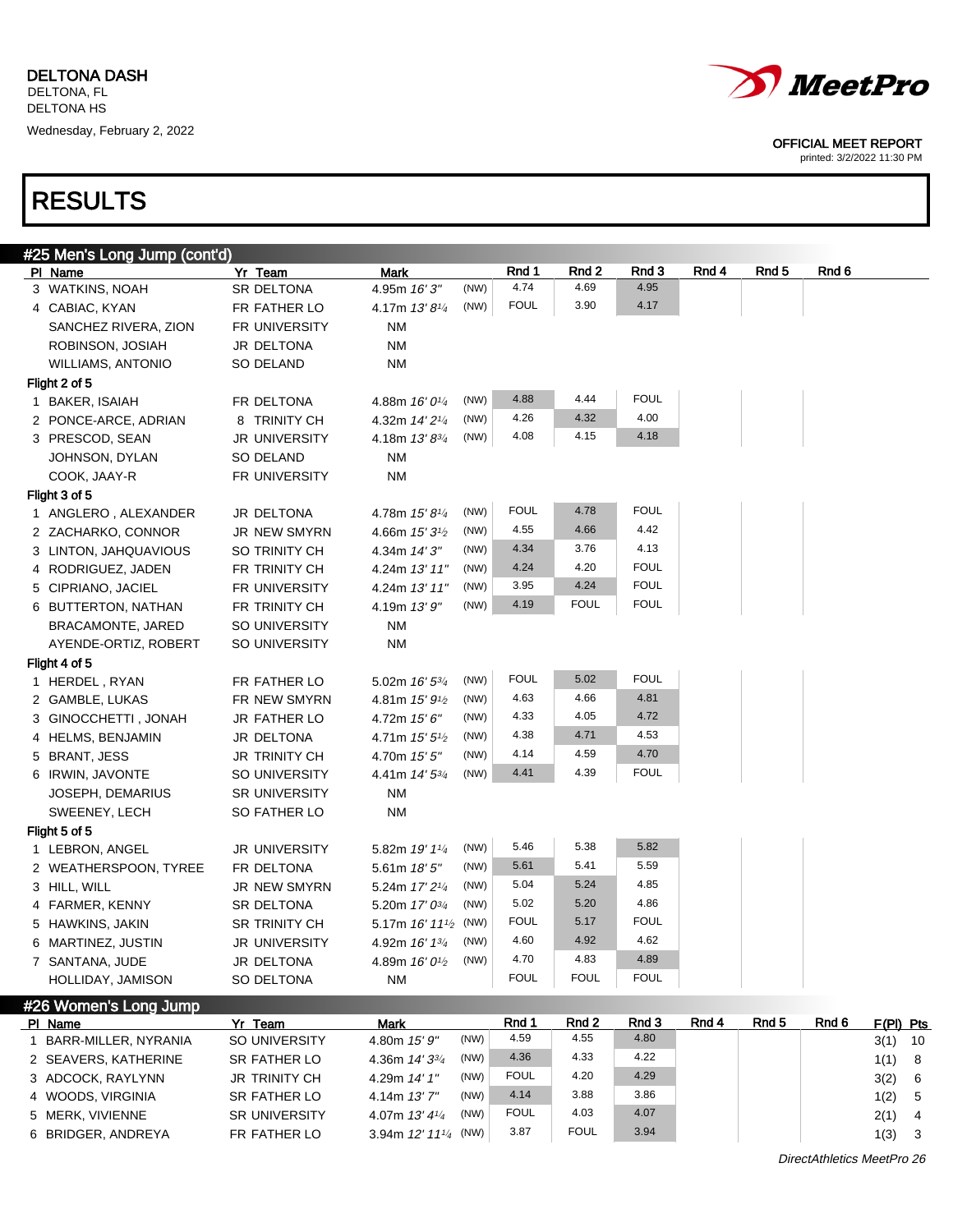| #26 Women's Long Jump (cont'd) |                      |                                     |             |             |             |       |       |       |           |                |
|--------------------------------|----------------------|-------------------------------------|-------------|-------------|-------------|-------|-------|-------|-----------|----------------|
| PI Name                        | Yr Team              | Mark                                | Rnd 1       | Rnd 2       | Rnd 3       | Rnd 4 | Rnd 5 | Rnd 6 | F(PI) Pts |                |
| 7 TODMAN, LAVONA               | <b>FR UNIVERSITY</b> | 3.62m $11'10^{1/2}$ (NW)            | 3.00        | 3.29        | 3.62        |       |       |       | 2(2)      | $\overline{2}$ |
| 8 ESTES, MCKENNA               | SO NEW SMYRN         | (NW)<br>3.60m $11'$ $9\frac{3}{4}$  | 3.60        |             |             |       |       |       | 2(3)      | 1              |
| 9 LOWE, ISABELLA               | 7 FIRST BAPTI        | (NW)<br>3.56m $11'8\frac{1}{4}$     | <b>FOUL</b> | 3.56        | 2.92        |       |       |       | 3(3)      |                |
| 10 GOFF, RYLIN                 | 8 FIRST BAPTI        | (NW)<br>3.30m $10'$ $10''$          | 3.30        | 3.22        | 3.24        |       |       |       | 2(4)      |                |
| 11 EBDING, KAITLYN             | 7 FIRST BAPTI        | 3.16m $10'$ 4 $\frac{1}{2}$<br>(NW) | 3.16        | <b>FOUL</b> | 3.14        |       |       |       | 2(5)      |                |
| 12 FLORES, CASSANDRA           | SO UNIVERSITY        | (NW)<br>2.84m $9'4''$               | 2.78        | <b>FOUL</b> | 2.84        |       |       |       | 2(6)      |                |
| JOHNSON, SHIRAH                | 7 FIRST BAPTI        | <b>NM</b>                           |             |             |             |       |       |       | 2         |                |
| <b>BURGOS ROSADO, SHELSY</b>   | <b>FR UNIVERSITY</b> | <b>NM</b>                           |             |             |             |       |       |       |           |                |
| PETIT DO, HALEIGH              | FR DELTONA           | <b>NM</b>                           |             |             |             |       |       |       |           |                |
| FILHO, KESHANDRA               | SO UNIVERSITY        | <b>NM</b>                           |             |             |             |       |       |       |           |                |
| STEWART, MADISON               | <b>FR UNIVERSITY</b> | <b>NM</b>                           |             |             |             |       |       |       |           |                |
| YOUNG, TAYLOR                  | FR FATHER LO         | <b>NM</b>                           | <b>FOUL</b> | <b>FOUL</b> | <b>FOUL</b> |       |       |       |           |                |
| HARRIS, SANDRA-MIRIAM          | JR DELTONA           | <b>NM</b>                           |             |             |             |       |       |       | 3         |                |
| WALTON, LAHNA                  | <b>SO UNIVERSITY</b> | <b>NM</b>                           |             |             |             |       |       |       | 3         |                |
| DIAZ, NAYLA                    | <b>SR UNIVERSITY</b> | <b>NM</b>                           |             |             |             |       |       |       | 3         |                |
| LIVINGSTON, JADA               | SO ATLANTIC (P       | <b>NM</b>                           |             |             |             |       |       |       | 3         |                |
| RIEBER, RUTH                   | <b>SR NEW SMYRN</b>  | <b>NM</b>                           |             |             |             |       |       |       | 3         |                |

### FLIGHT RESULTS

| <b>SR FATHER LO</b><br>4.36m $14'3^{3/4}$<br><b>SR FATHER LO</b><br>4.14m 13'7"<br>3.94m 12' 111/4 (NW)<br>FR FATHER LO<br>FR UNIVERSITY<br><b>NM</b><br>FR DELTONA<br><b>NM</b><br>SO UNIVERSITY<br><b>NM</b><br><b>NM</b><br>FR FATHER LO<br>4.07m 13' 41/4<br><b>SR UNIVERSITY</b><br><b>FR UNIVERSITY</b> |                                               | (NW)<br>(NW)                                  | 4.36<br>4.14<br>3.87<br><b>FOUL</b> | 4.33<br>3.88<br><b>FOUL</b><br><b>FOUL</b> | 4.22<br>3.86<br>3.94<br><b>FOUL</b> |  |  |
|---------------------------------------------------------------------------------------------------------------------------------------------------------------------------------------------------------------------------------------------------------------------------------------------------------------|-----------------------------------------------|-----------------------------------------------|-------------------------------------|--------------------------------------------|-------------------------------------|--|--|
|                                                                                                                                                                                                                                                                                                               |                                               |                                               |                                     |                                            |                                     |  |  |
|                                                                                                                                                                                                                                                                                                               |                                               |                                               |                                     |                                            |                                     |  |  |
|                                                                                                                                                                                                                                                                                                               |                                               |                                               |                                     |                                            |                                     |  |  |
|                                                                                                                                                                                                                                                                                                               |                                               |                                               |                                     |                                            |                                     |  |  |
|                                                                                                                                                                                                                                                                                                               |                                               |                                               |                                     |                                            |                                     |  |  |
|                                                                                                                                                                                                                                                                                                               |                                               |                                               |                                     |                                            |                                     |  |  |
|                                                                                                                                                                                                                                                                                                               |                                               |                                               |                                     |                                            |                                     |  |  |
|                                                                                                                                                                                                                                                                                                               |                                               |                                               |                                     |                                            |                                     |  |  |
|                                                                                                                                                                                                                                                                                                               |                                               |                                               |                                     |                                            |                                     |  |  |
|                                                                                                                                                                                                                                                                                                               |                                               | (NW)                                          | <b>FOUL</b>                         | 4.03                                       | 4.07                                |  |  |
|                                                                                                                                                                                                                                                                                                               | 3.62m 11' 10 <sup>1</sup> / <sub>2</sub> (NW) |                                               | 3.00                                | 3.29                                       | 3.62                                |  |  |
| SO NEW SMYRN<br>3.60m $11'$ $9\frac{3}{4}$                                                                                                                                                                                                                                                                    |                                               | (NW)                                          | 3.60                                |                                            |                                     |  |  |
| 8 FIRST BAPTI<br>3.30m $10'$ $10''$                                                                                                                                                                                                                                                                           |                                               | (NW)                                          | 3.30                                | 3.22                                       | 3.24                                |  |  |
| 7 FIRST BAPTI<br>3.16m $10'41/2$                                                                                                                                                                                                                                                                              |                                               | (NW)                                          | 3.16                                | <b>FOUL</b>                                | 3.14                                |  |  |
| <b>SO UNIVERSITY</b><br>$2.84m$ $9'$ $4"$                                                                                                                                                                                                                                                                     |                                               | (NW)                                          | 2.78                                | <b>FOUL</b>                                | 2.84                                |  |  |
| 7 FIRST BAPTI<br><b>NM</b>                                                                                                                                                                                                                                                                                    |                                               |                                               |                                     |                                            |                                     |  |  |
| <b>NM</b><br>FR UNIVERSITY                                                                                                                                                                                                                                                                                    |                                               |                                               |                                     |                                            |                                     |  |  |
|                                                                                                                                                                                                                                                                                                               |                                               |                                               |                                     |                                            |                                     |  |  |
| SO UNIVERSITY                                                                                                                                                                                                                                                                                                 |                                               |                                               | 4.59                                | 4.55                                       | 4.80                                |  |  |
| <b>JR TRINITY CH</b>                                                                                                                                                                                                                                                                                          |                                               |                                               | <b>FOUL</b>                         | 4.20                                       | 4.29                                |  |  |
| 7 FIRST BAPTI                                                                                                                                                                                                                                                                                                 |                                               |                                               | <b>FOUL</b>                         | 3.56                                       | 2.92                                |  |  |
| <b>NM</b><br><b>JR DELTONA</b>                                                                                                                                                                                                                                                                                |                                               |                                               |                                     |                                            |                                     |  |  |
| NM<br><b>SO UNIVERSITY</b>                                                                                                                                                                                                                                                                                    |                                               |                                               |                                     |                                            |                                     |  |  |
| <b>NM</b><br><b>SR UNIVERSITY</b>                                                                                                                                                                                                                                                                             |                                               |                                               |                                     |                                            |                                     |  |  |
| SO ATLANTIC (P<br><b>NM</b>                                                                                                                                                                                                                                                                                   |                                               |                                               |                                     |                                            |                                     |  |  |
| <b>NM</b><br><b>SR NEW SMYRN</b>                                                                                                                                                                                                                                                                              |                                               |                                               |                                     |                                            |                                     |  |  |
|                                                                                                                                                                                                                                                                                                               |                                               | 4.80m 15' 9"<br>4.29m 14' 1"<br>3.56m 11'81/4 | (NW)<br>(NW)<br>(NW)                |                                            |                                     |  |  |

DirectAthletics MeetPro 27



### OFFICIAL MEET REPORT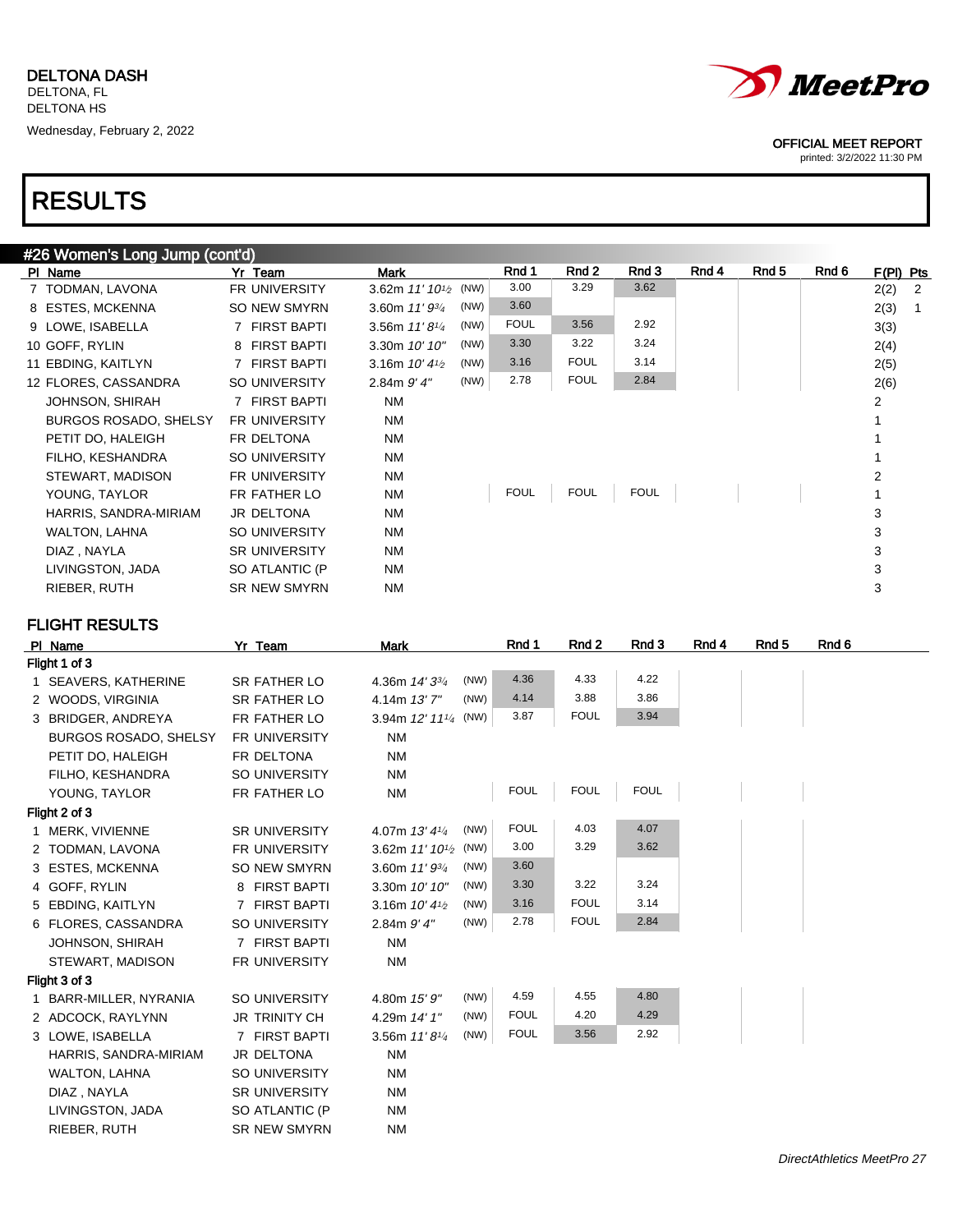| #27 Men's Triple Jump |                      |                              |      |             |             |             |       |       |       |                |
|-----------------------|----------------------|------------------------------|------|-------------|-------------|-------------|-------|-------|-------|----------------|
| PI Name               | Yr Team              | Mark                         |      | Rnd 1       | Rnd 2       | Rnd 3       | Rnd 4 | Rnd 5 | Rnd 6 | Pts            |
| 1 LEBRON, ANGEL       | <b>JR UNIVERSITY</b> | 12.24m 40'2"                 | (NW) | 12.24       | 11.75       | 11.06       |       |       |       | 10             |
| 2 HILL, WILL          | <b>JR NEW SMYRN</b>  | 12.17m 39' 111/4 (NW)        |      | 11.70       | 11.88       | 12.17       |       |       |       | 8              |
| 3 YORK, IAN           | SR DELAND            | 12.04m 39' 6"                | (NW) | 11.87       | 12.04       | 11.96       |       |       |       | 6              |
| 4 PULLEN, JOSEPH      | <b>SR DELAND</b>     | 11.28m $37'0\frac{1}{4}$     | (NW) | 11.28       | 10.96       | 11.25       |       |       |       | 5              |
| 5 MARTINEZ, JUSTIN    | <b>JR UNIVERSITY</b> | 10.81m $35'$ $5\frac{3}{4}$  | (NW) | 10.78       | 10.81       | 10.75       |       |       |       | $\overline{4}$ |
| 6 FARMER, KENNY       | <b>SR DELTONA</b>    | 10.72m 35' 2"                | (NW) | <b>FOUL</b> | 10.72       | 10.49       |       |       |       | 3              |
| 7 SANTANA, JUDE       | JR DELTONA           | 10.65m 34' 111/4 (NW)        |      | 10.65       | 10.48       | <b>FOUL</b> |       |       |       | 2              |
| 8 HOLLIDAY, JAMISON   | SO DELTONA           | 10.32m $33'$ $10^{1/4}$ (NW) |      | 9.98        | 9.81        | 10.32       |       |       |       |                |
| 9 ROBINSON, JOSIAH    | JR DELTONA           | 8.92m 29' 31/4               | (NW) | <b>FOUL</b> | <b>FOUL</b> | 8.92        |       |       |       |                |
| ZACHARKO, CONNOR      | JR NEW SMYRN         | <b>NM</b>                    |      |             |             |             |       |       |       |                |
| LE. NATHAN            | <b>SO UNIVERSITY</b> | <b>NM</b>                    |      |             |             |             |       |       |       |                |
|                       |                      |                              |      |             |             |             |       |       |       |                |

#### #28 Women's Triple Jump Pl Name Yr Team Mark Rnd 1 Rnd 2 Rnd 3 Rnd 4 Rnd 5 Rnd 6 Pts 1 GIBSON, RACHAE SO FATHER LO 8.60m 28' 23/4 (NW) 8.60 8.60 8.50 10 2 MERK, VIVIENNE SR UNIVERSITY 8.47m 27' 9<sup>1</sup>/2  $(NW)$  FOUL 8.47 FOUL  $\vert$  6.47 and  $\vert$  5 and  $\vert$  5 and  $\vert$  5 and  $\vert$  5 and  $\vert$  5 and  $\vert$  5 and  $\vert$  5 and  $\vert$  5 and  $\vert$  5 and  $\vert$  5 and  $\vert$  5 and  $\vert$  5 and  $\vert$  5 and  $\vert$  5 and  $\vert$  5 and  $\vert$  5 and  $\vert$  5 and 3 BARR-MILLER, NYRANIA SO UNIVERSITY 7.54m 24' 9" (NW) 7.54 FOUL 7.34 6

| #29 Men's Shot Put       |                      |                                          |             |             |             |       |                  |       |             |                |
|--------------------------|----------------------|------------------------------------------|-------------|-------------|-------------|-------|------------------|-------|-------------|----------------|
| PI Name                  | Yr Team              | <b>Mark</b>                              | Rnd 1       | Rnd 2       | Rnd 3       | Rnd 4 | Rnd <sub>5</sub> | Rnd 6 | $F(PI)$ Pts |                |
| 1 TRESSLER, CHANCE       | SR NEW SMYRN         | 15.30m 50' 2 <sup>1</sup> / <sub>2</sub> | 15.20       | 15.30       | 14.76       |       |                  |       | 4(1)        | 10             |
| 2 WALTERS, JEFFREY       | <b>SR UNIVERSITY</b> | 13.03m 42' 9"                            | 12.96       | 13.03       | <b>FOUL</b> |       |                  |       | 4(2)        | 8              |
| 3 DAILEY, AIDAN          | <b>SR NEW SMYRN</b>  | 12.12m 39' 91/4                          | 11.87       | 11.94       | 12.12       |       |                  |       | 4(3)        | 6              |
| 4 YORK, OWEN             | FR DELAND            | 11.94m 39' 21/4                          | 11.22       | 11.94       | 11.64       |       |                  |       | 4(4)        | 5              |
| 5 SCOTT, ANTWAN          | SR FATHER LO         | 11.27m 36' 113/4                         | 9.94        | 11.27       | 10.84       |       |                  |       | 4(5)        | 4              |
| 6 HAWKINS, JAKIRYN       | <b>SR TRINITY CH</b> | 10.85m 35' 71/4                          | 9.70        | <b>FOUL</b> | 10.85       |       |                  |       | 3(1)        | $\mathbf{3}$   |
| 7 MOSLEY, STEVEN         | JR DELAND            | 10.49m 34' 5"                            | 10.49       | 9.96        | 10.18       |       |                  |       | 1(1)        | $\overline{2}$ |
| 8 SNYDER, GABE           | JR DELAND            | 10.44m 34' 3"                            | 10.17       | 9.33        | 10.44       |       |                  |       | 4(6)        | $\mathbf{1}$   |
| 9 SHARPE, MAC            | <b>SR NEW SMYRN</b>  | 10.17m 33' 41/2                          | 10.17       | 9.89        | 8.68        |       |                  |       | 2(1)        |                |
| 10 FULLER, ALLEN         | <b>SR UNIVERSITY</b> | 10.05m 32' 113/4                         | 10.05       | 9.66        | 9.84        |       |                  |       | 3(2)        |                |
| 11 VAN DER BURGT, BRADY  | JR FATHER LO         | 9.78m 32' 1"                             | <b>FOUL</b> | 9.49        | 9.78        |       |                  |       | 2(2)        |                |
| 12 LANE, KHAREEM         | <b>SR DELAND</b>     | 9.68m $31'9\frac{1}{4}$                  | 8.54        | 9.68        | 8.26        |       |                  |       | 3(3)        |                |
| 13 OLDHAM, JACKSON       | FR FATHER LO         | 9.66m $31'81/2$                          | 9.66        | 9.44        | 9.17        |       |                  |       | 3(4)        |                |
| 14 WATKINS, NOAH         | <b>SR DELTONA</b>    | 9.11m 29' 10 <sup>3/4</sup>              | 8.69        | 9.11        | 8.88        |       |                  |       | 1(2)        |                |
| 15 MCCLOUD, RACCHOD      | SR FATHER LO         | 9.04m 29'8''                             | 9.04        | 8.53        | <b>FOUL</b> |       |                  |       | 3(5)        |                |
| 16 MITZO, CHANDLER       | SO DELTONA           | 8.98m 29' 5 <sup>1</sup> /2              | 8.57        | 8.82        | 8.98        |       |                  |       | 2(3)        |                |
| 17 CIANCHETTI, TIMOTHY   | <b>FR UNIVERSITY</b> | 8.77m 28' 91/4                           | 8.39        | 8.68        | 8.77        |       |                  |       | 2(4)        |                |
| 18 STRITTMATTER, TANNER  | <b>JR UNIVERSITY</b> | 7.98m 26' 21/4                           | 7.53        | 7.56        | 7.98        |       |                  |       | 1(3)        |                |
| 19 RAMIREZ, DAVID        | <b>SR TRINITY CH</b> | 7.56m 24' 93/4                           | 7.45        | 7.56        | 7.39        |       |                  |       | 2(5)        |                |
| 20 LATTIMORE, ANDREW     | <b>SR DELAND</b>     | 7.03m 23' 03/4                           | 6.08        | 6.10        | 7.03        |       |                  |       | 2(6)        |                |
| 21 JOHNSON, MICHEAL      | <b>SO NEW SMYRN</b>  | 6.80m 22' 33/4                           | 6.80        | 6.22        | <b>FOUL</b> |       |                  |       | 2(7)        |                |
| 22 VEGA, MARCELINO       | SO DELTONA           | 6.76m 22' 21/4                           | 5.75        | 6.35        | 6.76        |       |                  |       | 1(4)        |                |
| SCHULZ, ANDREAS          | <b>JR UNIVERSITY</b> | <b>NM</b>                                |             |             |             |       |                  |       |             |                |
| MOORE, TYRON             | SO DELAND            | <b>NM</b>                                |             |             |             |       |                  |       |             |                |
| <b>GREATHOUSE, GAVIN</b> | <b>JR FATHER LO</b>  | <b>NM</b>                                |             |             |             |       |                  |       | 3           |                |
| REEDY, JACOB             | <b>JR UNIVERSITY</b> | <b>NM</b>                                |             |             |             |       |                  |       | 3           |                |
|                          |                      |                                          |             |             |             |       |                  |       |             |                |



OFFICIAL MEET REPORT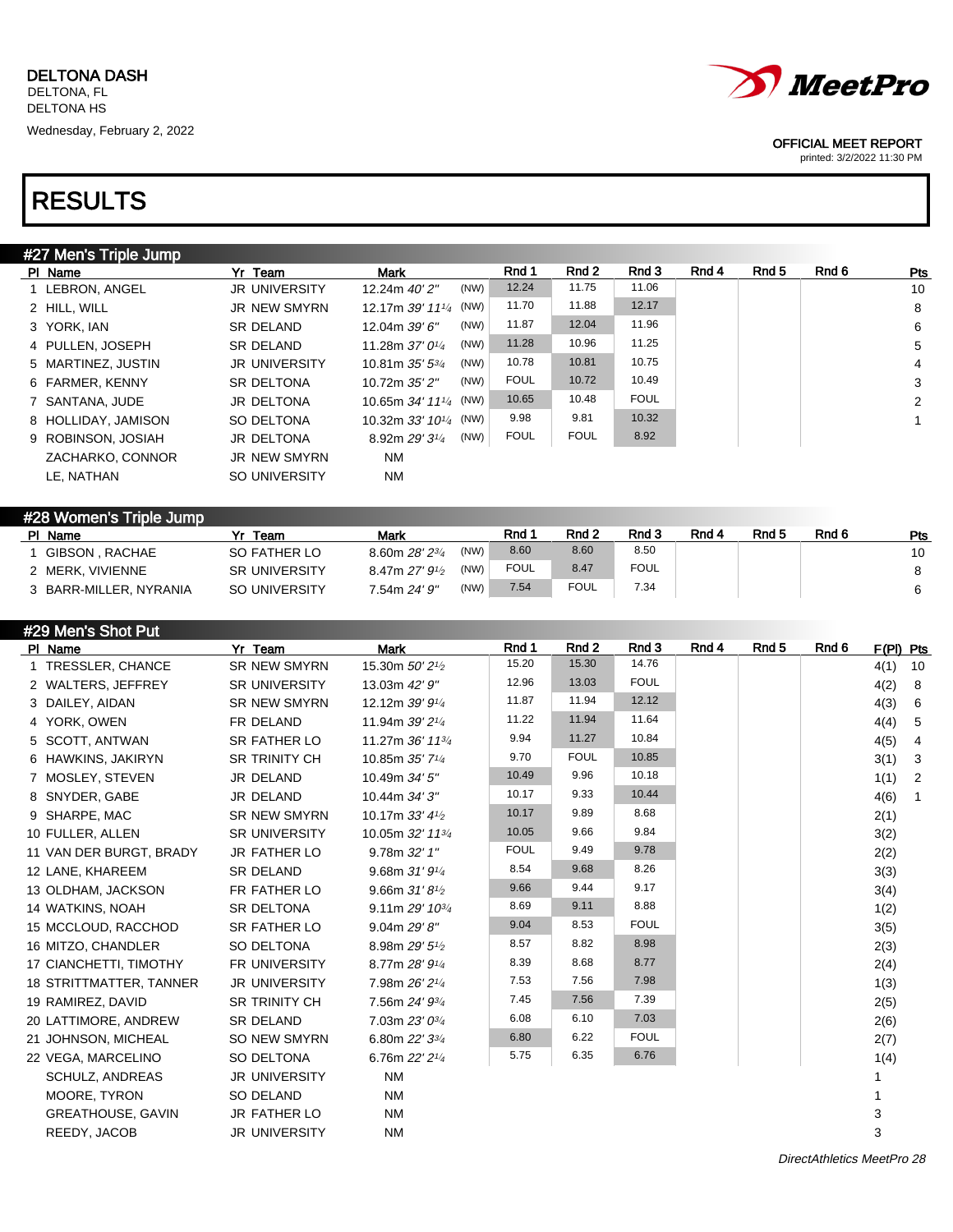

printed: 3/2/2022 11:30 PM

| #29 Men's Shot Put (cont'd) |                      |                                          |             |             |             |       |       |       |           |
|-----------------------------|----------------------|------------------------------------------|-------------|-------------|-------------|-------|-------|-------|-----------|
| PI Name                     | Yr Team              | <b>Mark</b>                              | Rnd 1       | Rnd 2       | Rnd 3       | Rnd 4 | Rnd 5 | Rnd 6 | F(PI) Pts |
| TRESSLER, CASEY             | SO NEW SMYRN         | ΝM                                       | <b>FOUL</b> | <b>FOUL</b> | <b>FOUL</b> |       |       |       | 3         |
| GREENE, JORDAN              | JR UNIVERSITY        | NM                                       |             |             |             |       |       |       | 4         |
| SMOKES, MARION              | <b>SO DELAND</b>     | <b>NM</b>                                |             |             |             |       |       |       | 4         |
| <b>FLIGHT RESULTS</b>       |                      |                                          |             |             |             |       |       |       |           |
| PI Name                     | Yr Team              | Mark                                     | Rnd 1       | Rnd 2       | Rnd 3       | Rnd 4 | Rnd 5 | Rnd 6 |           |
| Flight 1 of 4               |                      |                                          |             |             |             |       |       |       |           |
| 1 MOSLEY, STEVEN            | JR DELAND            | 10.49m 34' 5"                            | 10.49       | 9.96        | 10.18       |       |       |       |           |
| 2 WATKINS, NOAH             | <b>SR DELTONA</b>    | $9.11m 29' 10^{3/4}$                     | 8.69        | 9.11        | 8.88        |       |       |       |           |
| 3 STRITTMATTER, TANNER      | <b>JR UNIVERSITY</b> | 7.98m 26' 21/4                           | 7.53        | 7.56        | 7.98        |       |       |       |           |
| 4 VEGA, MARCELINO           | SO DELTONA           | 6.76m 22' 21/4                           | 5.75        | 6.35        | 6.76        |       |       |       |           |
| <b>SCHULZ, ANDREAS</b>      | <b>JR UNIVERSITY</b> | <b>NM</b>                                |             |             |             |       |       |       |           |
| MOORE, TYRON                | SO DELAND            | <b>NM</b>                                |             |             |             |       |       |       |           |
| Flight 2 of 4               |                      |                                          |             |             |             |       |       |       |           |
| 1 SHARPE, MAC               | SR NEW SMYRN         | 10.17m $33'$ 4 <sup>1/2</sup>            | 10.17       | 9.89        | 8.68        |       |       |       |           |
| 2 VAN DER BURGT, BRADY      | JR FATHER LO         | 9.78m 32' 1"                             | <b>FOUL</b> | 9.49        | 9.78        |       |       |       |           |
| 3 MITZO, CHANDLER           | SO DELTONA           | 8.98m 29' 51/2                           | 8.57        | 8.82        | 8.98        |       |       |       |           |
| 4 CIANCHETTI, TIMOTHY       | FR UNIVERSITY        | 8.77m 28' 91/4                           | 8.39        | 8.68        | 8.77        |       |       |       |           |
| 5 RAMIREZ, DAVID            | SR TRINITY CH        | 7.56m 24' 93/4                           | 7.45        | 7.56        | 7.39        |       |       |       |           |
| 6 LATTIMORE, ANDREW         | <b>SR DELAND</b>     | 7.03m 23' 03/4                           | 6.08        | 6.10        | 7.03        |       |       |       |           |
| 7 JOHNSON, MICHEAL          | SO NEW SMYRN         | 6.80m 22' 33/4                           | 6.80        | 6.22        | <b>FOUL</b> |       |       |       |           |
| Flight 3 of 4               |                      |                                          |             |             |             |       |       |       |           |
| 1 HAWKINS, JAKIRYN          | SR TRINITY CH        | 10.85m 35' 71/4                          | 9.70        | <b>FOUL</b> | 10.85       |       |       |       |           |
| 2 FULLER, ALLEN             | <b>SR UNIVERSITY</b> | 10.05m 32' 113/4                         | 10.05       | 9.66        | 9.84        |       |       |       |           |
| 3 LANE, KHAREEM             | <b>SR DELAND</b>     | 9.68m31'91/4                             | 8.54        | 9.68        | 8.26        |       |       |       |           |
| 4 OLDHAM, JACKSON           | FR FATHER LO         | 9.66m $31'8'$                            | 9.66        | 9.44        | 9.17        |       |       |       |           |
| 5 MCCLOUD, RACCHOD          | SR FATHER LO         | 9.04m 29'8''                             | 9.04        | 8.53        | <b>FOUL</b> |       |       |       |           |
| GREATHOUSE, GAVIN           | JR FATHER LO         | <b>NM</b>                                |             |             |             |       |       |       |           |
| REEDY, JACOB                | <b>JR UNIVERSITY</b> | <b>NM</b>                                |             |             |             |       |       |       |           |
| TRESSLER, CASEY             | SO NEW SMYRN         | <b>NM</b>                                | <b>FOUL</b> | <b>FOUL</b> | <b>FOUL</b> |       |       |       |           |
| Flight 4 of 4               |                      |                                          |             |             |             |       |       |       |           |
| 1 TRESSLER, CHANCE          | SR NEW SMYRN         | 15.30m 50' 2 <sup>1</sup> / <sub>2</sub> | 15.20       | 15.30       | 14.76       |       |       |       |           |
| 2 WALTERS, JEFFREY          | <b>SR UNIVERSITY</b> | 13.03m 42' 9"                            | 12.96       | 13.03       | <b>FOUL</b> |       |       |       |           |
| 3 DAILEY, AIDAN             | <b>SR NEW SMYRN</b>  | 12.12m 39' 91/4                          | 11.87       | 11.94       | 12.12       |       |       |       |           |
| 4 YORK, OWEN                | FR DELAND            | 11.94m 39' 21/4                          | 11.22       | 11.94       | 11.64       |       |       |       |           |
| 5 SCOTT, ANTWAN             | SR FATHER LO         | 11.27m 36' 113/4                         | 9.94        | 11.27       | 10.84       |       |       |       |           |
| 6 SNYDER, GABE              | JR DELAND            | 10.44m 34' 3"                            | 10.17       | 9.33        | 10.44       |       |       |       |           |
| <b>GREENE, JORDAN</b>       | <b>JR UNIVERSITY</b> | <b>NM</b>                                |             |             |             |       |       |       |           |
| SMOKES, MARION              | SO DELAND            | ΝM                                       |             |             |             |       |       |       |           |
| #30 Women's Shot Put        |                      |                                          |             |             |             |       |       |       |           |

| PI Name         | Yr Team              | Mark           | Rnd 1 | Rnd 2 | Rnd 3 | Rnd 4 | Rnd <sub>5</sub> | Rnd 6 | $F(PI)$ Pts |     |
|-----------------|----------------------|----------------|-------|-------|-------|-------|------------------|-------|-------------|-----|
| MERK. VIVIENNE  | <b>SR UNIVERSITY</b> | 8.00m 26' 3"   | 7.64  | 8.00  | 7.75  |       |                  |       | 4(1)        | -10 |
| 2 BRUCE, HAILEY | JR FATHER LO         | 7.68m 25' 21/2 | 6.54  | 6.47  | 7.68  |       |                  |       | 4(2)        | -8  |
| 3 STITES, EMMA  | <b>JR TRINITY CH</b> | 7.67m 25' 2"   | 7.67  | 7.52  | 7.49  |       |                  |       | 4(3)        | 6   |
| 4 NIXON, SHANIA | SR FATHER LO         | 7.57m 24' 10"  | 6.94  | 7.57  | 7.52  |       |                  |       | 4(4)        |     |
| 5 WOOD, CYPRESS | JR NEW SMYRN         | 7.09m 23' 31/4 | 6.45  | 6.29  | 7.09  |       |                  |       | 4(5)        | 4   |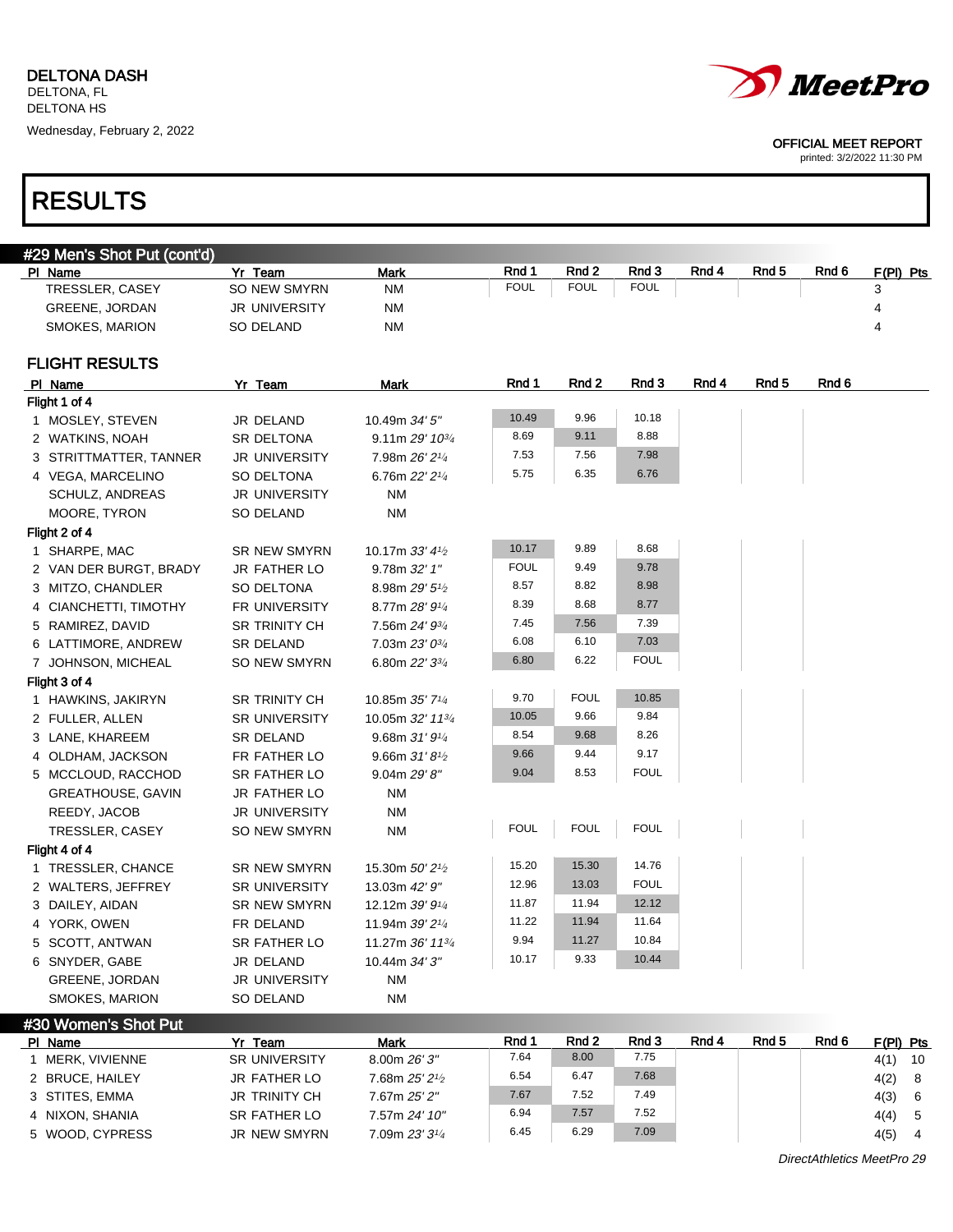| #30 Women's Shot Put (cont'd) |                       |                                         |       |       |       |       |                  |       |           |                |
|-------------------------------|-----------------------|-----------------------------------------|-------|-------|-------|-------|------------------|-------|-----------|----------------|
| PI Name                       | Yr Team               | <b>Mark</b>                             | Rnd 1 | Rnd 2 | Rnd 3 | Rnd 4 | Rnd <sub>5</sub> | Rnd 6 | F(PI) Pts |                |
| 6 FULTON, ADELAE              | FR FATHER LO          | 6.98m 22' 11"                           | 6.26  | 6.44  | 6.98  |       |                  |       | 2(1)      | $\mathbf{3}$   |
| 7 BOWES, KATHERINE            | SO UNIVERSITY         | 6.42m $21'0^{3/4}$                      | 5.50  | 6.42  | 6.23  |       |                  |       | 4(6)      | $\overline{2}$ |
| 8 SAUTER, RILEY               | <b>SR NEW SMYRN</b>   | 6.30m $20'8''$                          | 5.69  | 5.77  | 6.30  |       |                  |       | 3(1)      | $\overline{1}$ |
| 9 ZUK, LINDA                  | <b>SR FATHER LO</b>   | 6.27m 20' 7"                            | 6.09  | 6.27  | 6.26  |       |                  |       | 3(2)      |                |
| 10 RONDON, ZURI               | <b>SR UNIVERSITY</b>  | 6.26m $20'61/2$                         | 5.69  | 5.80  | 6.26  |       |                  |       | 3(3)      |                |
| 11 MCGRATH, MOLLY             | SO FATHER LO          | 6.25m $20'6''$                          | 6.25  | 5.67  | 5.32  |       |                  |       | 3(4)      |                |
| 12 ARCE, KIMBERLY             | <b>JR UNIVERSITY</b>  | 6.24m 20' 53/4                          | 5.85  | 6.15  | 6.24  |       |                  |       | 3(5)      |                |
| 13 TIDLAY, EMMA               | SO FATHER LO          | 5.99m 19'8"                             | 5.93  | 5.37  | 5.99  |       |                  |       | 1(1)      |                |
| 14 GINNOCHETTI, FRANCES       | FR FATHER LO          | 5.89m 19' 4"                            | 5.61  | 5.89  | 5.53  |       |                  |       | 2(2)      |                |
| 15 SWEENEY, ELSA              | FR FATHER LO          | 5.55m 18' 21/2                          | 5.55  | 5.08  | 5.25  |       |                  |       | 3(6)      |                |
| 16 OREJULA, ELIZABETH         | <b>SR FATHER LO</b>   | 5.54m 18' 21/4                          | 5.47  | 5.54  | 5.02  |       |                  |       | 2(3)      |                |
| 17 EVANS, BAYLIE              | FR NEW SMYRN          | 5.36m 17' 7"                            | 5.36  | 4.97  | 5.13  |       |                  |       | 2(4)      |                |
| 18 STARRETT, ELISE            | 8 FIRST BAPTI         | 5.27m 17' 3 <sup>1</sup> / <sub>2</sub> | 5.22  | 5.27  | 5.03  |       |                  |       | 1(2)      |                |
| 19 HAHN, EMMA                 | FR FATHER LO          | 5.17m 16' 111/2                         | 5.17  | 4.80  | 4.98  |       |                  |       | 2(5)      |                |
| 20 DURAN, KAYLA               | <b>JR FIRST BAPTI</b> | 5.16m 16' 111/4                         | 5.11  | 4.90  | 5.16  |       |                  |       | 3(7)      |                |
| 21 RAMIREZ, NATALIA           | 8 TRINITY CH          | 4.97m 16' 33/4                          | 4.97  | 4.47  | 4.84  |       |                  |       | 1(3)      |                |
| 22 KINLEY, KAELYN             | 7 TRINITY CH          | 4.93m 16' 21/4                          | 4.53  | 4.92  | 4.93  |       |                  |       | 1(4)      |                |
| 23 MUNN, DESTINY              | 7 TRINITY CH          | 4.91m 16' 1 <sup>1</sup> / <sub>2</sub> | 4.91  | 4.79  | 4.35  |       |                  |       | 1(5)      |                |
| 24 OYOLA, FABIANA             | SO UNIVERSITY         | 4.78m 15' 81/4                          | 4.18  | 4.60  | 4.78  |       |                  |       | 2(6)      |                |
| 25 DE JESUS, MARINELLY        | <b>JR TRINITY CH</b>  | 4.61m $15'11'_{2}$                      | 3.73  | 4.61  | 3.72  |       |                  |       | 2(7)      |                |
| DORCY, SOFIA                  | JR FATHER LO          | <b>NM</b>                               |       |       |       |       |                  |       | 3         |                |
| FIRST, HALEY                  | SO UNIVERSITY         | <b>NM</b>                               |       |       |       |       |                  |       | 4         |                |
| NORTHEY, MORGAN               | SO UNIVERSITY         | <b>NM</b>                               |       |       |       |       |                  |       | 4         |                |
|                               |                       |                                         |       |       |       |       |                  |       |           |                |

## FLIGHT RESULTS

| PI Name |                        | Yr Team              | Mark                                       | Rnd 1 | Rnd 2 | Rnd 3 | Rnd 4 | Rnd 5 | Rnd 6 |
|---------|------------------------|----------------------|--------------------------------------------|-------|-------|-------|-------|-------|-------|
|         | Flight 1 of 4          |                      |                                            |       |       |       |       |       |       |
|         | 1 TIDLAY, EMMA         | SO FATHER LO         | 5.99m 19'8"                                | 5.93  | 5.37  | 5.99  |       |       |       |
|         | 2 STARRETT, ELISE      | 8 FIRST BAPTI        | 5.27m 17' 3 <sup>1/2</sup>                 | 5.22  | 5.27  | 5.03  |       |       |       |
|         | 3 RAMIREZ, NATALIA     | 8 TRINITY CH         | 4.97m 16' 33/4                             | 4.97  | 4.47  | 4.84  |       |       |       |
|         | 4 KINLEY, KAELYN       | 7 TRINITY CH         | 4.93m 16' 2 <sup>1/4</sup>                 | 4.53  | 4.92  | 4.93  |       |       |       |
|         | 5 MUNN, DESTINY        | 7 TRINITY CH         | 4.91m $16'11'$                             | 4.91  | 4.79  | 4.35  |       |       |       |
|         | Flight 2 of 4          |                      |                                            |       |       |       |       |       |       |
|         | 1 FULTON, ADELAE       | FR FATHER LO         | 6.98m 22' 11"                              | 6.26  | 6.44  | 6.98  |       |       |       |
|         | 2 GINNOCHETTI, FRANCES | FR FATHER LO         | 5.89m 19' 4"                               | 5.61  | 5.89  | 5.53  |       |       |       |
|         | 3 OREJULA, ELIZABETH   | SR FATHER LO         | 5.54m 18' 21/4                             | 5.47  | 5.54  | 5.02  |       |       |       |
|         | 4 EVANS, BAYLIE        | FR NEW SMYRN         | 5.36m 17' 7"                               | 5.36  | 4.97  | 5.13  |       |       |       |
|         | 5 HAHN, EMMA           | FR FATHER LO         | 5.17m $16'$ 11 <sup>1</sup> / <sub>2</sub> | 5.17  | 4.80  | 4.98  |       |       |       |
|         | 6 OYOLA, FABIANA       | SO UNIVERSITY        | 4.78m $15'8''/4$                           | 4.18  | 4.60  | 4.78  |       |       |       |
|         | 7 DE JESUS, MARINELLY  | JR TRINITY CH        | 4.61m $15'11'$                             | 3.73  | 4.61  | 3.72  |       |       |       |
|         | Flight 3 of 4          |                      |                                            |       |       |       |       |       |       |
|         | 1 SAUTER, RILEY        | <b>SR NEW SMYRN</b>  | 6.30m $20'8''$                             | 5.69  | 5.77  | 6.30  |       |       |       |
|         | 2 ZUK, LINDA           | SR FATHER LO         | 6.27m 20' 7"                               | 6.09  | 6.27  | 6.26  |       |       |       |
|         | 3 RONDON, ZURI         | <b>SR UNIVERSITY</b> | 6.26m $20'6\frac{1}{2}$                    | 5.69  | 5.80  | 6.26  |       |       |       |
|         | 4 MCGRATH, MOLLY       | SO FATHER LO         | 6.25m $20'6''$                             | 6.25  | 5.67  | 5.32  |       |       |       |
|         | 5 ARCE, KIMBERLY       | <b>JR UNIVERSITY</b> | 6.24m 20' 53/4                             | 5.85  | 6.15  | 6.24  |       |       |       |



### OFFICIAL MEET REPORT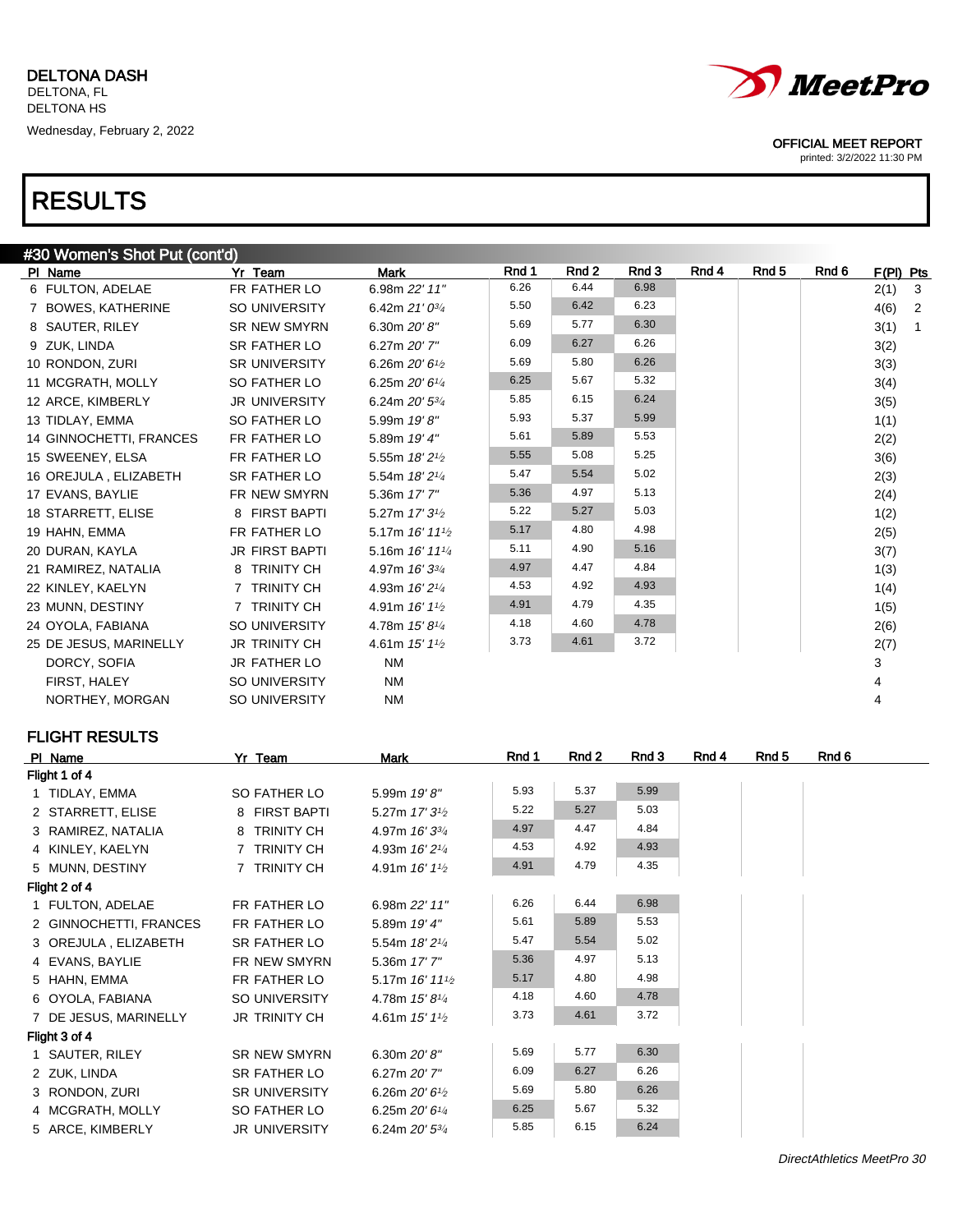

printed: 3/2/2022 11:30 PM

| #30 Women's Shot Put (cont'd) |                         |                              |             |             |             |       |                  |       |           |                         |
|-------------------------------|-------------------------|------------------------------|-------------|-------------|-------------|-------|------------------|-------|-----------|-------------------------|
| PI Name                       | Yr Team                 | <b>Mark</b>                  | Rnd 1       | Rnd 2       | Rnd 3       | Rnd 4 | Rnd <sub>5</sub> | Rnd 6 |           |                         |
| 6 SWEENEY, ELSA               | FR FATHER LO            | 5.55m 18' 21/2               | 5.55        | 5.08        | 5.25        |       |                  |       |           |                         |
| 7 DURAN, KAYLA                | JR FIRST BAPTI          | 5.16m $16'$ 11 $\frac{1}{4}$ | 5.11        | 4.90        | 5.16        |       |                  |       |           |                         |
| DORCY, SOFIA                  | <b>JR FATHER LO</b>     | ΝM                           |             |             |             |       |                  |       |           |                         |
| Flight 4 of 4                 |                         |                              |             |             |             |       |                  |       |           |                         |
| 1 MERK, VIVIENNE              | <b>SR UNIVERSITY</b>    | 8.00m 26' 3"                 | 7.64        | 8.00        | 7.75        |       |                  |       |           |                         |
| 2 BRUCE, HAILEY               | <b>JR FATHER LO</b>     | 7.68m 25' 21/2               | 6.54        | 6.47        | 7.68        |       |                  |       |           |                         |
| 3 STITES, EMMA                | JR TRINITY CH           | 7.67m 25' 2"                 | 7.67        | 7.52        | 7.49        |       |                  |       |           |                         |
| 4 NIXON, SHANIA               | <b>SR FATHER LO</b>     | 7.57m 24' 10"                | 6.94        | 7.57        | 7.52        |       |                  |       |           |                         |
| 5 WOOD, CYPRESS               | JR NEW SMYRN            | 7.09m 23' 31/4               | 6.45        | 6.29        | 7.09        |       |                  |       |           |                         |
| 6 BOWES, KATHERINE            | SO UNIVERSITY           | 6.42m $21'0^{3/4}$           | 5.50        | 6.42        | 6.23        |       |                  |       |           |                         |
| FIRST, HALEY                  | SO UNIVERSITY           | ΝM                           |             |             |             |       |                  |       |           |                         |
| NORTHEY, MORGAN               | SO UNIVERSITY           | ΝM                           |             |             |             |       |                  |       |           |                         |
|                               |                         |                              |             |             |             |       |                  |       |           |                         |
| #31 Men's Discus              |                         | <b>Mark</b>                  | Rnd 1       | Rnd 2       | Rnd 3       | Rnd 4 | Rnd <sub>5</sub> | Rnd 6 | F(PI) Pts |                         |
| PI Name<br>1 TRESSLER, CHANCE | Yr Team<br>SR NEW SMYRN | 40.89m 134' 2"               | 40.89       | 37.71       | <b>FOUL</b> |       |                  |       | $4(1)$ 10 |                         |
| 2 DAILEY, AIDAN               | <b>SR NEW SMYRN</b>     | 37.85m <i>124' 2"</i>        | 37.85       | 36.47       | <b>FOUL</b> |       |                  |       | 4(2)      | 8                       |
| 3 YORK, OWEN                  | FR DELAND               | 35.68m 117' 1"               | 35.68       | 34.70       | 31.11       |       |                  |       | 4(3)      | 6                       |
| 4 WALTERS, JEFFREY            | SR UNIVERSITY           | 33.90m 111'3"                | 28.43       | 33.90       | 31.50       |       |                  |       |           | 5                       |
|                               | <b>SO NEW SMYRN</b>     |                              | 30.81       | <b>FOUL</b> | 27.42       |       |                  |       | 4(4)      |                         |
| 5 TRESSLER, CASEY             |                         | 30.81m 101' 1"               | 23.37       | <b>FOUL</b> | 28.06       |       |                  |       | 4(5)      | $\overline{4}$          |
| 6 SHARPE, MAC                 | <b>SR NEW SMYRN</b>     | 28.06m 92' 1"                | 26.60       | 20.52       | 22.66       |       |                  |       | 3(1)      | $\overline{\mathbf{3}}$ |
| 7 MITZO, CHANDLER             | SO DELTONA              | 26.60m <i>87' 3"</i>         | 26.56       | 23.52       | 21.65       |       |                  |       | 3(2)      | $\overline{\mathbf{2}}$ |
| 8 FULLER, ALLEN               | <b>SR UNIVERSITY</b>    | 26.56m 87' 2"                |             | 25.40       | 26.42       |       |                  |       | 3(3)      | $\overline{1}$          |
| 9 SNYDER, GABE                | JR DELAND               | 26.42m <i>86' 8"</i>         | <b>FOUL</b> |             |             |       |                  |       | 3(4)      |                         |
| 10 MOSLEY, STEVEN             | JR DELAND               | 26.09m <i>85' 7"</i>         | 19.74       | 23.00       | 26.09       |       |                  |       | 1(1)      |                         |
| 11 GREATHOUSE, GAVIN          | JR FATHER LO            | 25.91m 85' 0"                | 23.88       | 25.29       | 25.91       |       |                  |       | 3(5)      |                         |
| 12 LANE, KHAREEM              | <b>SR DELAND</b>        | 25.69m <i>84' 3"</i>         | 22.43       | 25.69       | 23.48       |       |                  |       | 3(6)      |                         |
| 13 SCOTT, ANTWAN              | SR FATHER LO            | 25.28m 82' 11"               | 25.28       | 21.11       | 21.22       |       |                  |       | 4(6)      |                         |
| 14 MCCLOUD, RACCHOD           | SR FATHER LO            | 24.11m 79' 1"                | 24.11       | 20.80       | 20.10       |       |                  |       | 2(1)      |                         |
| 15 LATTIMORE, ANDREW          | <b>SR DELAND</b>        | 23.87m <i>78' 4"</i>         | 19.03       | 22.91       | 23.87       |       |                  |       | 2(2)      |                         |
| 16 CIANCHETTI, TIMOTHY        | FR UNIVERSITY           | 22.69m 74' 5"                | 21.63       | 21.51       | 22.69       |       |                  |       | 3(7)      |                         |
| 17 JOHNSON, MICHEAL           | SO NEW SMYRN            | 21.46m 70' 5"                | 19.69       | 21.46       | 19.58       |       |                  |       | 2(3)      |                         |
| 18 STITES, NATHANIEL          | 7 TRINITY CH            | 21.09m 69' 2"                | 18.52       | 18.67       | 21.09       |       |                  |       | 2(4)      |                         |
| 19 VAN DER BURGT, BRADY       | JR FATHER LO            | 19.68m 64' 7"                | 17.08       | 18.07       | 19.68       |       |                  |       | 2(5)      |                         |
| 20 STRITTMATTER, TANNER       | JR UNIVERSITY           | 19.43m 63' 9"                | 16.90       | 17.69       | 19.43       |       |                  |       | 2(6)      |                         |
| 21 RAMIREZ, DAVID             | <b>SR TRINITY CH</b>    | 18.31m 60' 1"                | 18.31       | 18.01       | <b>FOUL</b> |       |                  |       | 2(7)      |                         |
| 22 VEGA, MARCELINO            | SO DELTONA              | 16.73m 54' 11"               | 16.73       | 16.49       | <b>FOUL</b> |       |                  |       | 1(2)      |                         |
| 23 MONSERRATE, CHRISTIAN      | 8 TRINITY CH            | 15.63m 51'3"                 | 13.71       | 14.32       | 15.63       |       |                  |       | 1(3)      |                         |
| 24 KAH, FELIPE                | FR TRINITY CH           | 12.36m 40' 7"                | 11.42       | 12.36       | 11.89       |       |                  |       | 1(4)      |                         |
| REEDY, JACOB                  | <b>JR UNIVERSITY</b>    | ΝM                           |             |             |             |       |                  |       | 3         |                         |
| HAWKINS, JAKIRYN              | SR TRINITY CH           | <b>NM</b>                    |             |             |             |       |                  |       | 1         |                         |
| MOORE, TYRON                  | SO DELAND               | ΝM                           |             |             |             |       |                  |       | 2         |                         |
| OLDHAM, JACKSON               | FR FATHER LO            | ΝM                           |             |             |             |       |                  |       |           |                         |
| <b>GREENE, JORDAN</b>         | <b>JR UNIVERSITY</b>    | ΝM                           |             |             |             |       |                  |       | 4         |                         |
| SMOKES, MARION                | SO DELAND               | ΝM                           | <b>FOUL</b> | <b>FOUL</b> | <b>FOUL</b> |       |                  |       | 4         |                         |
|                               |                         |                              |             |             |             |       |                  |       |           |                         |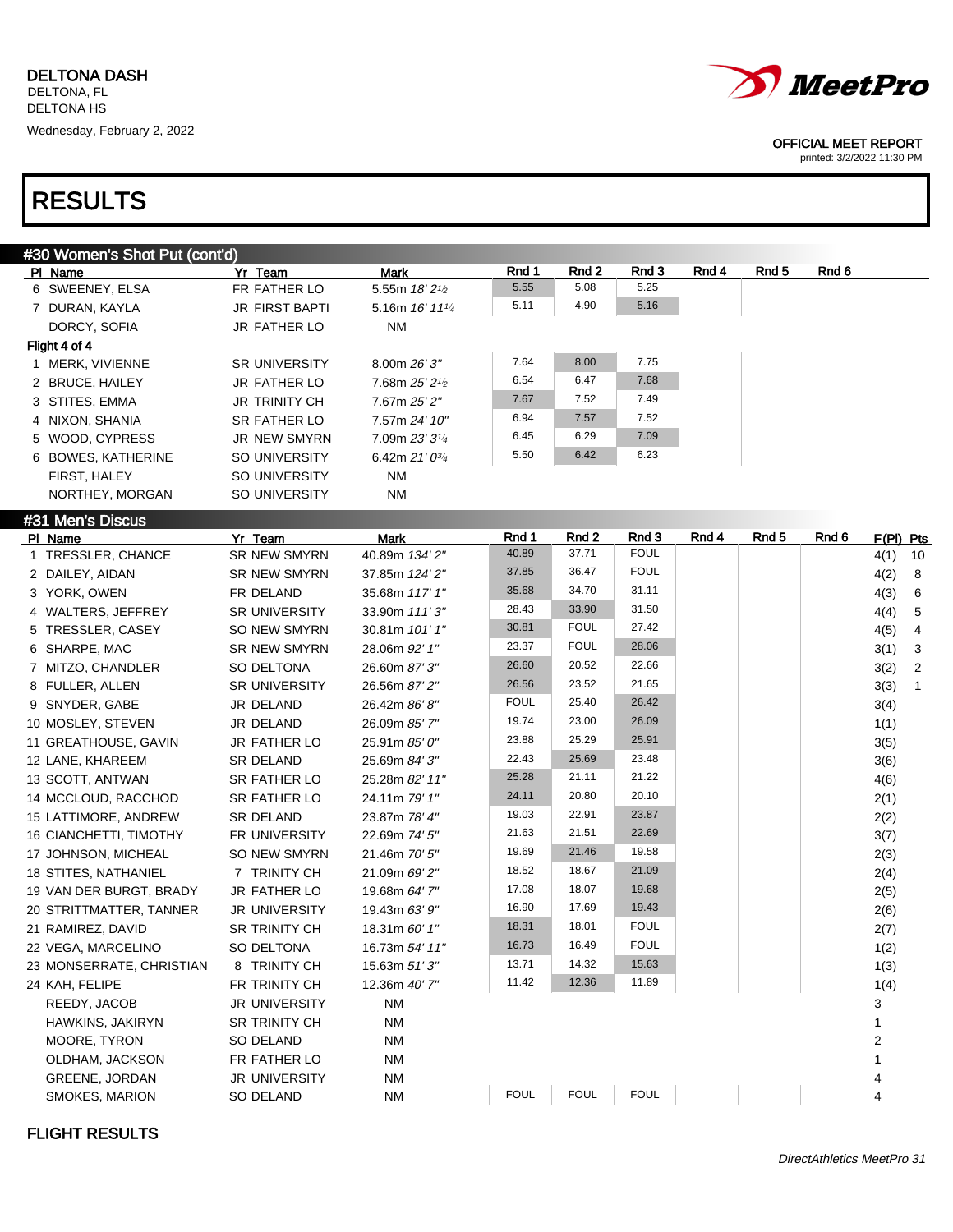

printed: 3/2/2022 11:30 PM

## RESULTS

10 STITES, EMMA JR TRINITY CH 15.61m 51' 2"

| #31 Men's Discus (cont'd) |                      |                 |             |             |             |       |                  |       |           |    |
|---------------------------|----------------------|-----------------|-------------|-------------|-------------|-------|------------------|-------|-----------|----|
| PI Name                   | Yr Team              | Mark            | Rnd 1       | Rnd 2       | Rnd 3       | Rnd 4 | Rnd <sub>5</sub> | Rnd 6 |           |    |
| Flight 1 of 4             |                      |                 |             |             |             |       |                  |       |           |    |
| 1 MOSLEY, STEVEN          | JR DELAND            | 26.09m 85' 7"   | 19.74       | 23.00       | 26.09       |       |                  |       |           |    |
| 2 VEGA, MARCELINO         | SO DELTONA           | 16.73m 54' 11"  | 16.73       | 16.49       | <b>FOUL</b> |       |                  |       |           |    |
| 3 MONSERRATE, CHRISTIAN   | 8 TRINITY CH         | 15.63m $51'3''$ | 13.71       | 14.32       | 15.63       |       |                  |       |           |    |
| 4 KAH, FELIPE             | FR TRINITY CH        | 12.36m 40' 7"   | 11.42       | 12.36       | 11.89       |       |                  |       |           |    |
| HAWKINS, JAKIRYN          | <b>SR TRINITY CH</b> | <b>NM</b>       |             |             |             |       |                  |       |           |    |
| OLDHAM, JACKSON           | FR FATHER LO         | NM              |             |             |             |       |                  |       |           |    |
| Flight 2 of 4             |                      |                 |             |             |             |       |                  |       |           |    |
| 1 MCCLOUD, RACCHOD        | <b>SR FATHER LO</b>  | 24.11m 79' 1"   | 24.11       | 20.80       | 20.10       |       |                  |       |           |    |
| 2 LATTIMORE, ANDREW       | <b>SR DELAND</b>     | 23.87m 78' 4"   | 19.03       | 22.91       | 23.87       |       |                  |       |           |    |
| 3 JOHNSON, MICHEAL        | <b>SO NEW SMYRN</b>  | 21.46m 70' 5"   | 19.69       | 21.46       | 19.58       |       |                  |       |           |    |
| 4 STITES, NATHANIEL       | 7 TRINITY CH         | 21.09m 69' 2"   | 18.52       | 18.67       | 21.09       |       |                  |       |           |    |
| 5 VAN DER BURGT, BRADY    | JR FATHER LO         | 19.68m 64' 7"   | 17.08       | 18.07       | 19.68       |       |                  |       |           |    |
| 6 STRITTMATTER, TANNER    | JR UNIVERSITY        | 19.43m 63' 9"   | 16.90       | 17.69       | 19.43       |       |                  |       |           |    |
| 7 RAMIREZ, DAVID          | <b>SR TRINITY CH</b> | 18.31m 60' 1"   | 18.31       | 18.01       | <b>FOUL</b> |       |                  |       |           |    |
| MOORE, TYRON              | SO DELAND            | NM              |             |             |             |       |                  |       |           |    |
| Flight 3 of 4             |                      |                 |             |             |             |       |                  |       |           |    |
| 1 SHARPE, MAC             | <b>SR NEW SMYRN</b>  | 28.06m 92' 1"   | 23.37       | <b>FOUL</b> | 28.06       |       |                  |       |           |    |
| 2 MITZO, CHANDLER         | SO DELTONA           | 26.60m 87' 3"   | 26.60       | 20.52       | 22.66       |       |                  |       |           |    |
| 3 FULLER, ALLEN           | <b>SR UNIVERSITY</b> | 26.56m 87' 2"   | 26.56       | 23.52       | 21.65       |       |                  |       |           |    |
| 4 SNYDER, GABE            | JR DELAND            | 26.42m 86' 8"   | <b>FOUL</b> | 25.40       | 26.42       |       |                  |       |           |    |
| 5 GREATHOUSE, GAVIN       | <b>JR FATHER LO</b>  | 25.91m 85' 0"   | 23.88       | 25.29       | 25.91       |       |                  |       |           |    |
| 6 LANE, KHAREEM           | <b>SR DELAND</b>     | 25.69m 84' 3"   | 22.43       | 25.69       | 23.48       |       |                  |       |           |    |
| 7 CIANCHETTI, TIMOTHY     | FR UNIVERSITY        | 22.69m 74' 5"   | 21.63       | 21.51       | 22.69       |       |                  |       |           |    |
| REEDY, JACOB              | <b>JR UNIVERSITY</b> | <b>NM</b>       |             |             |             |       |                  |       |           |    |
| Flight 4 of 4             |                      |                 |             |             |             |       |                  |       |           |    |
| 1 TRESSLER, CHANCE        | <b>SR NEW SMYRN</b>  | 40.89m 134' 2"  | 40.89       | 37.71       | <b>FOUL</b> |       |                  |       |           |    |
| 2 DAILEY, AIDAN           | <b>SR NEW SMYRN</b>  | 37.85m 124' 2"  | 37.85       | 36.47       | <b>FOUL</b> |       |                  |       |           |    |
| 3 YORK, OWEN              | FR DELAND            | 35.68m 117' 1"  | 35.68       | 34.70       | 31.11       |       |                  |       |           |    |
| 4 WALTERS, JEFFREY        | <b>SR UNIVERSITY</b> | 33.90m 111'3"   | 28.43       | 33.90       | 31.50       |       |                  |       |           |    |
| 5 TRESSLER, CASEY         | SO NEW SMYRN         | 30.81m 101' 1"  | 30.81       | <b>FOUL</b> | 27.42       |       |                  |       |           |    |
| 6 SCOTT, ANTWAN           | <b>SR FATHER LO</b>  | 25.28m 82' 11"  | 25.28       | 21.11       | 21.22       |       |                  |       |           |    |
| <b>GREENE, JORDAN</b>     | <b>JR UNIVERSITY</b> | NM              |             |             |             |       |                  |       |           |    |
| SMOKES, MARION            | SO DELAND            | NM              | <b>FOUL</b> | <b>FOUL</b> | <b>FOUL</b> |       |                  |       |           |    |
| #32 Women's Discus        |                      |                 |             |             |             |       |                  |       |           |    |
| PI Name                   | Yr Team              | <b>Mark</b>     | Rnd 1       | Rnd 2       | Rnd 3       | Rnd 4 | Rnd 5            | Rnd 6 | F(PI) Pts |    |
| 1 MERK, VIVIENNE          | SR UNIVERSITY        | 20.96m 68' 9"   | 18.71       | 20.96       | 18.34       |       |                  |       | 4(1)      | 10 |
| 2 SWEENEY, ELSA           | FR FATHER LO         | 20.74m 68' 0"   | 20.57       | 20.74       | 17.13       |       |                  |       | 4(2)      | 8  |
| 3 FULTON, ADELAE          | FR FATHER LO         | 19.46m 63' 10"  | 17.68       | 17.12       | 19.46       |       |                  |       | 2(1)      | 6  |
| 4 NIXON, SHANIA           | SR FATHER LO         | 18.40m 60' 4"   | 14.48       | 14.75       | 18.40       |       |                  |       | 4(3)      | 5  |
| 5 GINNOCHETTI, FRANCES    | FR FATHER LO         | 18.16m 59' 7"   | 18.16       | 14.26       | <b>FOUL</b> |       |                  |       | 3(1)      | 4  |
| 6 TIDLAY, EMMA            | SO FATHER LO         | 16.82m 55' 2"   | 14.22       | 15.75       | 16.82       |       |                  |       | 1(1)      |    |
| 7 MCGRATH, MOLLY          | SO FATHER LO         | 16.74m 54' 11"  | 16.74       | 15.38       | 15.38       |       |                  |       | 3(2)      |    |
| 8 KINLEY, KAELYN          | 7 TRINITY CH         | 16.38m 53' 9"   | 15.82       | 16.38       | 15.39       |       |                  |       | 2(2)      | 3  |
| 9 BRUCE, HAILEY           | JR FATHER LO         | 16.29m 53' 5"   | 14.81       | 14.60       | 16.29       |       |                  |       | 2(3)      |    |

DirectAthletics MeetPro 32

15.61 14.84 FOUL 3(3) 2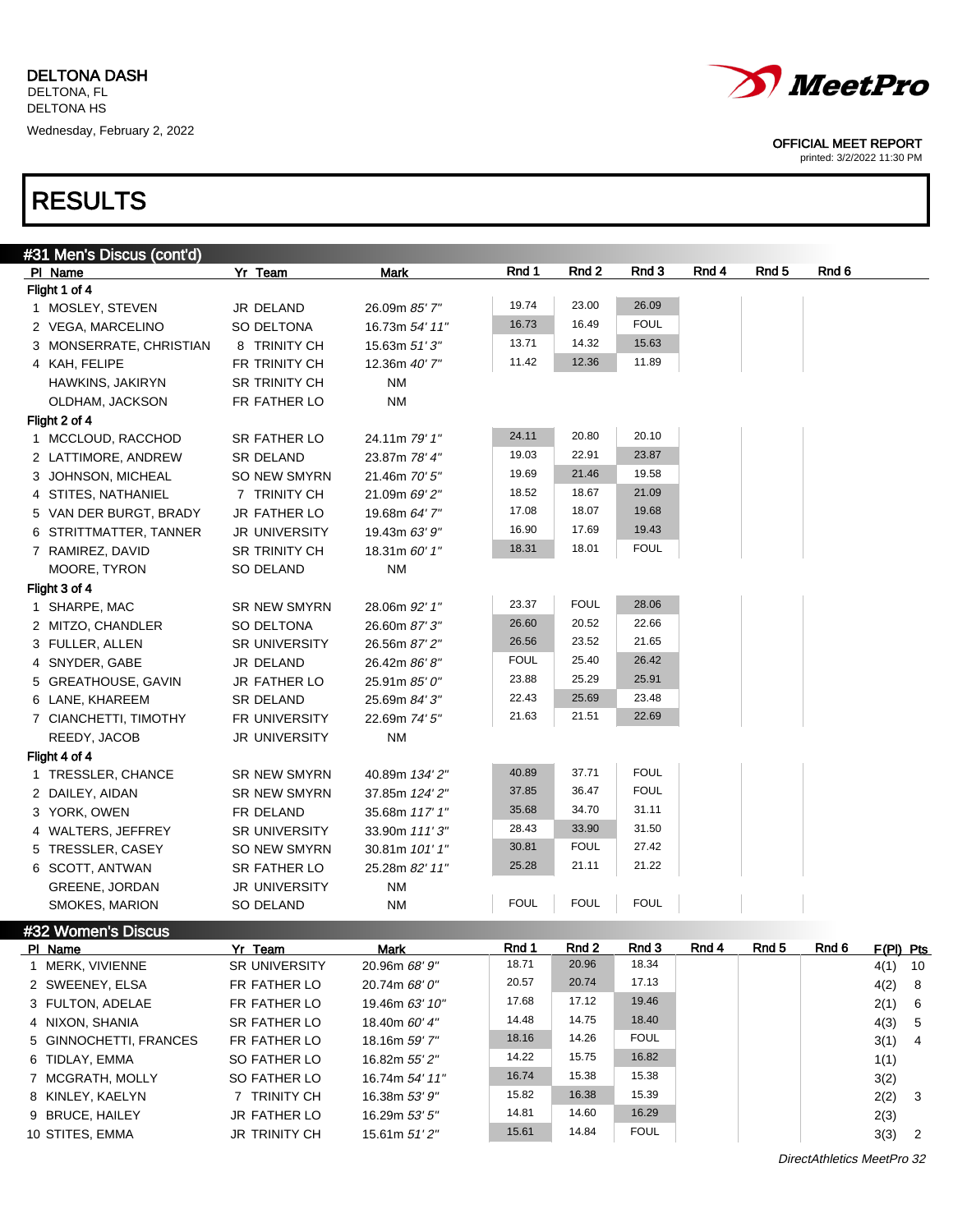| #32 Women's Discus (cont'd) |                      |                  |             |             |             |       |       |       |                        |  |
|-----------------------------|----------------------|------------------|-------------|-------------|-------------|-------|-------|-------|------------------------|--|
| PI Name                     | Yr Team              | Mark             | Rnd 1       | Rnd 2       | Rnd 3       | Rnd 4 | Rnd 5 | Rnd 6 | F(PI) Pts              |  |
| 11 SAUTER, RILEY            | <b>SR NEW SMYRN</b>  | 15.39m 50' 6"    | <b>FOUL</b> | 15.39       | <b>FOUL</b> |       |       |       | 3(4)<br>$\overline{1}$ |  |
| 12 OREJULA, ELIZABETH       | SR FATHER LO         | 14.68m 48' 2"    | <b>FOUL</b> | 14.68       | 13.89       |       |       |       | 1(2)                   |  |
| 13 WOOD, CYPRESS            | <b>JR NEW SMYRN</b>  | 14.59m 47' 10"   | 13.63       | 13.81       | 14.59       |       |       |       | 4(4)                   |  |
| 14 HAHN, EMMA               | FR FATHER LO         | 14.05m 46' 1"    | 10.41       | 14.05       | 13.20       |       |       |       | 3(5)                   |  |
| 15 OYOLA, FABIANA           | <b>SO UNIVERSITY</b> | 13.70m 44' 11"   | <b>FOUL</b> | 13.27       | 13.70       |       |       |       | 3(6)                   |  |
| 16 RAMIREZ, NATALIA         | 8 TRINITY CH         | 13.50m 44' 3"    | <b>FOUL</b> | 13.50       | 12.63       |       |       |       | 1(3)                   |  |
| 17 MUNN, DESTINY            | 7 TRINITY CH         | 13.22m 43' 4"    | 13.22       | 12.45       | 12.37       |       |       |       | 2(4)                   |  |
| 18 SUTTON, ANDREA           | FR TRINITY CH        | 13.12m $43'0''$  | 11.95       | 13.12       | 11.24       |       |       |       | 1(4)                   |  |
| 19 ARCE, KIMBERLY           | <b>JR UNIVERSITY</b> | 12.98m 42'7"     | 12.98       | 12.03       | 12.61       |       |       |       | 4(5)                   |  |
| 20 BOWES, KATHERINE         | SO UNIVERSITY        | 11.75m $38'6''$  | 11.75       | 11.67       | 11.32       |       |       |       | 3(7)                   |  |
| 21 RONDON, ZURI             | <b>SR UNIVERSITY</b> | 11.74m 38' 6"    | <b>FOUL</b> | 10.57       | 11.74       |       |       |       | 3(8)                   |  |
| 22 DE JESUS, MARINELLY      | <b>JR TRINITY CH</b> | $9.90m$ $32'6''$ | 9.90        | <b>FOUL</b> | <b>FOUL</b> |       |       |       | 2(5)                   |  |
| FIRST, HALEY                | SO UNIVERSITY        | <b>NM</b>        |             |             |             |       |       |       | 4                      |  |
| DORCY, SOFIA                | JR FATHER LO         | <b>NM</b>        |             |             |             |       |       |       | 4                      |  |
| NORTHEY, MORGAN             | SO UNIVERSITY        | <b>NM</b>        |             |             |             |       |       |       | 4                      |  |
| <b>FLIGHT RESULTS</b>       |                      |                  |             |             |             |       |       |       |                        |  |
| PI Name                     | Yr Team              | <b>Mark</b>      | Rnd 1       | Rnd 2       | Rnd 3       | Rnd 4 | Rnd 5 | Rnd 6 |                        |  |

| PI Name                | <u>Yr leam</u>       | магк           | KIN 1       | KIN 4       | KIN 3       | KNG 4 | KNU 3 | KNU 0 |  |
|------------------------|----------------------|----------------|-------------|-------------|-------------|-------|-------|-------|--|
| Flight 1 of 4          |                      |                |             |             |             |       |       |       |  |
| 1 TIDLAY, EMMA         | SO FATHER LO         | 16.82m 55' 2"  | 14.22       | 15.75       | 16.82       |       |       |       |  |
| 2 OREJULA, ELIZABETH   | SR FATHER LO         | 14.68m 48' 2"  | <b>FOUL</b> | 14.68       | 13.89       |       |       |       |  |
| 3 RAMIREZ, NATALIA     | 8 TRINITY CH         | 13.50m 44' 3"  | <b>FOUL</b> | 13.50       | 12.63       |       |       |       |  |
| 4 SUTTON, ANDREA       | FR TRINITY CH        | 13.12m 43' 0"  | 11.95       | 13.12       | 11.24       |       |       |       |  |
| Flight 2 of 4          |                      |                |             |             |             |       |       |       |  |
| 1 FULTON, ADELAE       | FR FATHER LO         | 19.46m 63' 10" | 17.68       | 17.12       | 19.46       |       |       |       |  |
| 2 KINLEY, KAELYN       | 7 TRINITY CH         | 16.38m 53' 9"  | 15.82       | 16.38       | 15.39       |       |       |       |  |
| 3 BRUCE, HAILEY        | JR FATHER LO         | 16.29m 53' 5"  | 14.81       | 14.60       | 16.29       |       |       |       |  |
| 4 MUNN, DESTINY        | 7 TRINITY CH         | 13.22m 43' 4"  | 13.22       | 12.45       | 12.37       |       |       |       |  |
| 5 DE JESUS, MARINELLY  | <b>JR TRINITY CH</b> | 9.90m 32' 6''  | 9.90        | <b>FOUL</b> | <b>FOUL</b> |       |       |       |  |
| Flight 3 of 4          |                      |                |             |             |             |       |       |       |  |
| 1 GINNOCHETTI, FRANCES | FR FATHER LO         | 18.16m 59' 7"  | 18.16       | 14.26       | <b>FOUL</b> |       |       |       |  |
| 2 MCGRATH, MOLLY       | SO FATHER LO         | 16.74m 54' 11" | 16.74       | 15.38       | 15.38       |       |       |       |  |
| 3 STITES, EMMA         | <b>JR TRINITY CH</b> | 15.61m 51'2"   | 15.61       | 14.84       | <b>FOUL</b> |       |       |       |  |
| 4 SAUTER, RILEY        | <b>SR NEW SMYRN</b>  | 15.39m 50' 6"  | <b>FOUL</b> | 15.39       | <b>FOUL</b> |       |       |       |  |
| 5 HAHN, EMMA           | FR FATHER LO         | 14.05m 46' 1"  | 10.41       | 14.05       | 13.20       |       |       |       |  |
| 6 OYOLA, FABIANA       | SO UNIVERSITY        | 13.70m 44' 11" | <b>FOUL</b> | 13.27       | 13.70       |       |       |       |  |
| 7 BOWES, KATHERINE     | SO UNIVERSITY        | 11.75m 38' 6"  | 11.75       | 11.67       | 11.32       |       |       |       |  |
| 8 RONDON, ZURI         | <b>SR UNIVERSITY</b> | 11.74m 38' 6"  | <b>FOUL</b> | 10.57       | 11.74       |       |       |       |  |
| Flight 4 of 4          |                      |                |             |             |             |       |       |       |  |
| 1 MERK, VIVIENNE       | <b>SR UNIVERSITY</b> | 20.96m 68' 9"  | 18.71       | 20.96       | 18.34       |       |       |       |  |
| 2 SWEENEY, ELSA        | FR FATHER LO         | 20.74m 68' 0"  | 20.57       | 20.74       | 17.13       |       |       |       |  |
| 3 NIXON, SHANIA        | SR FATHER LO         | 18.40m 60' 4"  | 14.48       | 14.75       | 18.40       |       |       |       |  |
| 4 WOOD, CYPRESS        | <b>JR NEW SMYRN</b>  | 14.59m 47' 10" | 13.63       | 13.81       | 14.59       |       |       |       |  |
| 5 ARCE, KIMBERLY       | <b>JR UNIVERSITY</b> | 12.98m 42' 7"  | 12.98       | 12.03       | 12.61       |       |       |       |  |
| FIRST, HALEY           | SO UNIVERSITY        | <b>NM</b>      |             |             |             |       |       |       |  |
| DORCY, SOFIA           | JR FATHER LO         | <b>NM</b>      |             |             |             |       |       |       |  |



### OFFICIAL MEET REPORT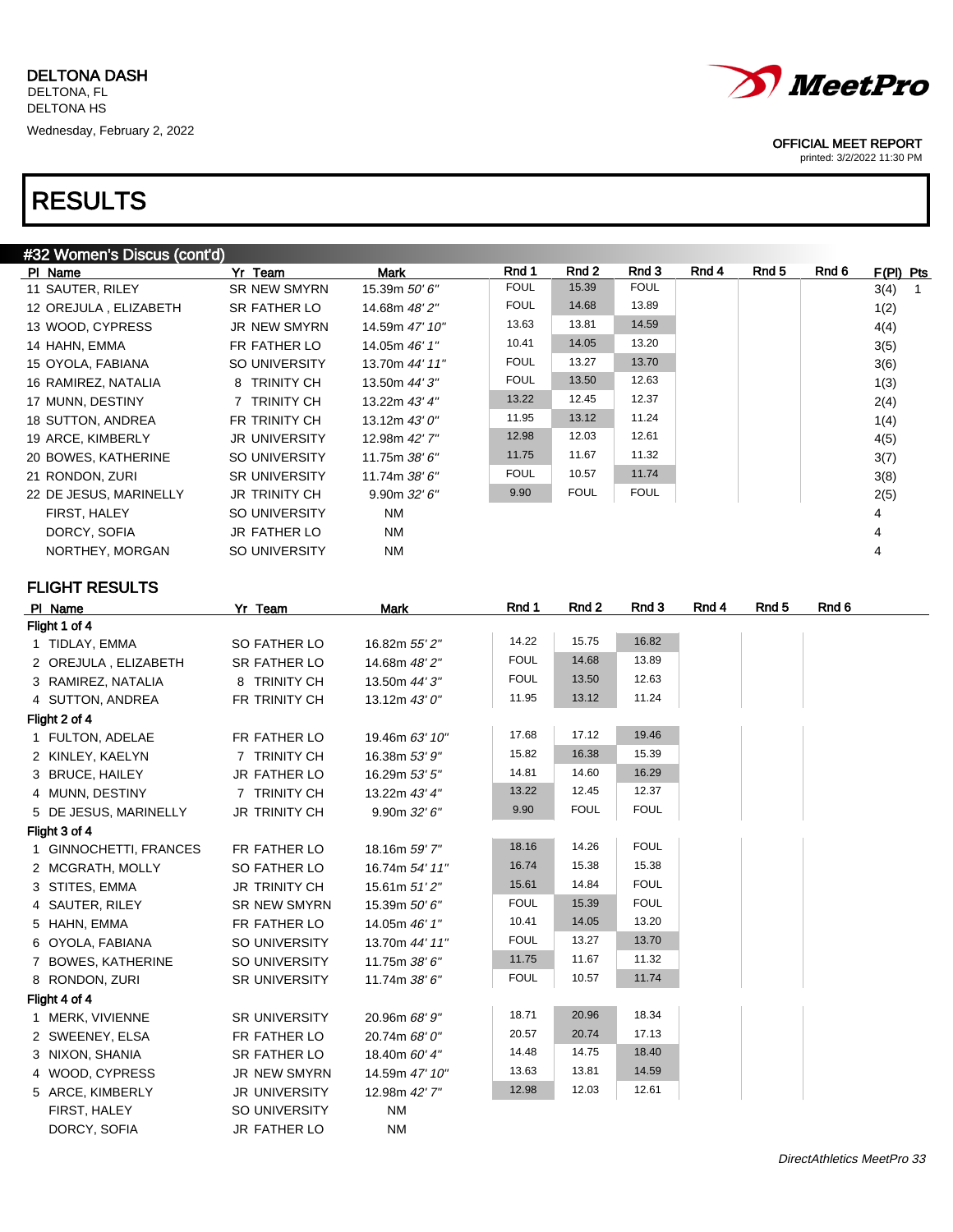

printed: 3/2/2022 11:30 PM

## RESULTS

| #32 Women's Discus (cont'd) |                      |                 |             |             |             |       |                  |       |                |                |
|-----------------------------|----------------------|-----------------|-------------|-------------|-------------|-------|------------------|-------|----------------|----------------|
| PI Name                     | Yr Team              | <b>Mark</b>     | Rnd 1       | Rnd 2       | Rnd 3       | Rnd 4 | Rnd <sub>5</sub> | Rnd 6 |                |                |
| NORTHEY, MORGAN             | SO UNIVERSITY        | <b>NM</b>       |             |             |             |       |                  |       |                |                |
| #33 Men's Javelin           |                      |                 |             |             |             |       |                  |       |                |                |
| PI Name                     | Yr Team              | <b>Mark</b>     | Rnd 1       | Rnd 2       | Rnd 3       | Rnd 4 | Rnd <sub>5</sub> | Rnd 6 | $F(PI)$ Pts    |                |
| 1 CRKVENAC, COLE            | FR NEW SMYRN         | 55.50m 182' 1"  | 55.50       | 54.03       | 53.49       |       |                  |       | 4(1)           | 10             |
| 2 YORK, IAN                 | <b>SR DELAND</b>     | 42.44m 139' 3"  | 39.72       | 41.89       | 42.44       |       |                  |       | 4(2)           | 8              |
| 3 YORK, OWEN                | FR DELAND            | 41.98m 137' 9"  | 41.98       | 39.92       | 41.72       |       |                  |       | 4(3)           | 6              |
| 4 GREATHOUSE, GAVIN         | <b>JR FATHER LO</b>  | 40.20m 131' 11" | 39.90       | 36.50       | 40.20       |       |                  |       | 4(4)           | 5              |
| 5 TRESSLER, CHANCE          | <b>SR NEW SMYRN</b>  | 36.71m 120' 5"  | 34.93       | 36.71       | 34.98       |       |                  |       | 4(5)           | 4              |
| 6 WOULARD, DAVEN            | <b>SR TRINITY CH</b> | 35.72m 117'2"   | 34.44       | 35.72       | 35.13       |       |                  |       | 1(1)           | $\mathbf{3}$   |
| 7 WATKINS, NOAH             | SR DELTONA           | 35.14m 115'3"   | 33.14       | 32.13       | 35.14       |       |                  |       | 4(6)           | 2              |
| 8 GAZZOLI, MATTHEW          | FR FATHER LO         | 33.05m 108' 5"  | 31.60       | 33.05       | <b>FOUL</b> |       |                  |       | 2(1)           | $\overline{1}$ |
| 9 MITZO, CHANDLER           | SO DELTONA           | 32.30m 106' 0"  | <b>FOUL</b> | <b>FOUL</b> | 32.30       |       |                  |       | 4(7)           |                |
| 10 JOHNSON, MICHEAL         | SO NEW SMYRN         | 32.21m 105'8"   | 24.42       | 26.70       | 32.21       |       |                  |       | 3(1)           |                |
| 11 TRESSLER, CASEY          | <b>SO NEW SMYRN</b>  | 31.51m 103' 4"  | 30.82       | 31.51       | 22.35       |       |                  |       | 3(2)           |                |
| 12 BRANT, JESS              | <b>JR TRINITY CH</b> | 25.70m 84' 4"   | 23.75       | 25.70       | 25.00       |       |                  |       | 2(2)           |                |
| 13 BAKER, ISAIAH            | FR DELTONA           | 23.13m 75' 11"  | 22.68       | 19.54       | 23.13       |       |                  |       | 3(3)           |                |
| 14 TEJEDA, JOSIAH           | JR DELTONA           | 19.74m 64' 9"   | 17.90       | 19.74       | 18.24       |       |                  |       | 3(4)           |                |
| 15 CIANCHETTI, TIMOTHY      | FR UNIVERSITY        | 19.57m 64' 2"   | <b>FOUL</b> | 19.57       | 17.80       |       |                  |       | 2(3)           |                |
| 16 STRITTMATTER, TANNER     | <b>JR UNIVERSITY</b> | 14.20m 46' 7"   | <b>FOUL</b> | 14.20       | 12.04       |       |                  |       | 3(5)           |                |
| SCOTT, ANTWAN               | SR FATHER LO         | <b>NM</b>       |             |             |             |       |                  |       |                |                |
| OLDHAM, JACKSON             | FR FATHER LO         | <b>NM</b>       |             |             |             |       |                  |       |                |                |
| MCCLOUD, RACCHOD            | <b>SR FATHER LO</b>  | <b>NM</b>       |             |             |             |       |                  |       |                |                |
| PULLEN, JOSEPH              | <b>SR DELAND</b>     | <b>NM</b>       |             |             |             |       |                  |       |                |                |
| VAN DER BURGT, BRADY        | <b>JR FATHER LO</b>  | <b>NM</b>       |             |             |             |       |                  |       |                |                |
| <b>FULLER, ALLEN</b>        | SR UNIVERSITY        | <b>NM</b>       |             |             |             |       |                  |       | $\overline{2}$ |                |
| REEDY, JACOB                | <b>JR UNIVERSITY</b> | <b>NM</b>       |             |             |             |       |                  |       | $\overline{2}$ |                |
| SCHULZ, ANDREAS             | <b>JR UNIVERSITY</b> | <b>NM</b>       |             |             |             |       |                  |       | 3              |                |
| MOORE, TYRON                | <b>SO DELAND</b>     | <b>NM</b>       |             |             |             |       |                  |       | 3              |                |
| HILL, JAYLEN                | FR DELTONA           | <b>NM</b>       |             |             |             |       |                  |       | 3              |                |
| <b>GREENE, JORDAN</b>       | JR UNIVERSITY        | <b>NM</b>       |             |             |             |       |                  |       | 4              |                |
|                             |                      |                 |             |             |             |       |                  |       |                |                |

### FLIGHT RESULTS

| PI Name               | Yr Team              | <b>Mark</b>    | Rnd 1       | Rnd 2 | Rnd 3       | Rnd 4 | Rnd 5 | Rnd 6 |
|-----------------------|----------------------|----------------|-------------|-------|-------------|-------|-------|-------|
| Flight 1 of 4         |                      |                |             |       |             |       |       |       |
| 1 WOULARD, DAVEN      | <b>SR TRINITY CH</b> | 35.72m 117'2"  | 34.44       | 35.72 | 35.13       |       |       |       |
| SCOTT, ANTWAN         | SR FATHER LO         | <b>NM</b>      |             |       |             |       |       |       |
| OLDHAM, JACKSON       | FR FATHER LO         | <b>NM</b>      |             |       |             |       |       |       |
| MCCLOUD, RACCHOD      | SR FATHER LO         | <b>NM</b>      |             |       |             |       |       |       |
| PULLEN, JOSEPH        | SR DELAND            | <b>NM</b>      |             |       |             |       |       |       |
| VAN DER BURGT, BRADY  | JR FATHER LO         | <b>NM</b>      |             |       |             |       |       |       |
| Flight 2 of 4         |                      |                |             |       |             |       |       |       |
| 1 GAZZOLI, MATTHEW    | FR FATHER LO         | 33.05m 108' 5" | 31.60       | 33.05 | <b>FOUL</b> |       |       |       |
| 2 BRANT, JESS         | <b>JR TRINITY CH</b> | 25.70m 84' 4"  | 23.75       | 25.70 | 25.00       |       |       |       |
| 3 CIANCHETTI, TIMOTHY | <b>FR UNIVERSITY</b> | 19.57m 64' 2"  | <b>FOUL</b> | 19.57 | 17.80       |       |       |       |
| <b>FULLER, ALLEN</b>  | <b>SR UNIVERSITY</b> | <b>NM</b>      |             |       |             |       |       |       |
| REEDY, JACOB          | <b>JR UNIVERSITY</b> | <b>NM</b>      |             |       |             |       |       |       |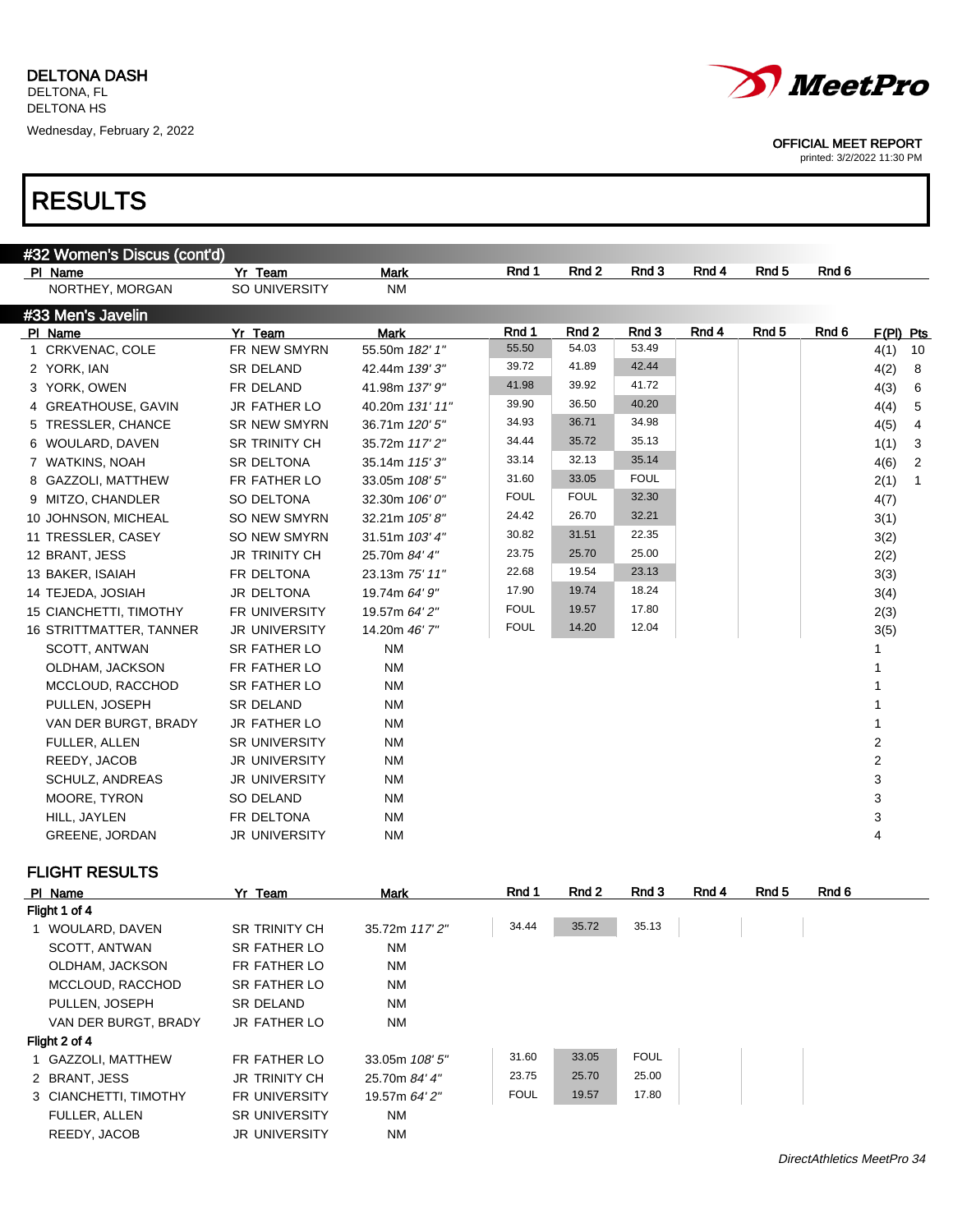

printed: 3/2/2022 11:30 PM

## RESULTS

|                        | Yr Team                                                                                                                                                                                                                                                                                                                                                       | Mark            | Rnd 1       | Rnd 2       | Rnd 3 | Rnd 4 | Rnd 5 | Rnd 6 |           |
|------------------------|---------------------------------------------------------------------------------------------------------------------------------------------------------------------------------------------------------------------------------------------------------------------------------------------------------------------------------------------------------------|-----------------|-------------|-------------|-------|-------|-------|-------|-----------|
|                        |                                                                                                                                                                                                                                                                                                                                                               |                 |             |             |       |       |       |       |           |
|                        | SO NEW SMYRN                                                                                                                                                                                                                                                                                                                                                  | 32.21m 105'8"   | 24.42       | 26.70       | 32.21 |       |       |       |           |
|                        | SO NEW SMYRN                                                                                                                                                                                                                                                                                                                                                  | 31.51m 103' 4"  | 30.82       | 31.51       | 22.35 |       |       |       |           |
|                        | FR DELTONA                                                                                                                                                                                                                                                                                                                                                    | 23.13m 75' 11"  | 22.68       | 19.54       | 23.13 |       |       |       |           |
|                        | JR DELTONA                                                                                                                                                                                                                                                                                                                                                    | 19.74m 64' 9"   | 17.90       | 19.74       | 18.24 |       |       |       |           |
|                        | <b>JR UNIVERSITY</b>                                                                                                                                                                                                                                                                                                                                          | 14.20m 46' 7"   | <b>FOUL</b> | 14.20       | 12.04 |       |       |       |           |
| <b>SCHULZ, ANDREAS</b> | <b>JR UNIVERSITY</b>                                                                                                                                                                                                                                                                                                                                          | <b>NM</b>       |             |             |       |       |       |       |           |
| MOORE, TYRON           | SO DELAND                                                                                                                                                                                                                                                                                                                                                     | <b>NM</b>       |             |             |       |       |       |       |           |
| HILL, JAYLEN           | FR DELTONA                                                                                                                                                                                                                                                                                                                                                    | <b>NM</b>       |             |             |       |       |       |       |           |
|                        |                                                                                                                                                                                                                                                                                                                                                               |                 |             |             |       |       |       |       |           |
|                        | FR NEW SMYRN                                                                                                                                                                                                                                                                                                                                                  | 55.50m 182' 1"  | 55.50       | 54.03       | 53.49 |       |       |       |           |
|                        | <b>SR DELAND</b>                                                                                                                                                                                                                                                                                                                                              | 42.44m 139' 3"  | 39.72       | 41.89       | 42.44 |       |       |       |           |
|                        | FR DELAND                                                                                                                                                                                                                                                                                                                                                     | 41.98m 137' 9"  | 41.98       | 39.92       | 41.72 |       |       |       |           |
|                        | JR FATHER LO                                                                                                                                                                                                                                                                                                                                                  | 40.20m 131' 11" | 39.90       | 36.50       | 40.20 |       |       |       |           |
|                        | <b>SR NEW SMYRN</b>                                                                                                                                                                                                                                                                                                                                           | 36.71m 120' 5"  | 34.93       | 36.71       | 34.98 |       |       |       |           |
|                        | SR DELTONA                                                                                                                                                                                                                                                                                                                                                    | 35.14m 115'3"   | 33.14       | 32.13       | 35.14 |       |       |       |           |
|                        | SO DELTONA                                                                                                                                                                                                                                                                                                                                                    | 32.30m 106' 0"  | <b>FOUL</b> | <b>FOUL</b> | 32.30 |       |       |       |           |
| <b>GREENE, JORDAN</b>  | <b>JR UNIVERSITY</b>                                                                                                                                                                                                                                                                                                                                          | <b>NM</b>       |             |             |       |       |       |       |           |
|                        |                                                                                                                                                                                                                                                                                                                                                               |                 |             |             |       |       |       |       |           |
|                        | Yr Team                                                                                                                                                                                                                                                                                                                                                       | Mark            | Rnd 1       | Rnd 2       | Rnd 3 | Rnd 4 | Rnd 5 | Rnd 6 | F(PI) Pts |
|                        | #33 Men's Javelin (cont'd)<br>PI Name<br>Flight 3 of 4<br>1 JOHNSON, MICHEAL<br>2 TRESSLER, CASEY<br>3 BAKER, ISAIAH<br>4 TEJEDA, JOSIAH<br>5 STRITTMATTER, TANNER<br>Flight 4 of 4<br>1 CRKVENAC, COLE<br>2 YORK, IAN<br>3 YORK, OWEN<br>4 GREATHOUSE, GAVIN<br>5 TRESSLER, CHANCE<br>6 WATKINS, NOAH<br>7 MITZO, CHANDLER<br>#34 Women's Javelin<br>PI Name |                 |             |             |       |       |       |       |           |

| PI Name                | Yr.<br>Team          | Mark                | KNA 1 | Rnd 2 | RNG 3 | KNO 4 | Rna 5 | KNA 6 | $F(PI)$ Pts |                |
|------------------------|----------------------|---------------------|-------|-------|-------|-------|-------|-------|-------------|----------------|
| 1 BRUCE, HAILEY        | JR FATHER LO         | 22.50m 73' 10"      | 22.50 | 16.86 | 19.86 |       |       |       | 1(1)        | 10             |
| 2 MERK, VIVIENNE       | <b>SR UNIVERSITY</b> | 19.32m 63' 5"       | 19.28 | 19.32 | 18.18 |       |       |       | 2(1)        | - 8            |
| 3 STITES, EMMA         | <b>JR TRINITY CH</b> | 19.23m 63' 1"       | 16.45 | 17.40 | 19.23 |       |       |       | 2(2)        | - 6            |
| 4 SWEENEY, ELSA        | FR FATHER LO         | 17.22m 56' 6"       | 17.10 | 17.22 | 15.32 |       |       |       | 2(3)        | - 5            |
| 5 BOWES, KATHERINE     | SO UNIVERSITY        | 17.04m 55' 11"      | 17.04 | 14.18 | 14.75 |       |       |       | 2(4)        | -4             |
| 6 MCGRATH, MOLLY       | SO FATHER LO         | 16.52m 54' 2"       | 16.52 | 11.29 | 13.55 |       |       |       | 2(5)        | - 3            |
| 7 LUCIEN, STOSTASHIRA  | SO DELTONA           | 16.33m 53' 7"       | 13.88 | 16.33 | 15.30 |       |       |       | 1(2)        | $\overline{2}$ |
| 8 OREJULA, ELIZABETH   | SR FATHER LO         | 16.10m 52' 10"      | 15.12 | 16.10 | 15.76 |       |       |       | 2(6)        |                |
| 9 GINNOCHETTI, FRANCES | FR FATHER LO         | 14.89m 48' 10"      | 14.70 | 12.23 | 14.89 |       |       |       | 1(3)        |                |
| 10 WOOD, CYPRESS       | JR NEW SMYRN         | 14.56m 47' 9"       | 11.45 | 12.63 | 14.56 |       |       |       | 2(7)        |                |
| 11 HAHN, EMMA          | FR FATHER LO         | 13.71 $m$ 45' $0$ " | 13.19 | 13.71 | 12.38 |       |       |       | 2(8)        |                |
| 12 EVANS, BAYLIE       | FR NEW SMYRN         | 12.94m 42' 5"       | 12.70 | 3.41  | 12.94 |       |       |       | 2(9)        |                |
| 13 SAUTER, RILEY       | <b>SR NEW SMYRN</b>  | 12.89m 42' 3"       | 12.43 | 12.89 | 10.60 |       |       |       | 1(4)        |                |
| 14 RONDON, ZURI        | <b>SR UNIVERSITY</b> | 8.45m 27' 9"        | 7.50  | 8.45  | 7.70  |       |       |       | 1(5)        |                |
| 15 HARRIS, TANAE       | FR DELTONA           | 8.34m 27' 4"        | 6.87  | 8.34  | 7.38  |       |       |       | 1(6)        |                |
| 16 OSWALD, ALENA       | FR DELTONA           | 6.93m 22' 9"        | 6.50  | 6.93  | 6.85  |       |       |       | 1(7)        |                |
| HARRIS, SANDRA-MIRIAM  | JR DELTONA           | NM                  |       |       |       |       |       |       |             |                |
| FIRST, HALEY           | SO UNIVERSITY        | <b>NM</b>           |       |       |       |       |       |       |             |                |
| NORTHEY, MORGAN        | SO UNIVERSITY        | <b>NM</b>           |       |       |       |       |       |       | 2           |                |
|                        |                      |                     |       |       |       |       |       |       |             |                |

FLIGHT RESULTS

| PI Name                | Team         | Mark           | Rnd 1 | Rnd 2 | Rnd 3 | Rnd 4 | Rnd 5 | Rnd 6 |
|------------------------|--------------|----------------|-------|-------|-------|-------|-------|-------|
| Flight 1 of 2          |              |                |       |       |       |       |       |       |
| <b>BRUCE, HAILEY</b>   | JR FATHER LO | 22.50m 73' 10" | 22.50 | 16.86 | 19.86 |       |       |       |
| 2 LUCIEN, STOSTASHIRA  | SO DELTONA   | 16.33m 53' 7"  | 13.88 | 16.33 | 15.30 |       |       |       |
| 3 GINNOCHETTI, FRANCES | FR FATHER LO | 14.89m 48' 10" | 14.70 | 12.23 | 14.89 |       |       |       |